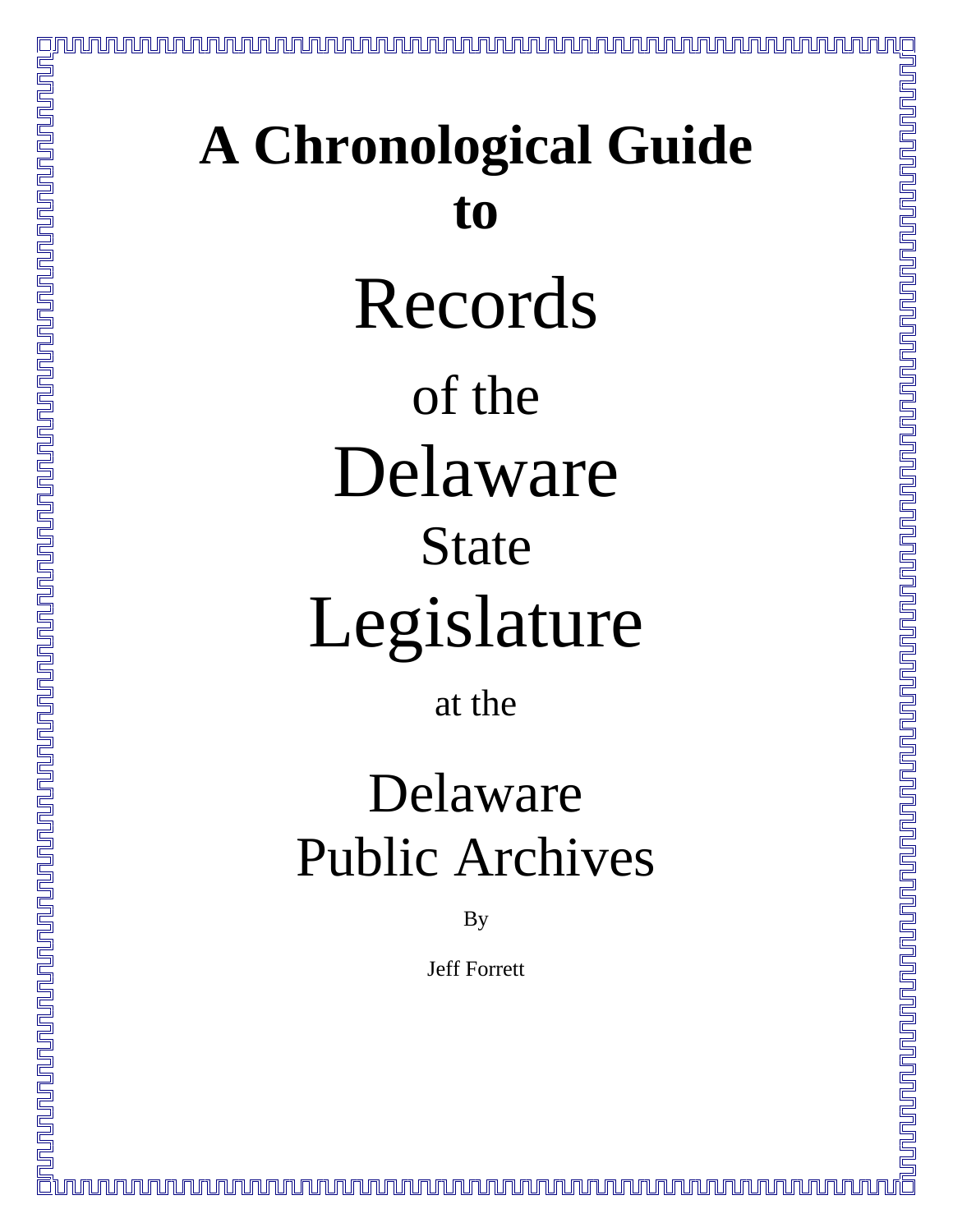# **LEGISLATIVE RECORDS, COLONIAL PERIOD – 1776**

#### DELAWARE LAWS

#### **RG 1111** *Laws of Delaware* **1700-1775, vol. 1**

 The first of the two published volumes of the *Laws of the State of Delaware, from the Fourteenth Day of October, One Thousand Seven Hundred, to the Eighteenth Day of August, One Thousand Seven Hundred and Ninety-Seven* (New-Castle: Samuel and John Adams, 1797) contains the bills passed by the Delaware General Assembly between 1700 and 1775 inclusive. An appendix to volume one contains various public papers, including certain legislative acts between 1682 and 1778 that had either expired, been altered or repealed. An index to the first volume of the *Laws of the State of Delaware* may be found at the end of the second volume. Available on microfilm, 1 roll.

 The records in the *Laws of the State of Delaware* are arranged chronologically. Laws cover such topics as buying land from the natives, the naturalization of foreigners, individuals dying intestate, land possession and inheritance, bills of credit and exchange, debt, the orphans court, the administration of justice, adultery and fornication, drunkenness and blasphemy, swine running at large, peddlers, servants and slaves, horse-stealing, dueling, killing of deer and wolves, and the construction of roads.

#### **RG 1111.000 Delaware Colonial Laws, 1734, 1741**

One reel of microfilm contains three publications:

- 1. *Anno Regni Georgii II. Regis Magnae Britanniae, Franciae, & Hiberniae, Septimo. At a General Assembly of the Counties of New-Castle, Kent and Sussex upon Delaware, begun and holden at New-Castle, the Twentieth Day of October, Anno. Dom. 1733. In the Seventh Year of the Reign of our Sovereign Lord George II. by the Grace of God, of Great Britain, France and Ireland, King, Defender of the Faith, &c. And from thence continued by Adjournment to the Twentieth of March, 1733* [*sic*?] (Philadelphia: B. Franklin, 1734). Addresses debts and debtors.
- 2. *Laws of the Government of New-Castle, Kent, and Sussex Upon Delaware* (Philadelphia: B. Franklin, 1741). Lists Delaware laws in effect at the time of publication. It repeats records listed for various years in the *Laws of the State of Delaware*.
- 3. *The Charter of Privileges, Granted by William Penn, Esq.; to the Inhabitants of Pensilvania and Territories* (Philadelphia: B. Franklin, 1741).

#### **RG 9270.005 Reference Rolls, Reel 77**

 This reel of microfilm contains the *Colonial Laws of the Three Lower Counties 1727-1761* in manuscript form.

#### LEGISLATIVE PAPERS

#### **RG 1111.000 Legislative Papers, 1731-1775**

Legislative papers consist of the records created or acted upon by the General Assembly of Delaware. Although the bulk of the legislative papers cover the years after 1776, some material does concern the colonial period. The legislative papers are arranged chronologically by year, then subdivided by sections or terms. Under each term, the records are grouped alphabetically by subject headings. The "Accounts" heading refers to financial records of the state treasurer and auditor as well as the receipts of the members of the General Assembly and others providing services to the state. "Acts & Bills" concern the early drafts and amendments to bills, with deletions noted. For the colonial period, "Elections" refers primarily to the reporting of election results. The "Petitions" category includes the formal addresses to the legislature from a concerned citizen, group of citizens, or an organization to grant, deny, or repeal requests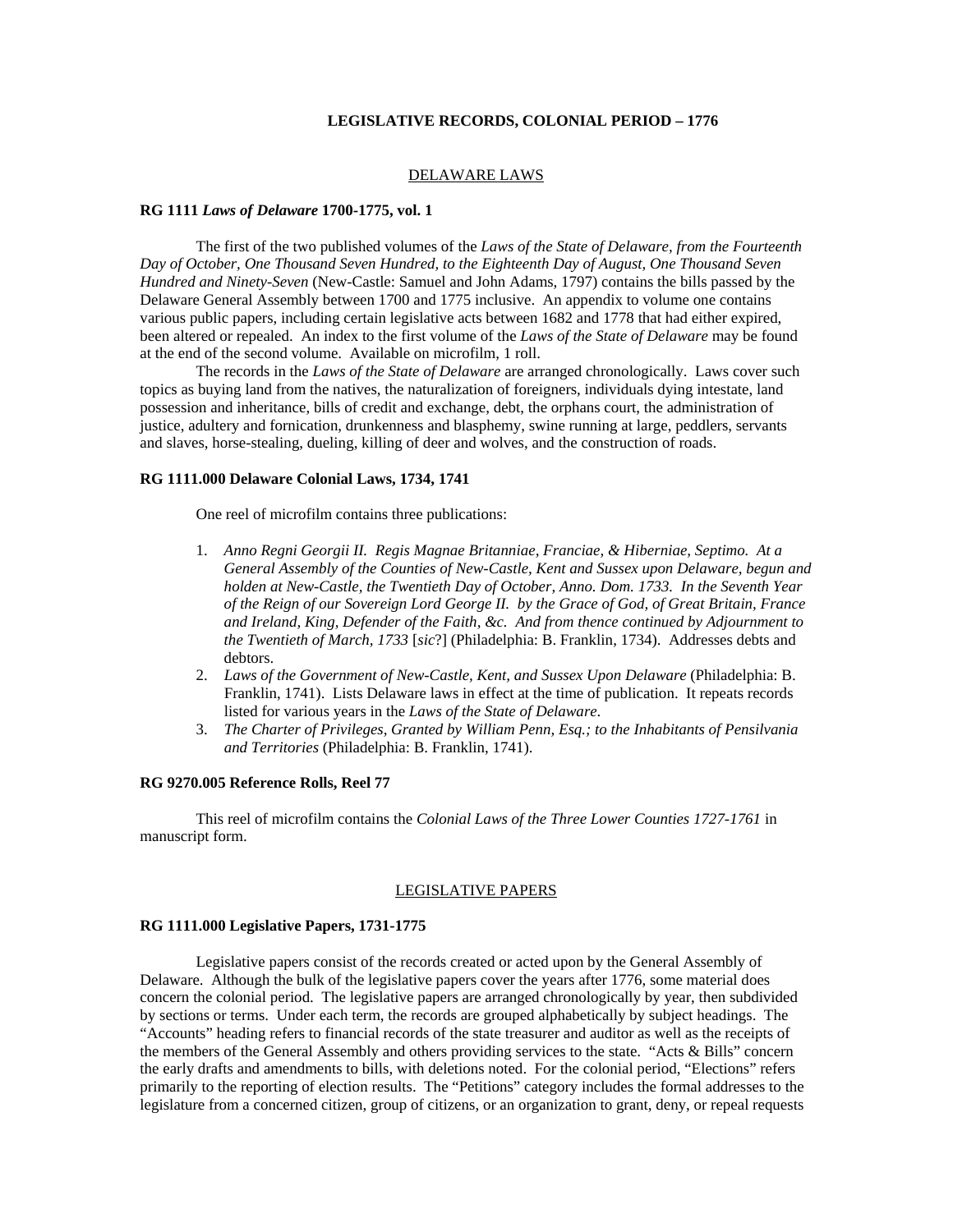for specific actions. The legislative papers for the colonial era also include some "Resolutions & Reports" from the General Assembly. A table of contents begins the reel of microfilm.

- 1. An act for bailing prisoners, 1731
- 2. Act for Making Current Pound 1000 Bills Credit, 1735
- 3. Election results Sussex County, 1742
- 4. Election results Kent County, 1744 (typed)
- 5. Election results Sussex County, 1755
- 6. Act of Assembly: Army & Militia, 1756-1757 (typed)
- 7. Accounts, 1759, concerning the Assembly of the Lower Counties
- 8. Elections Kent County, 1759, roll of gentlemen and number of voters by hundred
- 9. Petitions, 1759, from members of Swedes Lutheran/Trinity Church to William Denny
- 10. Resolution and Reports, 1759, regarding campaign accounts
- 11. Accounts, 1760, Commission for Delaware Government to W.M. Mechen
- 12. Petitions, 1760, town of New Castle to General Assembly regarding New Castle commons
- 13. Petitions, 1763, inhabitants of Appoquinimink Hundred to General Assembly regarding Blackbird Creek
- 14. Accounts, 1770, wages of representatives of Kent County
- 15. Accounts, 1772, pay to assemblymen
- 16. Accounts, 1773, Delaware Government to the Representatives of Kent County
- 17. Accounts, 1775, pay to representatives of Kent County and "Expense Accounts for the Members of the Assembly from Kent County for the Year 1775-1776" (some mutilated documents, some typed documents)
- 18. Acts & Bills, 1775
- 19. Petitions, 1775, inhabitants of Sussex County to General Assembly, and inhabitants of Kent County to General Assembly, both regarding taxation

The box in RG 1111.000 labeled General Assembly – Legislative Papers – 1793 Miscellaneous includes one additional folder relating to the colonial period. It contains an original bond dated September 1742.

The oversize box of legislative papers includes fourteen other folders concerning the colonial legislature:

- 1. Act for establishing a militia within this government, 1741. Original.
- 2. An act to limit the continuance of actions in the several courts of common pleas within this government, c. 1749. Original.
- 3. An act for repealing an act passed in the twenty-second year of his majesty's reign, entitled, an act obliging executors to give security in the register's office, 1749. Original.
- 4. An act for the confirmation of possessors of lands purchased bona fide from executors by virtue of orders of orphans' court within this government, 1749. Original.
- 5. An act for trustees of loan office to make payments, c. 1754-1756. Original.
- 6. An act for establishing a militia in this government, 1756. Original.
- 7. An act for establishing a militia within this government, 1757. Original.
- 8. An act for extending several sections of an act for punishing mutiny and desertion and better payment of the army, 1757. Original.
- 9. An act for appointing an agent residing in England for this government, 1760. Original.
- 10. A supplement to an act entitled an act to encourage the building of good mills within this government, 1762. Original.
- 11. An act for repealing an act entitled an act for the relief of the poor, 1762. Original.
- 12. A supplementary act for the amendment of an act of the General Assembly of this government for banking in and draining a quantity of marsh by name of Cherry Island Marsh, 1764. Original.
- 13. Act empowering Caesar Rodney and Charles Ridgley, Esq., and Thomas Parke of Kent County, to sell and dispose of all the lots and grounds within the town of Dover, 1764. Original.
- 14. Act for stopping Mill Creek in Christiana Hundred, 1773. Photostatic copy.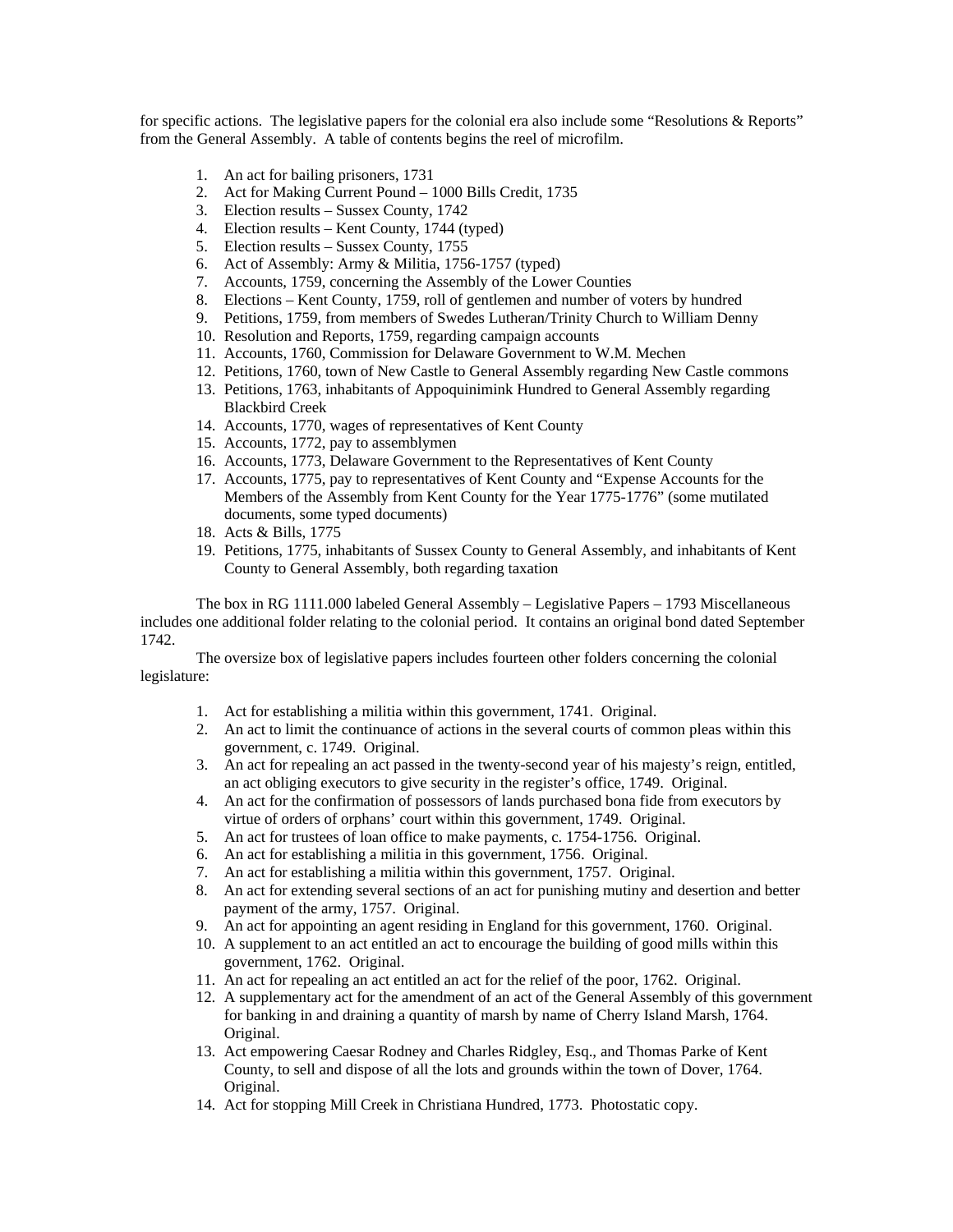#### JOURNALS

#### **RG 1115.000 House of Assembly Minutes and Proceedings, 1739-1774** (3 boxes)

 The minutes and proceedings of the House of Assembly cover the years 1739-1742, 1762, and 1765-1775. They list the representatives at each session for those years and the day-to-day business of the House, including motions for bills and bill activity, committee activity, the yeas and nays of each vote, petitions received, and financial reports. These records address such topics as debtors, the regulation of taverns, drunkenness and blasphemy, profanation of the Lord's Day, servants and slaves, the unseasonable killing of deer, boats and canoes, the firing of wood lands, bills of credit, and the regulation of fences.

# Box #1: House of Assembly – Journals – 1739-1742

- 1. Journal Colonial Assembly, 1739. Original, handwritten minutes.
- 2. Journal Colonial Assembly, 1740-1742. Original, handwritten minutes.
- Box #2: House of Assembly Minutes, Votes and Proceedings 1739-1772 (8 folders)
	- 1. *Minutes of the House of Assembly of the "Three Counties on Delaware." At a Session held at New Castle in the year 1739*. A typescript copy made in 1929.
	- 2. *Minutes of Assembly 1740-1742*. Typescript copies for four sessions.
	- 3. *Votes and Proceedings of the House of Representatives* (Wilmington: James Adams, 1762). Photostatic copy for the October 1762 session.
	- 4. Minutes of Assembly. Copies of the material in folder 3 and a typescript of the 1762 "Votes of the Assembly."
	- 5. *Votes and Proceedings of the House of Representatives*. Laminated photostatic copies for October 1765 and May-June 1766 sessions. See also, RG 1115.000 microfilm reel #1.
	- 6. *Votes and Proceedings of the House of Representatives*. Laminated photostatic copies for October 1766, October 1767, October 1768, June 1769, October 1769, and March 1770 sessions. See also, RG 1115.000 microfilm reel #1.
	- 7. *Votes and Proceedings of the House of Representatives*. Typescript copies for October 1770, October 1771, and June 1772 sessions. House members are listed on pages 1 and 30.
	- 8. Typescript preface to *Proceedings of the Assembly of the Lower Counties on the Delaware 1770-1776 and the House of Assembly the Delaware State 1776-1788, part I: 1770-1781*, ed. Claudia L. Bushman, Harold B. Hancock, and Elizabeth Moyne Homsey.

Box #3: House of Assembly – Votes and Proceedings – 1773-1774 (4 folders)

- 1. *Votes and Proceedings of the House of Representatives*. Laminated, handwritten, photostatic copies for October 1770 to June 1772 sessions.
- 2. *Votes and Proceedings of the House of Representatives*. Laminated, typewritten, photostatic copies for October 1773, October 1774, March 1775, June 1775, August 1775, and September 1775 sessions.
- 3. Votes of the Assembly for session ending April, 1773. Incomplete typescript.
- 4. Photocopy and typescript versions of the contents of folder 4.

# **RG 1115.000 House of Representatives, House Journals, 1765-1770**

One reel of microfilm contains the published, printed *Votes and Proceedings of the House of Representatives* (Wilmington: James Adams, 1770), which lists the minutes of the House of Representatives of the Government of the Counties of New Castle, Kent, and Sussex.

| Session                     | <u>Pages</u> |
|-----------------------------|--------------|
| October 21-26, 1765         | $7 - 32$     |
| May 26-June 9, 1766         | 33-74        |
| October 20-November 1, 1766 | 75-110       |
| October 20-31, 1767         | 111-152      |
| October 20-27, 1768         | 153-183      |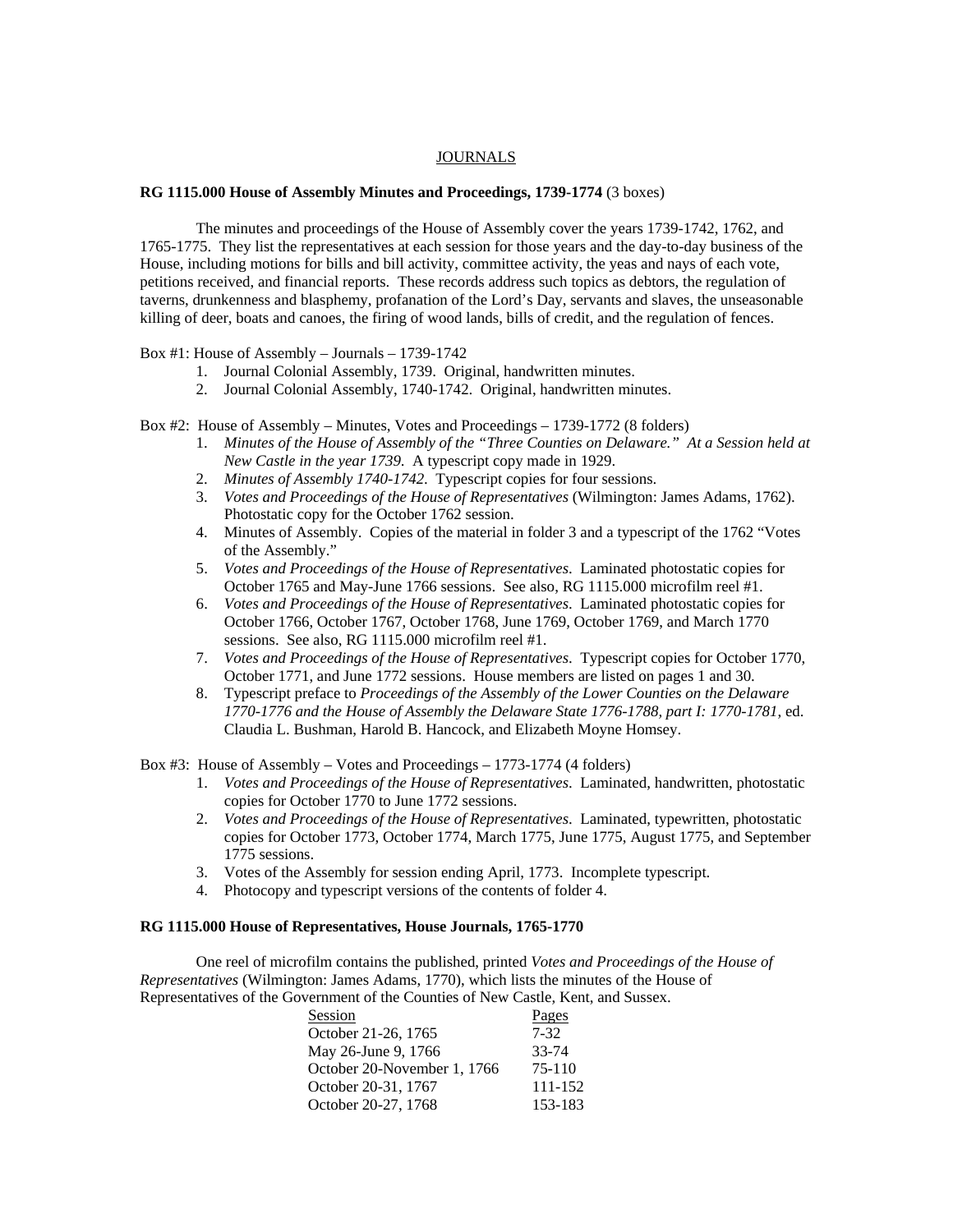| June 1-17, 1769     | 183-226 |
|---------------------|---------|
| October 20-28, 1769 | 227-245 |
| March 6-24, 1770    | 245-279 |

Topics covered include grievances with the British Parliament, draining lowlands and marshes, roads, swine running at large, the importation of slaves, relief for the poor, and various petitions from individuals. House members are listed by name and county on pages 7, 75, 111, 153, and 227.

# **RG 1111.021 Proceedings of the Freemen of Government, 1774** (2 items)

 This box contains the original handwritten proceedings of a special convention concerning the Port of Boston, August 1-2, 1774, "Resolutions of Del. Convention to instruct Delegates or deputies in the Gen<sup>1</sup> Congress 1774." There is also a photostatic copy of the proceedings of the convention held by the representatives of the Freemen of the Government of the counties of New Castle, Kent, and Sussex on Delaware, held August 1, 1774, to protest against the act of Parliament that closed the Port of Boston. The Speaker of the House called the convention at the request of the Committees of Correspondence.

# **RG 1800.066 Revolutionary War Records, General Assembly, 1776**

 The second of the five boxes of Revolutionary War records contains two folders labeled "General Assembly." The first pertains to the colonial era, containing a typed copy of Delaware's resolution of separation from Great Britain, June 15, 1776, taken from the *American Archives*, 4<sup>th</sup> series, vol. 6, pp. 183-184. A second typed copy, taken from *The Pennsylvania Journal and the Weekly Advertiser*, June 19, 1776, repeats the same information but also provides the instructions given to Delaware's delegates to Congress.

#### PROPRIETARY PAPERS

#### **RG 0000.003 Colonial Period – Proprietary Papers**

Dated from 1680 to the end of the colonial period, the proprietary papers encompass a variety of sources, including correspondence, surveys, addresses, petitions, lists of warrants, commissions, accounts, and land grants. Almost all records in the proprietary papers are handwritten, either in the original or in photostatic copies. Several originals appear in duplicate as either photostatic or typewritten copies. Those proprietary papers most directly related to the Delaware legislature are listed below.

#### Box #1: Proprietary Papers – 1692-1746 (5 folders)

- 1. Miscellaneous photostats of originals from colonial period (unprocessed)
	- See folder, "Provincial Assembly: petitions to, accounts of, reports, and correspondence"
	- 1. Petition from the inhabitants of Kent County to the General Assembly regarding taxes, 1773
	- 2. Petition from the inhabitants of Kent County to the General Assembly regarding constitutional changes, 1776
	- 3. Petition from New Castle County millers to the General Assembly regarding the building of grist mills, 1760
	- 4. Provincial Assembly accounts, 1761
	- 5. Minutes of Assembly relating to Mark and Ebenezer Manlove's petition, 1764
	- 6. Representatives' New Castle County General Loan Office account, 1765
	- 7. Committee's report, 1738/39, on loan office account of emission, 1729
	- 8. Provincial Assembly reports (2 items)
	- 9. Resolution to appoint persons to attend a Congress proposed for the Colonies in general, 1774
- 2. Governor Gookin's speech to Delaware Assembly, 1716
- 3. Act to construct mills, c. 1734
- 4. Report of Thomas Noxon about the case of Elias Naudain, 1741
- 5. Fees established by act of Assembly, 1742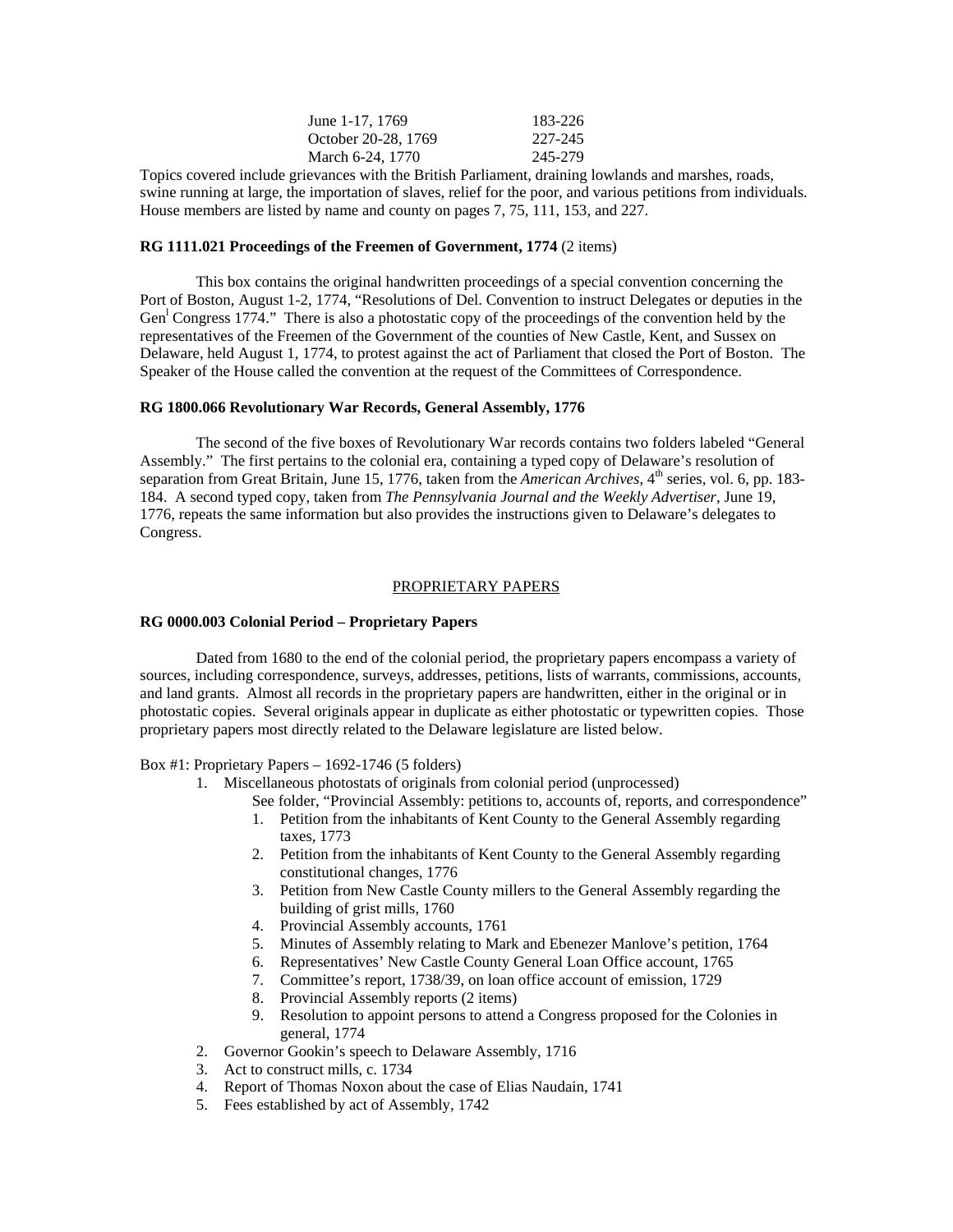Box #2: Proprietary Papers – 1748-1785 (2 folders)

- 1. Warrant to affix great seal to laws recently passed, 1759
- 2. Minutes of Assembly regarding Manlove petition, 1764

#### GENERAL REFERENCE COLLECTION

# **RG 9270.001 General Reference Collection**

 The General Reference Collection contains a miscellaneous array of material on a number of topics. For information related to the Delaware assembly during the colonial era, consult the folders noted below.

Folder Description

70 Typed report entitled "The Development of the Law of Gambling: Delaware"

307 "AN ACT for the Confirmation of the Possessors of Lands purchased bona fide from Executors by Virtue of Orders of Orphans Courts within this Government. Passed May 12, 1749." Typed.

# **RG 9270.002 General Reference – Biography**

If looking for information on a particular legislator, researchers should also consult the general reference biography guide.

#### PAMPHLET COLLECTION

#### **RG 9270.004 Pamphlet Collection Delawareana – Financial Studies**

 This box in the Pamphlet Collection contains one item pertaining to the Delaware legislature in the colonial era:

Rodney, Richard S. *Colonial Finances in Delaware*. Wilmington: Wilmington Trust Company, 1928.

#### PENNSYLVANIA ARCHIVES

 The *Pennsylvania Archives* is a published collection of printed correspondence, depositions, messages, petitions, proclamations, resolutions, speeches, and other documents, with the first four volumes covering the years from 1664 to 1776. Although most records concern the executive and judiciary, and those records relating to the legislature usually deal with Pennsylvania, a few scattered entries involve Delaware, often referred to as the "lower counties." The indexes at the end of each volume are inaccurate. Call number F146.P41

| volume pages |     | topic                                                                            |
|--------------|-----|----------------------------------------------------------------------------------|
|              | 204 | Delaware claims allegiance and submission to George II, 1727                     |
| 2            |     | 455-456 Correspondence regarding Indians, 1755                                   |
| 3            | 87  | Return of the militia in the government of the three Lower Counties, 1756        |
| 3            |     | 308-312 An address from the Assembly of the Lower Counties to the Governor, 1757 |
| 3            |     | 377-379 Speech of Governor Denny to the Assembly at Newcastle, 1758              |
| 3            |     | 379-380 A message to Governor Denny from the Assembly, 1758                      |
| 3            |     | 401-402 Commissioners of the Lower Counties to Governor Denny, 1758              |
| 3            |     | 630-631 Minutes of Council at Newcastle, 1759                                    |
| 3            |     | 631-632 Minutes of Council at Newcastle, 1759                                    |
| 3            | 688 | Verbal message of the governor to the Assembly, on Newcastle Common, 1759        |
| 3            |     | 721-723 Speech of Governor Hamilton to the Assembly at New Castle, 1760          |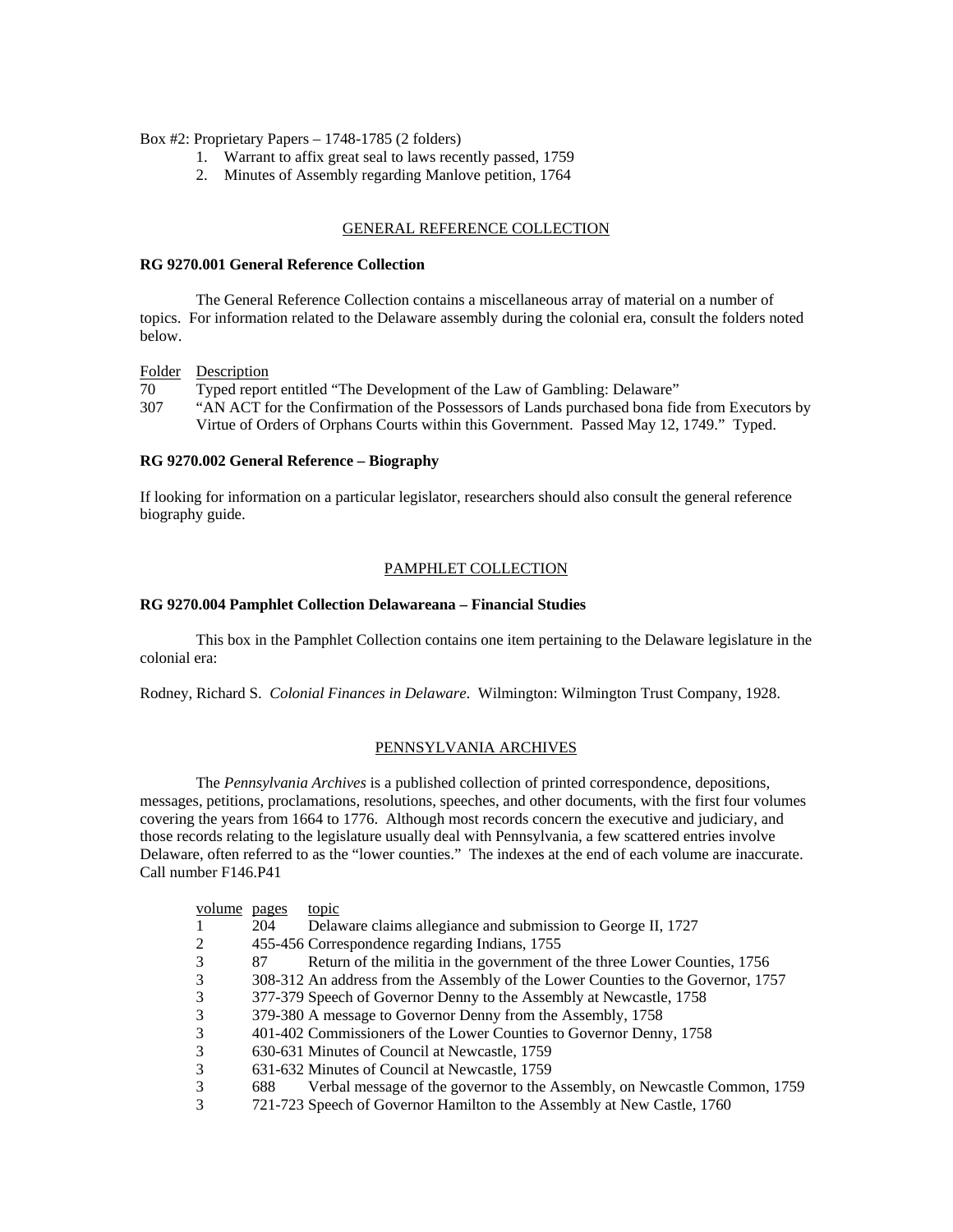| 3              |     | 723-725 Address to Governor Hamilton from the Assembly of Lower Counties, 1760 |
|----------------|-----|--------------------------------------------------------------------------------|
| 3              | 725 | Message to the governor from the Assembly, 1760                                |
| 4              | 72  | Address to the governor from the Assembly of Lower Counties, 1761              |
| 4              | 72  | Message from the governor to the Assembly at New Castle, 1761                  |
| 4              | 347 | Proclamation for preserving the fish in Delaware, 1769                         |
| $\overline{4}$ | 585 | Message of the Assembly of Three Lower Counties, 1774                          |
|                |     |                                                                                |

# PENNSYLVANIA COLONIAL RECORDS

 Like the *Pennsylvania Archives*, the *Minutes of the Provincial Council of Pennsylvania. From the Organization to the Termination of the Proprietary Government* (commonly called the Pennsylvania Colonial Records) is a published, printed account of addresses, complaints, orders, petitions, proceedings, resolutions, and speeches. Only a handful of entries in the Pennsylvania Colonial Records relates to the Delaware legislature. A table of contents is located at the beginning of each volume. Call number F152.C719

| series          | <u>volume</u> pages |     | topic                                                                         |
|-----------------|---------------------|-----|-------------------------------------------------------------------------------|
| 1 <sup>st</sup> | 2                   | 26  | Address of the representatives of the three lower counties, 1701              |
| 1 <sup>st</sup> | 2                   | 46  | Remonstrance of the members from the lower counties, 1701                     |
| 1 <sup>st</sup> | 2                   | 70  | Proceedings relative to the separation of the lower counties, 1702            |
| 1 <sup>st</sup> | 2                   | 441 | Speech of Governor Evans to the Assembly of the Lower Counties, 1708          |
| 1 <sup>st</sup> | 2                   | 441 | Address of the Assembly, 1708                                                 |
| 1 <sup>st</sup> | 2                   | 442 | Answer of the Governor, 1708                                                  |
| 2 <sup>nd</sup> | 2                   | 31  | Address to the representatives of the three lower counties, 1701              |
| 2 <sup>nd</sup> | 2                   | 49  | Remonstrance of the members from the lower counties, 1701                     |
| 2 <sup>nd</sup> | 2                   | 72  | Proceedings relative to the separation of the lower counties, 1702            |
| 2 <sup>nd</sup> | $\overline{2}$      | 424 | Speech of Governor Evans to the Assembly of the Lower Counties, 1708          |
| 2 <sup>nd</sup> | $\overline{2}$      | 424 | Address of the Assembly, 1708                                                 |
| 2 <sup>nd</sup> | 2                   | 425 | Answer of the Governor, 1708                                                  |
| 2 <sup>nd</sup> | 5                   | 417 | Report of the Committee of Assembly of the Lower Counties of the State of the |
|                 |                     |     | Paper Currency, 1749                                                          |
| 2 <sup>nd</sup> | 9                   |     | 660-661 Caesar Rodney to His Honour the Governor, 1770                        |
| 2 <sup>nd</sup> | 9                   |     | 661-663 Bills passed by the House with the Governor's Assent, 1770            |

\*The first six entries listed for the second series repeat the six entries listed for the first series.

#### BOOKS

Cushing, John D., ed. *The Earliest Printed Laws of Delaware 1704-1741*. Wilmington: Michael Glazier,

Bendler, Bruce A. *Colonial Delaware Assemblymen 1682-1776*. Westminster, MD: Family Line Publications, 1989. Includes a brief history of colonial Delaware government, biographies of colonial Delaware assemblymen, and an appendix that lists – in chart form –assemblymen by session and county, from 1683-1776, with speakers denoted by asterisks. Call number F163.B458

Bushman, Claudia L., Harold B. Hancock, and Elizabeth Moyne Homsey, eds. *Proceedings of the Assembly of the Lower Counties on Delaware 1770-1776, of the Constitutional Convention of 1776, and of the House of Assembly of the Delaware State 1776-1781*. Newark: University of Delaware Press, 1986. Call number J87.D3

Conrad, Henry C. *History of the State of Delaware from the Earliest Settlements to the Year 1907 in Three Volumes*. Vol. 1. Wilmington: Henry C. Conrad, 1908. For the colonial legislature and government, see pages 78-88 and 88-103. The compiled Delaware civil list for the colonial era includes governors, members of council under Penn, speakers of the three lower counties, and members of the assembly under Penn, on pages 255-258, 263-264, 269, 271, 275-276, and 280- 281. Conrad also supplies colonial-era civil lists for each county as well, in volumes 1 and 2. Call number F164.C75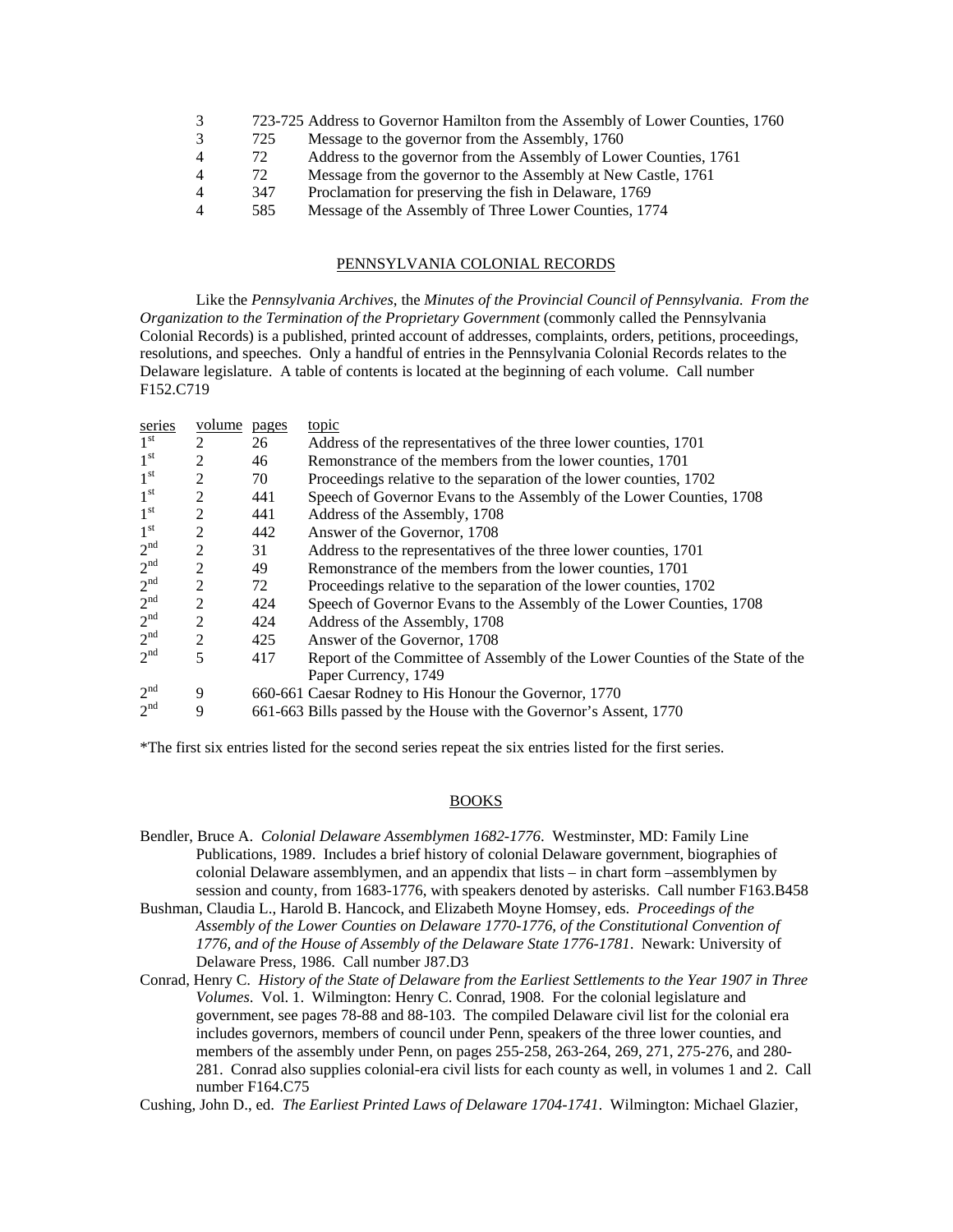Inc., 1978. Call number KFD30.A3.C984

- George, Staughton, Benjamin M. Nead, and Thomas McCamant, eds. *Charter to William Penn, and Laws of the Province of Pennsylvania, Passed Between the Years 1682 and 1700, Preceded by Duke of York's Laws in Force from the Year 1676 to the Year 1682, with an Appendix Containing Laws Relating to the Organization of the Provincial Courts and Historical Matter*. Harrisburg: Lane S. Hart, 1879. Call number KFP30.1682.A3
- *Governor's Register State of Delaware*. Vol. 1. Appointments and Other Transactions by Executives of the State From 1674 to 1851. Wilmington: Press of The Star Publishing Company, 1926. Lists "Appointments Under the Colonial Government Prior to the Organization of the Delaware State in 1776" on pages 3-23. Call number F163.G721
- Horle, Craig W., et al., eds. *Lawmaking and Legislators in Pennsylvania: A Biographical Dictionary. Vol. 1: 1682-1709*. Philadelphia: University of Pennsylvania Press, 1991. Includes a brief history of the time period in addition to the biographical entries. Call number KFP421.5L4L39
- *Minutes of the House of Assembly of the Three Counties Upon Delaware at Sessions Held at New Castle in the Years 1740-1742*. Printed for the Public Archives Commission of Delaware. Call number JK3771.D3.M668
- *Minutes of the House of Representatives of the Government of the Counties of New Castle, Kent and Sussex Upon Delaware at Sessions Held at New Castle in the Years 1765-1766-1767-1768-1769-1770*. Wilmington: James Adams, 1770. Printed for the Public Archives Commission of Delaware, 1931. Call number JK3771.D3.V971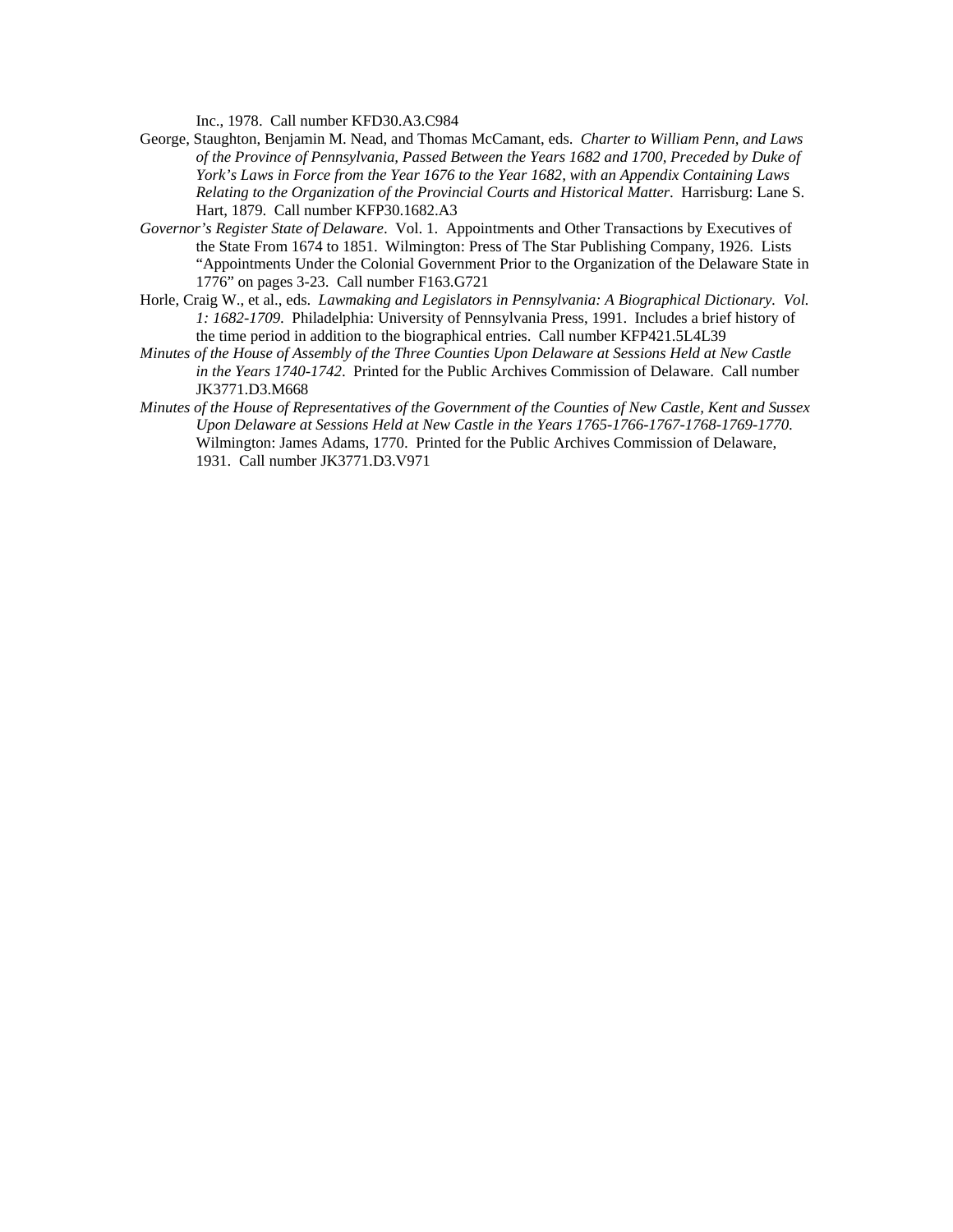#### **LEGISLATIVE RECORDS, 1776-1865**

#### DELAWARE LAWS

#### **RG 1111** *Laws of Delaware***, 1777-1865, vols. 2-12**

 The second through the twelfth volumes of the *Laws of the State of Delaware* print the bills passed by the Delaware General Assembly between 1777 and 1865 inclusive. The records are arranged chronologically and cover such topics as the militia; roads, bridges, canals, railroads, and steamboats; lotteries; poor relief; slaves, slavery, and the transport of slaves across state lines; free blacks and mulattoes; "swine running at large"; "Hawkers, Pedlars and Petty Chapmen"; the incorporation of dozens of manufacturing, transportation, and other business endeavors; schools; liquor and temperance; the preservation and protection of fish, oysters, deer, muskrat and other game; "lunatic and insane persons"; and divorces, name changes, and relief for individuals. Each volume is indexed. Available on microfilm, 8 rolls.

#### ENROLLED BILLS

#### **RG 1111.002 Enrolled Bills, 1776-1865**

 Enrolled bills are those bills actually passed by the Delaware General Assembly, beginning in 1776. Unlike the published *Laws of the State of Delaware*, these are the original handwritten documents. The enrolled bills are arranged chronologically but are not indexed. Researchers should therefore consult the Archives' database for brief descriptions of the legislation or to search for laws concerning a particular topic. Available on microfilm, 28 rolls.

#### LEGISLATIVE PAPERS

# **RG 1111.000 Legislative Papers, 1776-1865**

 Legislative papers consist of the records created or acted upon by the General Assembly of Delaware. These records begin prior to the Revolutionary War and continue into the early twentieth century, but the quantity of material declines significantly after 1851. The legislative papers touch upon national issues such as slavery, commerce, temperance, and schooling, as well as local concerns such as dams, lotteries, swine, and divorces. The legislative papers are arranged chronologically by year, then subdivided by sections or terms. Under each term, the records are grouped alphabetically by subject headings. The "Accounts" heading refers to financial records of the state treasurer and auditor and receipts of the members of the General Assembly and others providing services to the state. "Acts & Bills" concern the early drafts and amendments to bills, with deletions noted. "Communications" include correspondence involving the General Assembly. "Elections" relates to announcements for holding elections, bonds of election officials, and messages from both houses concerning elections, including contested elections. "Petitions" list the formal addresses to the legislature from a concerned citizen, group of citizens, or an organization to grant, deny, or repeal requests for specific actions. Petitions cover a wide range of topics, but the bulk of them concern divorce, education and schools, land use, lotteries, slavery, temperance, and transportation. The resolutions of both houses and the reports of committee members appointed to study a particular issue fall into the "Resolutions & Reports" category. Finally, "Summons" list official notices to General Assembly member to convene, or for individuals to appear before the General Assembly.

 The legislative papers occupy 59 total boxes for the 1776-1865 period. Available on microfilm, 62 rolls, with a table of contents beginning each microfilm reel.

 A sample of the types of records for this time period can be seen in the Legislative Papers oversize box, which contains sixteen folders concerning the years after 1776: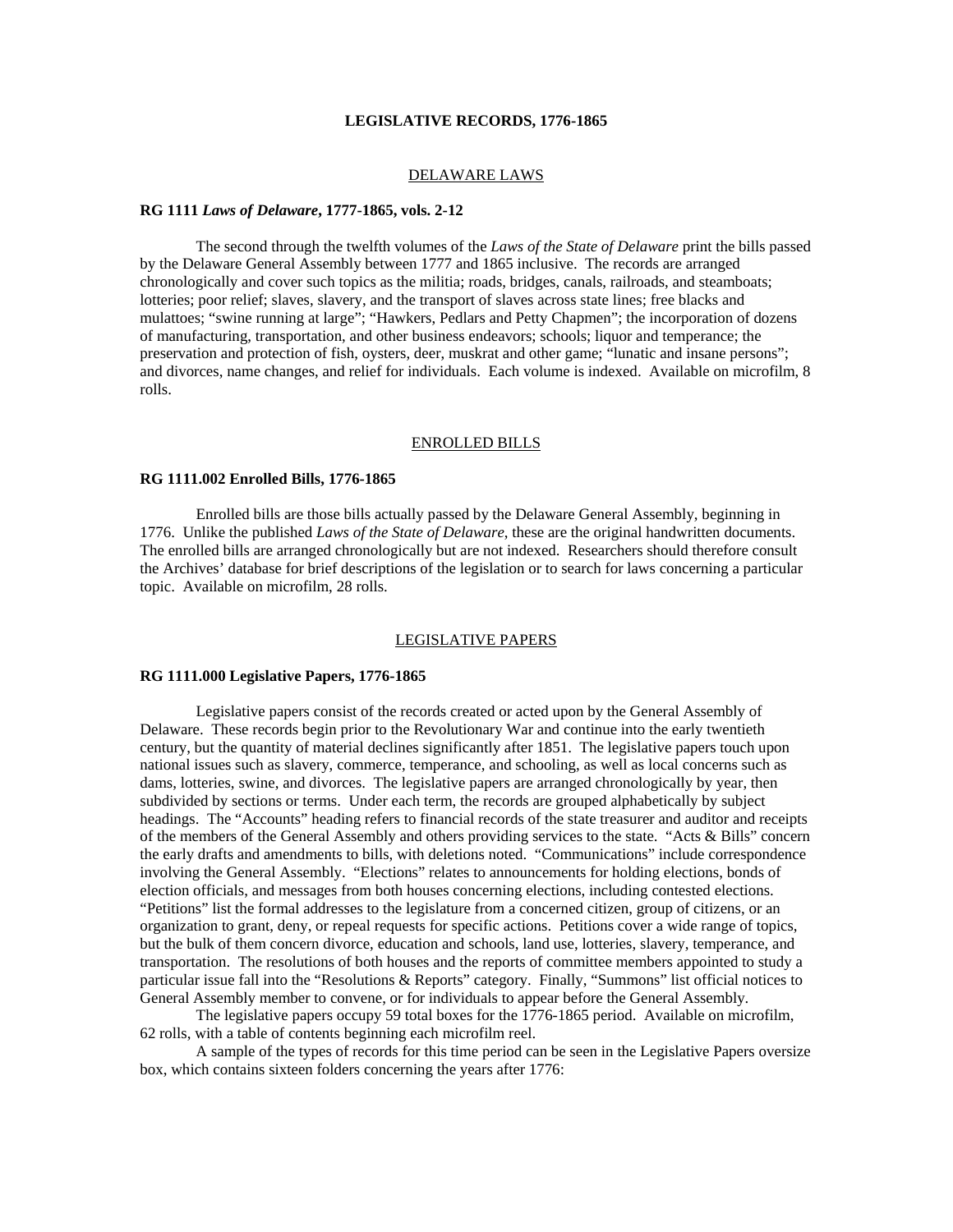- 1. Act to establish and confirm the estate of Benjamin Chandler, of a lot in Wilmington, 1788. Original.
- 2. Act to enable owners and possessors of a certain tract of Meadow Ground Marsh and Cripple situate at the North End of the Town of New Castle to repair support and maintain the Banks Dykes and Sluices belonging to the same, 1792. Original.
- 3. Kent County statehouse building accounts, 1787-1792. Original.
- 4. Communications Annapolis Convention, 1786. Original.
- 5. Petition to move the Sussex County seat, 1787. Original.
- 6. Petitions, 1787. Original.
- 7. Petition to establish seat of Congress in Delaware, 1787. Original.
- 8. Printed draft of U.S. Constitution, 1787.
- 9. Petition relating to Elisha Dickerson's mill in Indian River Hundred, Sussex County, 1793. Original.
- 10. Petition relating to wharf in the town of Milford, 1795. Original.
- 11. Accounts, 1812. Original.
- 12. Reports, 1796. Original.
- 13. Petition for divorce, 1816. Original.
- 14. Petition for divorce, 1826. Folder contains original *Delaware Gazette*, December 27, 1825.
- 15. Petitions Miscellaneous, 1831. Folder contains *original Delaware Gazette and American Watchman*, September 17, 1830.
- 16. Acts, 1857. Original.

#### HOUSE JOURNALS

# **RG 1115.000 House of Assembly Minutes and Proceedings, 1776-1791** (3 boxes)

 These three boxes contain the minutes of the House of Assembly, the lower house created under Delaware's first state constitution, from 1776 to 1786. Topics addressed by the Assembly reflect the country's wartime atmosphere and include counterfeiting and raising revenue, the militia, deserters, treason, quartering troops, prisoners of war, and slave- and horse-stealing. See also Claudia L. Bushman, Harold B. Hancock, and Elizabeth Moyne Homsey, eds., *Proceedings of the Assembly of the Lower Counties on Delaware 1770-1776, of the Constitutional Convention of 1776, and of the House of Assembly of the Delaware State 1776-1781* (Newark: University of Delaware Press, 1986), and *Proceedings of the House of Assembly of the Delaware State 1781-1792 and of the Constitutional Convention of 1792* (Newark: University of Delaware Press, 1988).

Box #4: House of Assembly – Minutes, Votes, and Proceedings – 1776-1783 (16 folders)

- 1. Minutes of Assembly, June-July 1776. Photostatic copy and typescripts. (6 items)
- 2. Votes of the House of Assembly, October 28, 1776. Typescript.
- 3. Votes of the House of Assembly, October 28, 1776 to June 7, 1777. Imprint.
- 4. Votes of Assembly, January 6, 1777. Typescript.
- 5. Votes of Assembly, May 1, 1777. Typescript.
- 6. Votes of Assembly, June 2, 1777. Typescript.
- 7. Votes and Proceedings of the House of Assembly, December 12, 1777-June 26, 1784. Original.
- 8. Votes and Proceedings of the House of Assembly, December 1777. Photostatic copy.
- 9. Votes and Proceedings of the House of Assembly, February-June 1778. Photostatic copy.
- 10. Votes and Proceedings of the House of Assembly, October 1779-June 1780. Imprint.
- 11. Votes of the House of Assembly, October 20, 1779. Typescript.
- 12. Votes of Assembly, November 29, 1779. Typescript.
- 13. Votes of Assembly, 1779. Typescript.
- 14. Votes of Assembly, March 28, 1780. Typescript.
- 15. Minutes of the House, May-June 1782. Photocopies and typescript.
- 16. Votes and Proceedings of the House of Assembly, October 1782-June 1783. Imprint.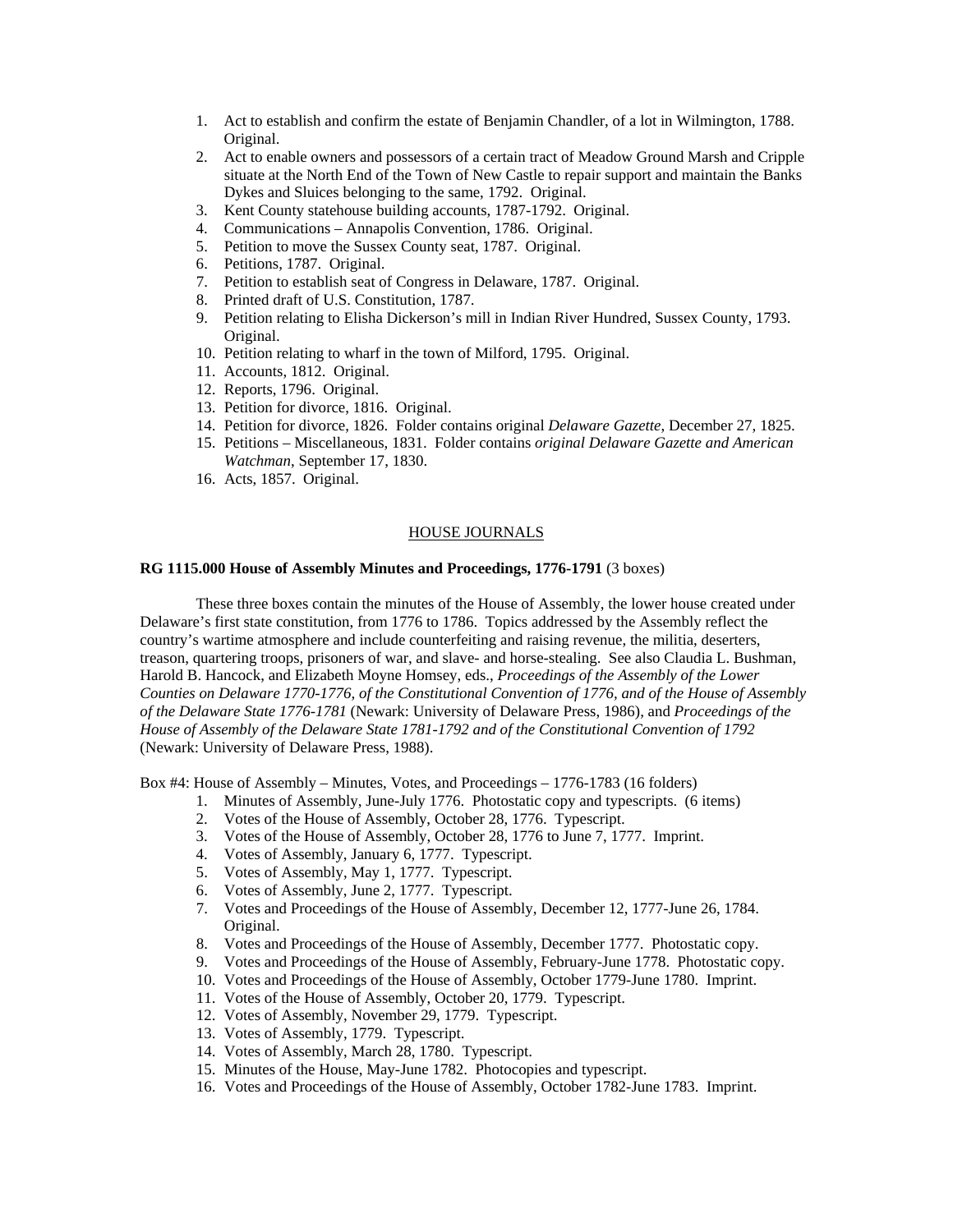Box #5: House of Assembly – Votes and Proceedings – 1784-1786 (17 folders)

- 1. Votes and Proceedings of the House of Assembly, October 1784. Photostatic copy.
- 2. Votes and Proceedings of the House of Assembly, October 1784. Imprint.
- 3. Votes and Proceedings of the House of Assembly, January 1785. Photostatic copy.
- 4. Votes and Proceedings of the House of Assembly, May 1785. Imprint.
- 5. Votes and Proceedings of the House of Assembly, September 1785. Photostatic copy.
- 6. Votes and Proceedings of the House of Assembly, May 1786. Imprint.
- 7. Votes and Proceedings of the House of Assembly, October 1786. Imprint.
- 8. Votes and Proceedings of the House of Assembly, October 1786. Photostatic copy.
- 9. Votes and Proceedings of the House of Assembly, May 1787. Imprint.
- 10. Votes and Proceedings of the House of Assembly, 1787. Photocopies.
- 11. Votes and Proceedings of the House of Assembly, January 1788. Imprint.
- 12. Votes and Proceedings of the House of Assembly, May 1788. Imprint.
- 13. Votes and Proceedings of the House of Assembly, October 1788. Imprint.
- 14. Votes and Proceedings of the House of Assembly, January 1789. Imprint.
- 15. Votes and Proceedings of the House of Assembly, January 1790. Imprint.
- 16. Votes and Proceedings of the House of Assembly, January 1791. Imprint.
- 17. Votes and Proceedings of the House of Assembly, September 1791. Imprint.

Box #6: House of Assembly – Journal – 1782-1791 (1 volume)

 This is the original published volume of the Proceedings of the Delaware State Assembly, 1782- 1791.

#### **RG 1115.000 House Journals, 1792-1865**

 The *Journal of the House of Representatives of the State of Delaware* is a published account of the minutes of the Delaware House. Arranged chronologically by session, the House Journals list the representatives at each session and the day-to-day business of the House, including motions for bills and bill activity, committee activity, the yeas and nays of each vote, petitions received, and financial reports. The House Journals are not indexed until the 1816 session. Available on microfilm, 22 rolls.

 Some House Journals also exist in manuscript form. There are two boxes of House of Assembly Journals, 1812-1843. The first box contains House Journals for 1812, 1815, 1819, and 1820, all in the original. The second box contains the 1828 and 1843 House Journals in the original, and photocopies of the published House Journals for 1835 and 1836.

#### LEGISLATIVE COUNCIL

#### **RG 1120.009 Legislative Council Minutes, 1776-1792** (4 boxes)

 Composed of three members from each county, the Legislative Council was the upper house of the Delaware legislature under the state constitution of 1776. After the constitutional revisions of 1792, the Legislative Council became known as the Senate. The records of the Legislative Council consist exclusively of minutes from the legislative sessions, showing the day-to-day business of the Council, including motions for bills and bill activity, committee activity, the yeas and nays of each vote, petitions received, and financial reports. This material on the Legislative Council has been collected in one volume, *Minutes of the Council of the Delaware State, From 1776 to 1792* (Dover: James Kirk & Son, 1886), found on the first microfilmed reel of RG 1120.000 Senate Journals, 1776-1865.

Box #1: Legislative Council – Minutes – 1776-1780

Two bound volumes of the original handwritten proceedings.

Box #2: Legislative Council – Minutes – 1780-1792

One bound volume of the original handwritten proceedings.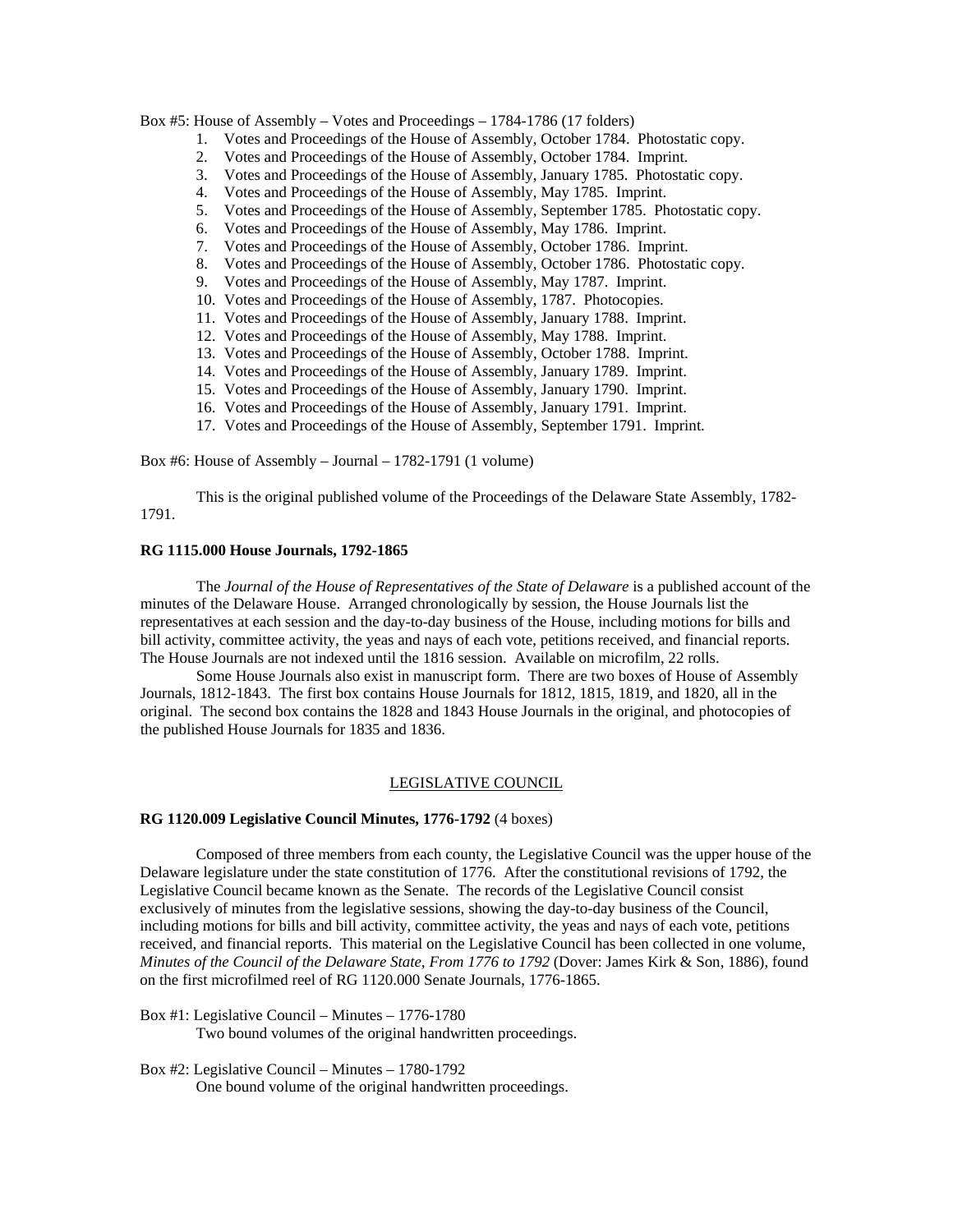Box #3: Legislative Council – Minutes – 1776-1789 (24 folders)

- 1. Legislative Council, members of 1776-1792. Typed pages listing membership by session and county.
- 2. *Corrections and Addenda to the Printed Volume Published by the State of Delaware, 1886, under the Title "Minutes of the Council of the Delaware State from 1776-1792"* (Dover: James Kirk, 1886)
- 3. Resolutions by Council, May 1, 1778, for raising Continental loans in the state. Photocopy of original.
- 4. Council Legislative Message from council to House of Assembly, December 25, 1779. Photocopy of original.
- 5. Minutes of the Legislative Council, October 20, 1782. Typescript copy.
- 6. Minutes of the Legislative Council, October 20, 1782. Typescript copy, same as folder 5.
- 7. Minutes of the Legislative Council, October 20-November 1, 1782. Original.
- 8. *Votes and Proceedings of the Legislative Council of the Delaware State*, October 1783 (Wilmington: James Adams, 1787). Photostatic copy.
- 9. *Votes and Proceedings of the Legislative Council of the Delaware State*, October 1783 (Wilmington: James Adams, 1787). Imprint.
- 10. Minutes of the Legislative Council, March 1784. Photostatic copy.
- 11. Minutes of the Legislative Council, October 1783-June 1787. Six typescripts covering thirteen sessions.
- 12. Minutes of the Legislative Council, May 1784. Photostatic copy.
- 13. Minutes of the Legislative Council, October 1784. Photostatic copy.
- 14. Minutes of the Legislative Council, January 1785. Photostatic copy.
- 15. Minutes of the Legislative Council, May 1785. Photostatic copy.
- 16. Minutes of the Legislative Council, October 1785. Photostatic copy.
- 17. Minutes of the Legislative Council, January 1786. Photostatic copy.
- 18. Minutes of the Legislative Council, May 1786. Photostatic copy.
- 19. Minutes of the Legislative Council, October 1786. Photostatic copy.
- 20. Minutes of the Legislative Council, May 1787. Photostatic copy.
- 21. *Votes and Proceedings of the Legislative Council of the Delaware State*, October 1787 (Wilmington: Frederick Craig, 1787). Imprint.
- 22. Minutes of the Legislative Council, January, May, and October 1789. Three typescripts.
- 23. Minutes of the Legislative Council, January, May, and October 1789. Three typescripts.
- 24. Minutes of the Legislative Council, January-October 1789. Original.

Box #4: Legislative Council – Minutes – 1790-1792 (6 folders)

- 1. Minutes of the Legislative Council, January 1790-January 1791. Original.
- 2. Minutes of the Legislative Council, January 1790. Typescript.
- 3. Minutes of the Legislative Council, January 1790-January 1791. Typescript.
- 4. *Journal of the Senate of the State of Delaware*, November 1792 (Wilmington: James Adams, 1792). Imprint.
- 5. *Journal of the Senate of the State of Delaware*, November 1792 (Wilmington: James Adams, 1792). Photostatic copy and typescripts.
- *6. Journal of the Senate of the State of Delaware*, 1812-1814 sessions. Original published proceedings.

#### SENATE JOURNALS

#### **RG 1120.000 Senate Journals, 1776-1865**

The Senate Journals are published accounts of the minutes of the Delaware Senate. Records are arranged chronologically by session and report on the day-to-day business of the Senate. One volume, *Minutes of the Council of the Delaware State, From 1776 to 1792* (Dover: James Kirk & Son, 1886), covers the Senate under Delaware's first state constitution, when it was known as the Legislative Council. It is not indexed. Beginning in 1793, the *Journal of the Senate of the State of Delaware* provides the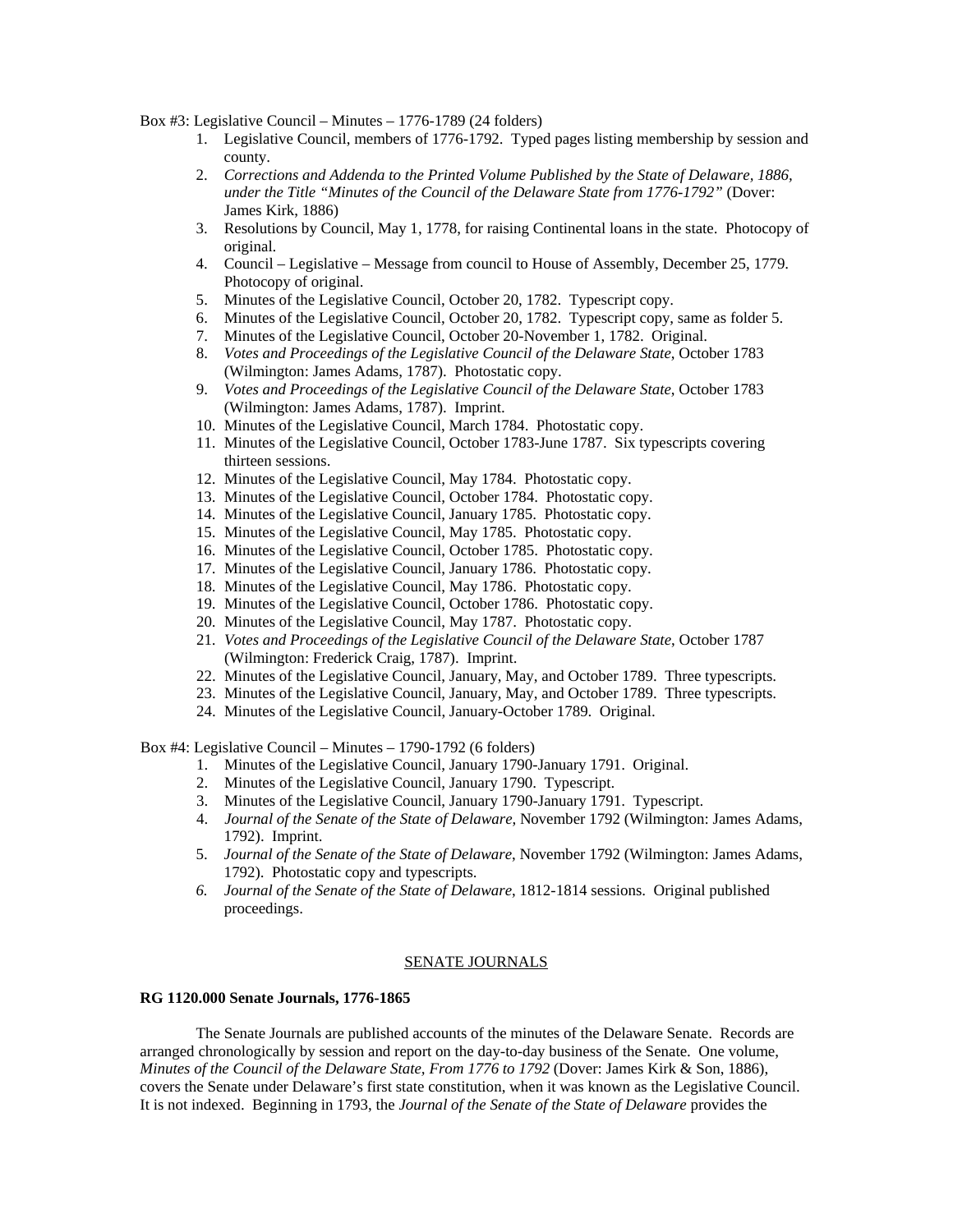minutes of each session. The Senate Journals contain information similar to that in the House Journals, as both houses grappled with the same issues and worked on similar bills. Indexes to each session, with such entries as bills, committees, petitions, reports, and resolutions, do not begin until 1821. Available on microfilm, 8 rolls.

For the 1776-1865 time period, rough Senate Journals survive for 1793-1798, 1800-1802, 1805, 1807-1810, 1829, and 1837. They are contained in two boxes. The first box holds 11 folders and covers the years 1793-1807; the second holds five folders and covers the years 1808-1837.

# **RG 9270.005 Reference Rolls, Reel 22**

 This reel of microfilm contains the published *Journal of the Senate of the State of Delaware* for the year 1800 (Dover: William Black, 1801).

#### PRIVY COUNCIL

#### **RG 1105.001 Proceedings of the Privy Council, 1778-1792** (oversize box; 42 items)

 Under Delaware's first state constitution, the legislature chose an influential four-man Privy Council, whose approval was required for executive branch decisions. The Privy Council lent its consent to appointments to public offices such as justice of the peace and sheriff. It also approved days of fasting and prayer and discussed bills of credit, interstate trade, and the export of grain to the distressed people of Massachusetts Bay and Bermuda, among other issues. One oversize box contains photostatic copies of the proceedings of this body. Records usually provide the location of the meeting and the names of the members of the Privy Council present.

- 1. Meeting of Privy Council, June 8-12, 1778.
- 2. Meeting of Privy Council, February 8, 1779.
- 3. Meeting of Privy Council, March 30, 1779.
- 4. Meeting of Privy Council, May 3, 1779.
- 5. Meeting of Privy Council, May 29, 1779.
- 6. Meeting of Privy Council, May 31, 1779, and June 4, 1779.
- 7. Meeting of Privy Council, July 28-29, 1779.
- 8. Meeting of Privy Council, August 24, 1779.
- 9. Meeting of Privy Council, October 4, 1779.
- 10. Meeting of Privy Council, May 29, 1780.
- 11. Meeting of Privy Council, September 7, 1780.
- 12. Meeting of Privy Council, September 11, 1780.
- 13. Meeting of Privy Council, February 23, 1781.
- 14. Meeting of Privy Council, April 7, 1781.
- 15. Meeting of Privy Council, October 4, 1781.
- 16. Meeting of Privy Council, February 24, 1783.
- 17. Meeting of Privy Council, September 17, 1783.
- 18. Meeting of Privy Council, October 4, 1783.
- 19. Meeting of Privy Council, April 26, 1784.
- 20. Meeting of Privy Council, July 3, 1784.
- 21. Meeting of Privy Council, October 4, 1784.
- 22. Meeting of Privy Council, November 17, 1784.
- 23. Meeting of Privy Council, June 20, 1785.
- 24. Meeting of Privy Council, July 18, 1785.
- 25. Meeting of Privy Council, November 29, 1785.
- 26. Meeting of Privy Council, October 1, 1787.
- 27. Meeting of Privy Council, October 19, 1787.
- 28. Meeting of Privy Council, December 6, 1787.
- 29. Meeting of Privy Council, February 25, 1788.
- 30. Meeting of Privy Council, July 1, 1788.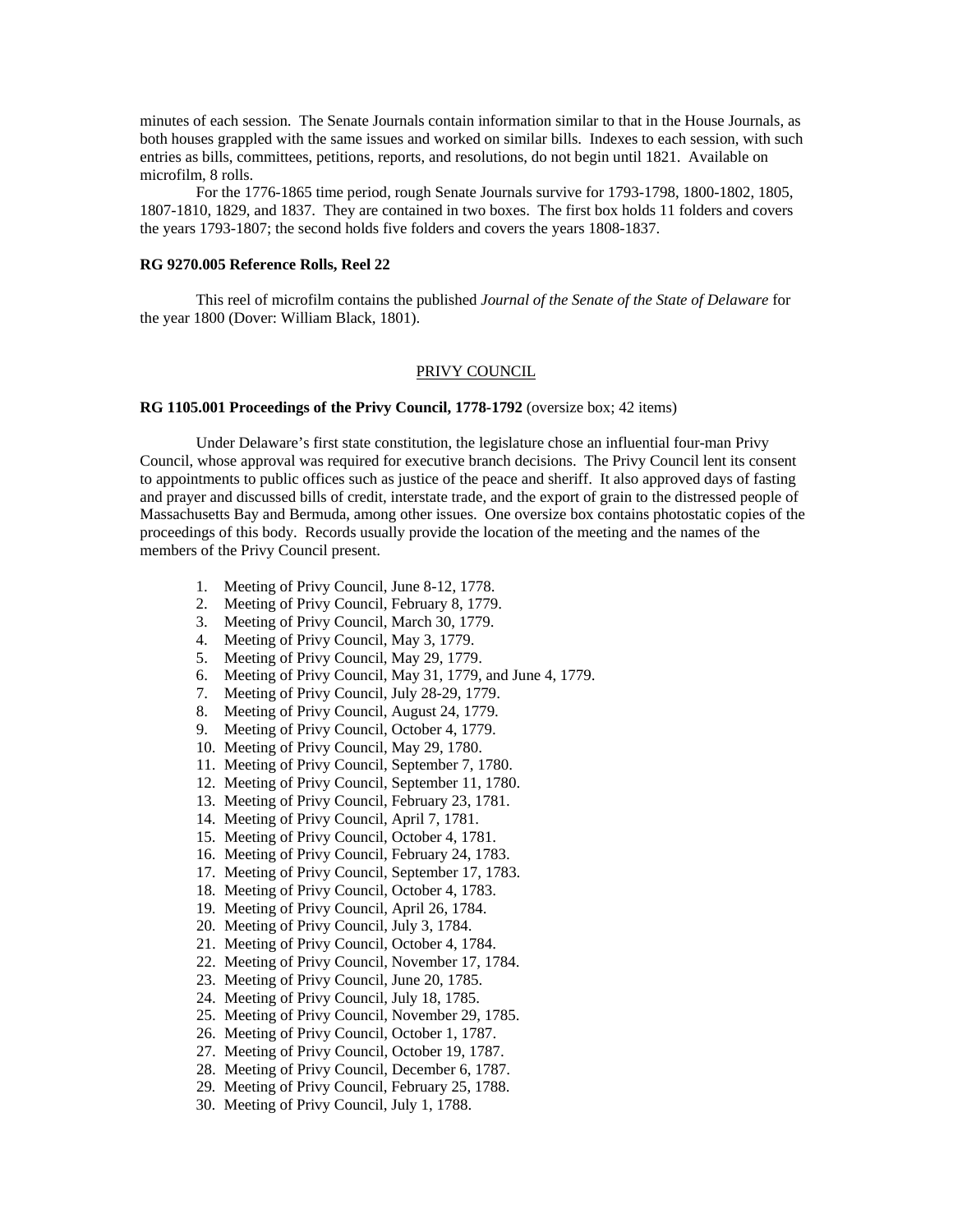- 31. Meeting of Privy Council, October 3, 1788.
- 32. Meeting of Privy Council, January 24, 1789.
- 33. Meeting of Privy Council, June 8, 1790.
- 34. Meeting of Privy Council, October 5, 1790.
- 35. Meeting of Privy Council, November 9, 1790.
- 36. Meeting of Privy Council, April 18, 1791.
- 37. Meeting of Privy Council, October 6, 1791.
- 38. Meeting of Privy Council, December 5, 1791.
- 39. Meeting of Privy Council, April 4, 1792.
- 40. Meeting of Privy Council, October 4, 1792.
- 41. Meeting of Privy Council, October 6, 1792.
- 42. Meeting of Privy Council, November 2, 1792.

#### EXECUTIVE PAPERS

#### **RG 1300.000 Executive Papers, 1776-1865** (23 folders)

 The Executive Papers include a variety of papers relating to the executive branch of the Delaware state government – not only the governor but also the auditor, the secretary of state, the treasurer, and the attorney general. Subject headings under the Executive Papers include appointments and commissions, correspondence, military, bonds of officials, accounts of the state, correspondence from the U.S. Congress to Delaware, school funds, education, negroes and slavery, fugitives, petitions, licenses (often for taverns), fines, lotteries, extradition, pardons, warrants, indictments, escheated property, transportation, railroads, the Chesapeake & Delaware Canal, and elections. Most of the material does not relate directly to the legislature, although various pieces of correspondence and petitions may deal at least indirectly with laws of the General Assembly. Some folders, however, are labeled "General Assembly," "Legislative," or "Legislature." The contents of these folders are listed below. The vast majority of these entries may be located by matching the date listed to the chronologically arranged boxes, although a few entries refer to folders located in the box marked Executive Papers – 1782-1889 – Miscellaneous.

- 1. General Assembly, 1778. Caesar Rodney summons Sussex County to General Assembly. Original, in protective sleeve.
- 2. General Assembly, 1778. Caesar Rodney summons Kent County and New Castle County to General Assembly. Original and typescript, respectively.
- 3. General Assembly, 1780. Caesar Rodney summons Kent County to General Assembly. Typescript.
- 4. Legislative, 1812. Joseph Haslet summons New Castle, Kent, and Sussex counties to General Assembly. Three items, in original.
- 5. Thomas Clayton's and Jacob Stout's acceptance of an act of Assembly granting them land, 1818.
- 6. Legislature, 1818. An act regulating the importation of German and other passengers. Enacted by the Senate and House of Representatives of the Commonwealth of Pennsylvania. Typed but with handwritten editing. Bound with green ribbon.
- 7. Legislature, 1818. An act for establishing a Health Office, and to secure the City and Port of Philadelphia from the introduction of pestilential and contagious diseases, and for other purposes. Typed but with handwritten editing. Bound with blue ribbon.
- 8. Address by Governor Paynter to the Legislature, 1827. Original.
- 9. Legislative Papers, 1829. Legislature elected John M. Clayton U.S. senator. Original.
- 10. Legislative Papers, 1830. Legislature elected Arnold Naudain U.S. senator. Original.
- 11. Address by Governor to the House of Representatives, 1835. Original.
- 12. Legislature, 1837. Includes three items dealing with the state Senate electing Thomas Clayton to replace John M. Clayton in U.S. Senate, one item concerning Samuel Kimmey agreeing to print the laws passed at the last January session, and one item relating to the tomb of John Haslett. Originals.
- 13. Governor's biennial message to the House of Representatives and the Senate, 1841. Original.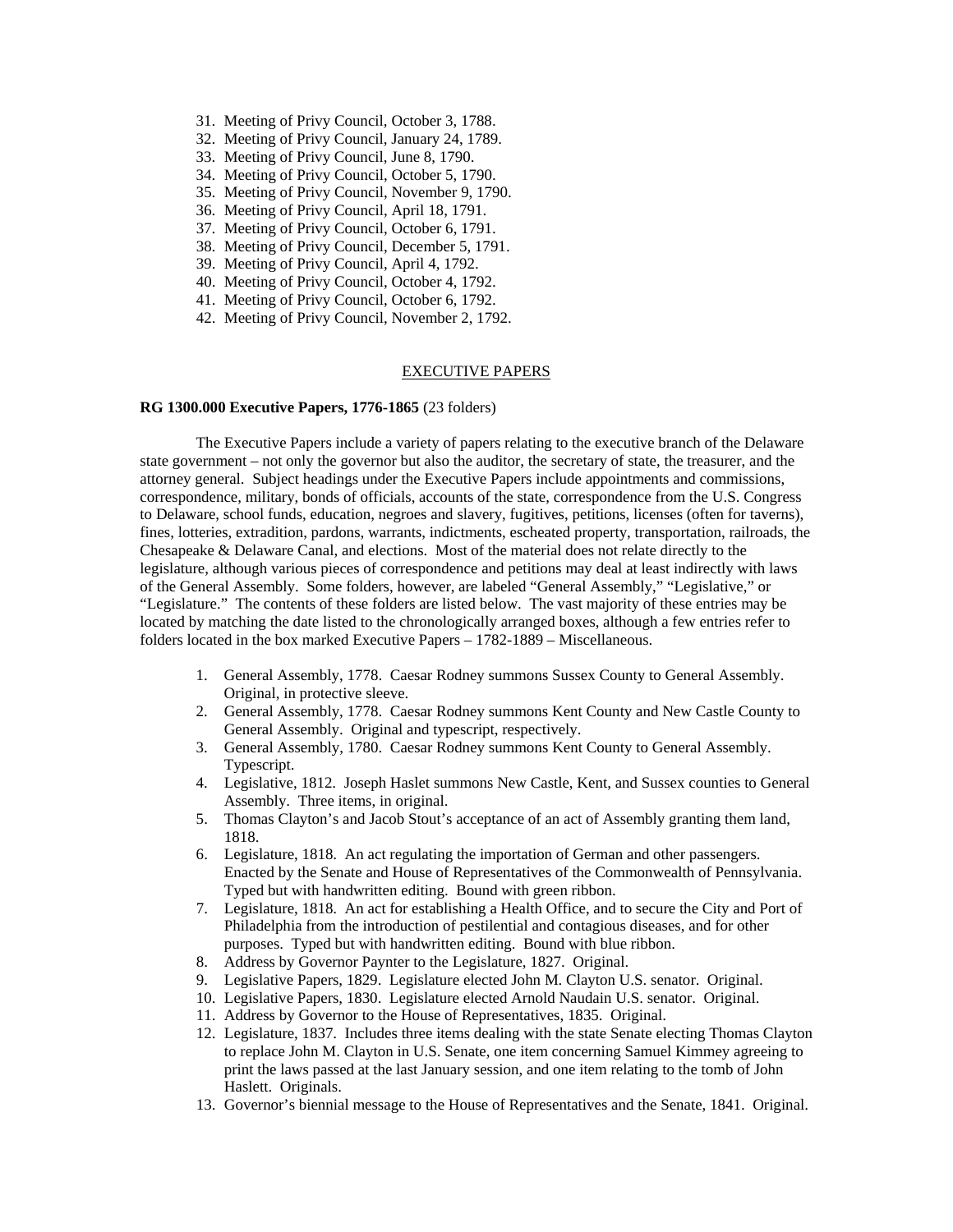- 14. Governor Stockton's speech to the General Assembly, 1845. Original.
- 15. Constitutional Convention of 1852, schedule. Original.
- 16. General Assembly, 1852. Agreement to pay Johnson & Chandler for printing the Journal of the House of Representatives. Original.
- 17. General Assembly, 1859. Two receipts for lands acquired under the General Assembly's laws concerning vacant lands. Originals.
- 18. Legislative Papers, 1863. Legislature elected James A. Bayard U.S. senator. Original.
- 19. Legislative Papers, 1864. Election of John A. Nicholson as representative. Original.
- 20. Legislative Papers, 1864. Legislature elected George Read Riddle U.S. senator. Original.
- 21. Negroes and Slavery, 1864. Four items concerning the General Assembly allowing the enlistment of colored troops. Originals.
- 22. Legislative Papers, 1865. Legislature elected Millard Saulsbury U.S. senator. Original.
- 23. Governor Gove Saulsbury's message to the General Assembly, 1865. Original.

The entire series of Executive Papers is also available on 54 rolls of microfilm, with the years 1776 to 1865 located on rolls 1 to 51.

#### DELAWARE MILITARY ARCHIVES

**RG 1800.099 Delaware Archives, 1744-1827** (14 boxes and 3 volumes of original records; five published volumes)

 The *Delaware Archives: Military* is a set of military records dating from 1744 to 1827, with the bulk of the material concerning the Revolutionary War and the War of 1812. This collection includes a diverse array of military-related legislative activity between 1776 and 1816, including committee work, accounts, memorials and petitions, correspondence, committee reports and resolutions, extracts from the minutes of the Privy Council, and messages to the General Assembly. Indexes are located at the conclusion of volumes three and five. Call number F161.D29

volume pages

|  |  |  | 83-88, 538, 568-576 |
|--|--|--|---------------------|
|--|--|--|---------------------|

- 2 823-838, 873-874, 897-916, 919-942, 990-994, 1004-1005, 1039-1043
- 3 1088, 1182-1184, 1189, 1262-1263, 1275, 1280, 1304-1306, 1352, 1483
- 4 222-223, 350, 374, 394, 437-438, 444<br>5 710, 713, 784-788, 940
- 5 710, 713, 784-788, 940

#### OTHER LEGISLATIVE RECORDS

#### **RG 1325.147 State Reports Collection**

This collection contains one item related to the state legislature, *Proceedings of the Convention of the Delaware State Held at New-Castle on Tuesday the Twenty-Seventh of August, 1776*. Wilmington: James Adams, 1776. Reprint by Star Publishing Company, 1927. Although this publication concerns the first Constitutional Convention held in Delaware, delegates conducted other legislative business, such as provisioning the militia.

# **RG 1800.066 Revolutionary War Records – General Assembly – 1776**

 The second of the five boxes of Revolutionary War records contains two folders labeled "General Assembly." The second deals with the period immediately after independence, listing the members of the Legislative Council and the House of Representatives elected from Kent and Sussex counties to the Delaware General Assembly in the first election, October 21, 1776, held under Delaware's new state constitution.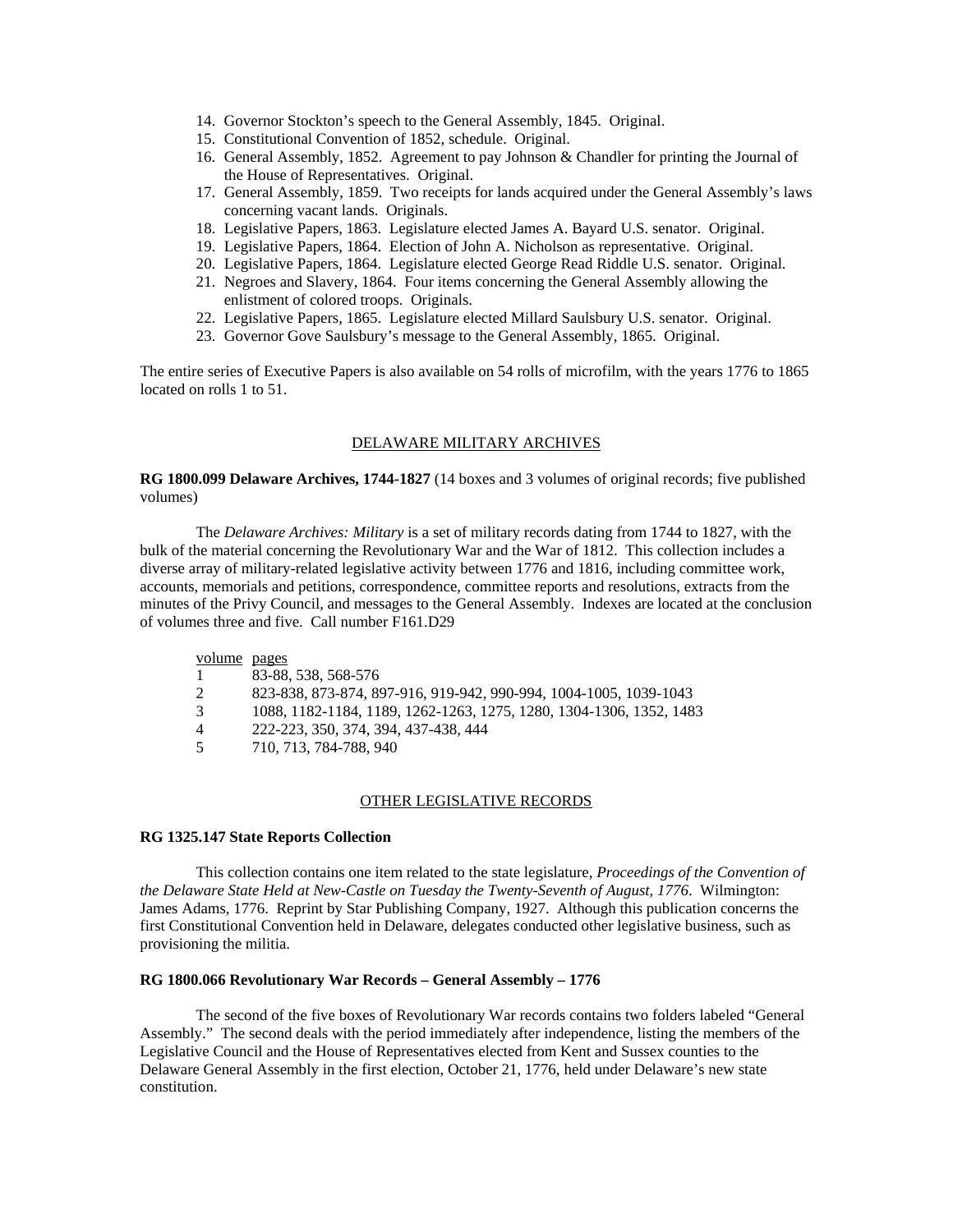# **RG 9270.005 Reference Rolls, Rolls 46.1-46.2, Delaware Papers – Colonial and Revolutionary – vols. 1-4, 1777-1807**

 These two microfilm rolls contain a variety of different records, including handwritten lists of General Assembly members and other state and local officeholders; a list of places where the Legislative Council met between 1776 and 1792; a typed extract from the *Pennsylvania Evening Post*, July 4, 1776, requesting that anyone possessing public papers left behind when the British evacuated Philadelphia return them to the proper authorities; acts of the House of Assembly; governor's addresses to the House or the General Assembly; verbal messages from the House of Assembly to the Legislative Council; minutes of the Privy Council; and votes and proceedings of the House of Representatives, written and signed by the clerk and speaker of the House. These assorted papers are not in perfect chronological order, nor are they indexed.

# GENERAL REFERENCE COLLECTION

# **RG 9270..001 General Reference Collection**

 The General Reference Collection contains a miscellaneous array of material on a number of topics. For information related to the Delaware state legislature between 1776 and 1865, consult the folders noted below.

# Folder Description

- 70 Typed report entitled "The Development of the Law of Gambling: Delaware"
- 211 Letter from E. Berkeley Tompkins to Herbert A. Lesher, 1971, regarding the first General Assembly after statehood. Typed.
- 302 items related to the Privy Council, including "Meetings and Members of Privy Council under Governorship of Caesar Rodney" (typed), and a photostatic copy of meeting minutes of the Privy Council, November 1780
- 383 Delaware's resolution to remain in the Union, 1861. Typescript.
- 758 Letter from George Read, Jr., to Thomas Jefferson, 1791, regarding reimbursement for a copy of the third volume of the Laws of the Delaware State. Typescript.

# **RG 9270.002 General Reference – Biography**

If looking for information on a particular legislator, researchers should also consult the general reference biography guide.

# PAMPHLET COLLECTION

# **RG 9270.004 Pamphlet Collection Delawareana**

 The Pamphlet Collection contains three items pertaining to the era between the Revolution and the Civil War:

# *Government and Politics*

 John A. Munroe, "A Parson in Politics: The Expulsion of John C. Brush from the Delaware General Assembly in 1801," *Delaware History* 23 (1989): 300-312

*Political Speeches* 

- *Address of the Whig Convention of Three Hundred Delegates, Assembled at Dover, on the Eighth Day of June, 1852, to the People of the State of Delaware.* Philadelphia: Isaac Ashmead, 1852. Concerns the act of the legislature calling for a convention to revise the state constitution.
- *The Lottery Act of 1859. Opinion of N.B. Smithers and J.P. Comegys, Esq'rs, as to the Proper Construction of the Act of the General Assembly of the State of Delaware, passed January 26, 1859,*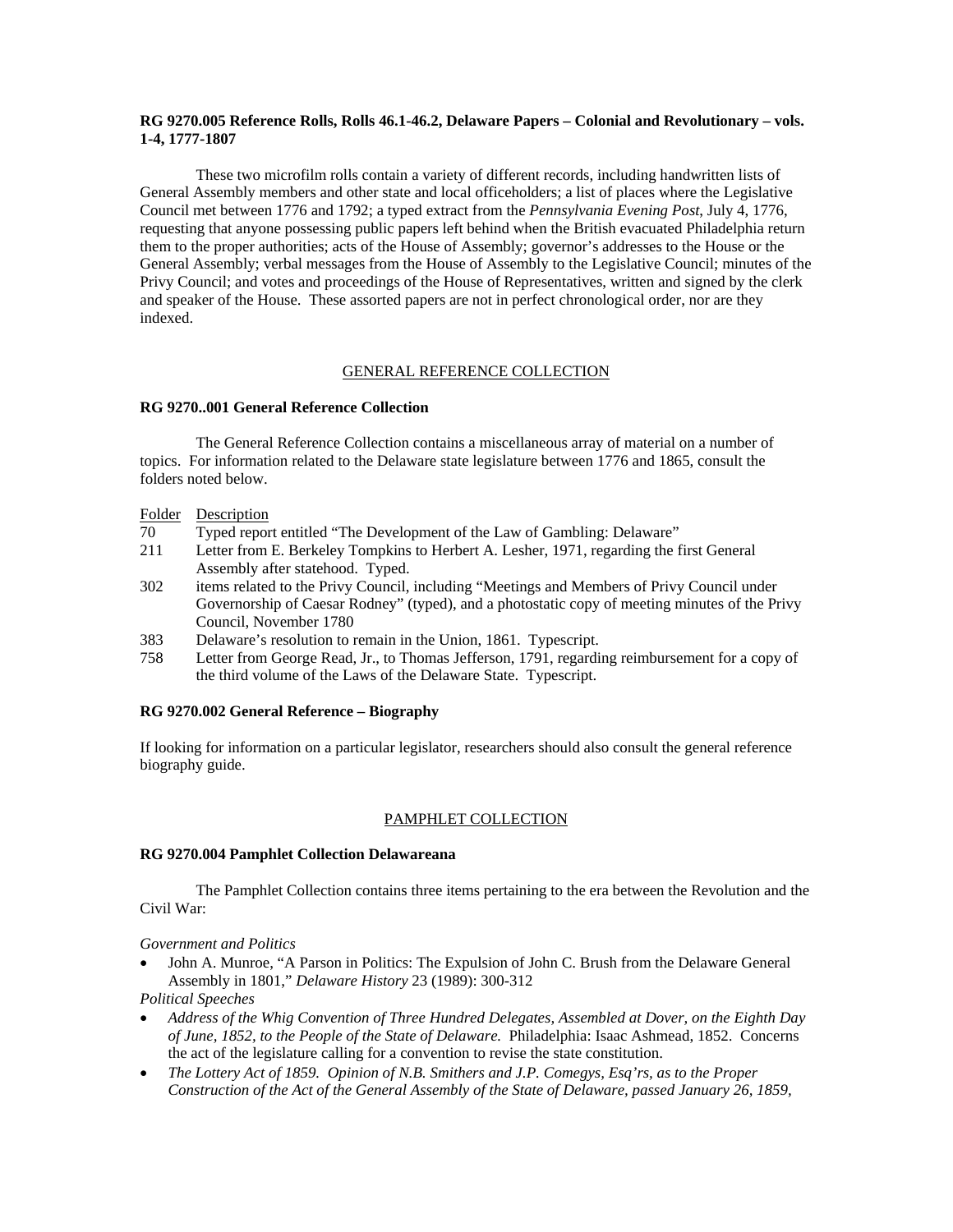*granting Lottery Privileges to Richard France. Reported to the House of Representatives by a Special Committee, January 17, 1862.* Dover: James Kirk, 1862.

#### SMALL MANUSCRIPTS COLLECTION

#### **RG 9200.000 Small Manuscripts Collection**

 Few of the small manuscript collections directly concern the Delaware state legislature. The John Dickinson Letters (D09.000) make passing references to the General Assembly, and the last folder in the Caesar Rodney Papers (R08.000) contains addresses to the General Assembly and Legislative Council as well as letters to the President of Congress. The Manlove Hayes, Jr., Collection (H05.000) also includes a few items related to the legislature. In the 1840s, Hayes served for a time as Clerk of the Senate, and for two years in the 1850s, he represented Kent County in the House. The Hayes family correspondence includes a letter written from the Senate chamber in 1845, describing a dispute in the legislature between a railroad and a canal company. Other correspondence between 1840 and 1859 addresses a hog law and provides an account of the debates over the state constitution.

# NEWSPAPER COLLECTION

#### **RG 9210.000-9211.000 Newspaper Collection**

Area newspapers occasionally made reference to legislative news and proceedings. Consult the newspaper checklist in the research room for the locations of microfilm rolls containing the *Delaware & Eastern Shore Advertiser*, the *Delawarean*, the *Delaware Gazette*, the *Delaware State Journal*, the *Delaware Republican* and *Weekly Republican*, and other papers. Only an issue or two remains for some titles, but the holdings for other papers in the 1850s and 1860s are much more complete.

# BOOKS

- Bushman, Claudia L., Harold B. Hancock, and Elizabeth Moyne Homsey, eds. *Proceedings of the Assembly of the Lower Counties on Delaware 1770-1776, of the Constitutional Convention of 1776, and of the House of Assembly of the Delaware State 1776-1781*. Newark: University of Delaware Press, 1986. Call number J87.D3
- ---. *Proceedings of the House of Assembly of the Delaware State 1781-1792 and of the Constitutional Convention of 1792*. Newark: University of Delaware Press, 1988. Call number J87.D3.P963
- Conrad, Henry C. *History of the State of Delaware from the Earliest Settlements to the Year 1907 in Three Volumes*. Vol. 1. Wilmington: Henry C. Conrad, 1908. On the state legislature, see pages 103 to 116, Privy Council members on page 258, state senators listed by county and year on pages 264- 269, and speakers and clerks of state Senate on pages 270-271. Members of the state House of Representatives are listed by county and year on pages 272-284, with House speakers and clerks listed on pages 285-286. Call number F164.C75
- *Laws of the State of Delaware*. Wilmington: R. Porter and Son, 1829. The collected laws of Delaware that remained in effect in 1829, arranged alphabetically by topic. A table of contents begins the volume, and there is an index at the end.
- Martin, Roger A. *Memoirs of Twenty-Two Years in the Delaware State Senate*. 1995. Martin provides several useful appendices relating to the 1776-1865 time period. Appendix II – Directory of Delaware Legislators provides an alphabetical listing of all legislators that served between 1776 and 1994. It includes the legislators' name, birth and death dates, the county represented, whether the individual served in the House or Senate, the years served, party affiliation, hometown, occupation, and length of service (pages 138-239). Appendix III – General Assemblies 1776-1994 lists the House and Senate members that served each year (pages 240-341). Call number F170.M37.A3x.1995

*Revised Statutes of the State of Delaware*. Dover: Samuel Kimmey, 1852. An updated version of the 1829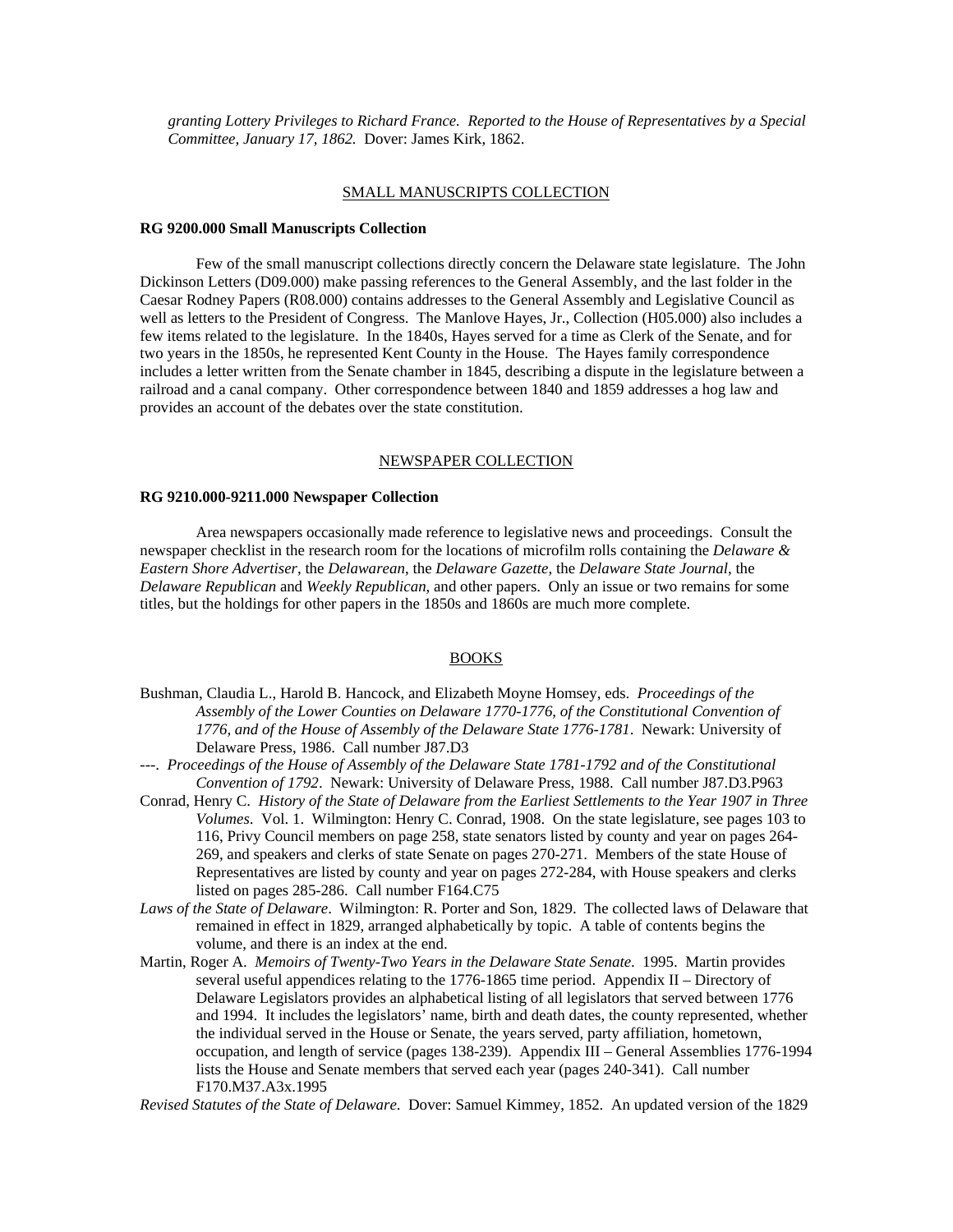volume, the 1852 edition groups laws by topic. The volume includes a table of contents and an index.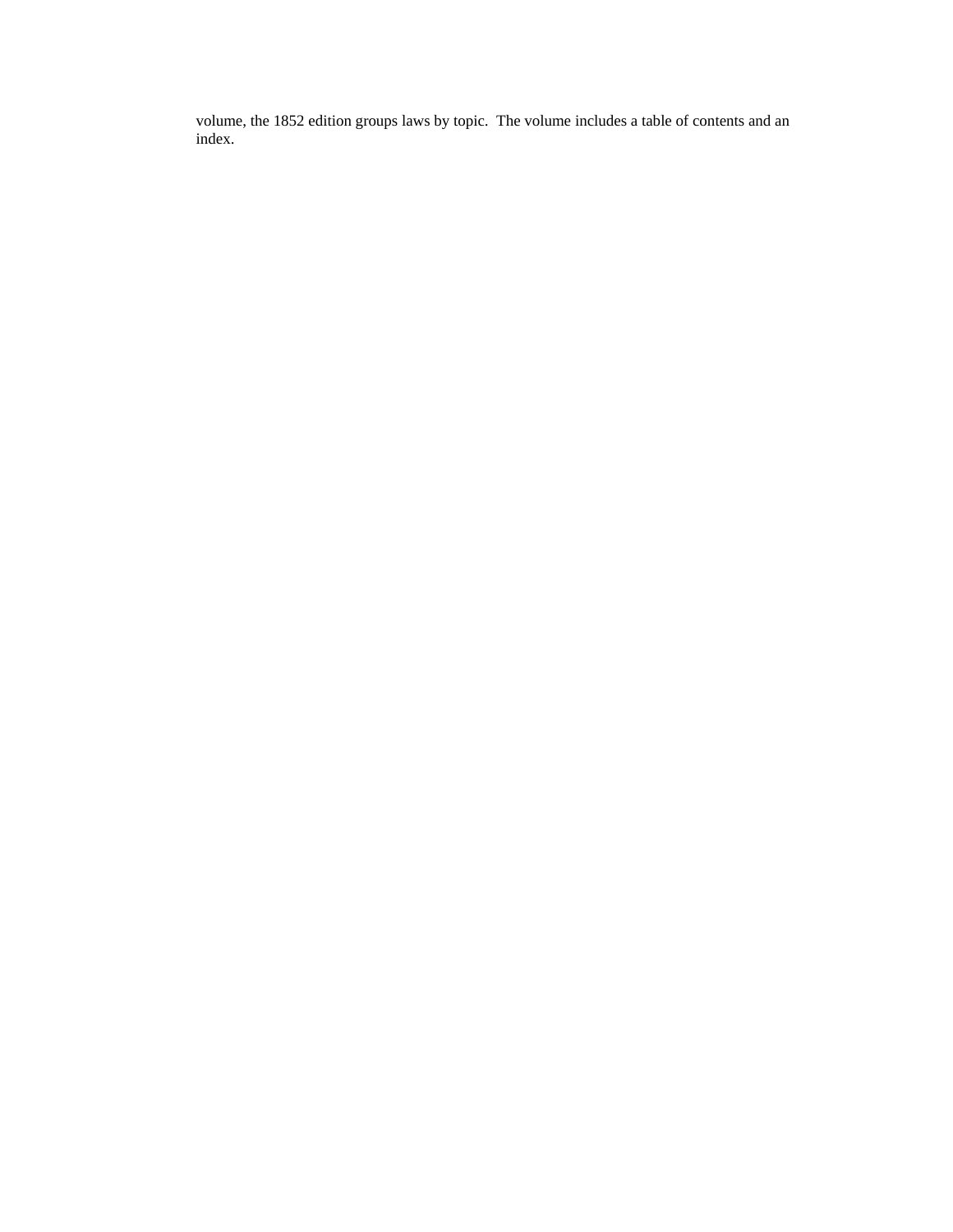#### **LEGISLATIVE RECORDS, 1866-2000**

#### DELAWARE LAWS

#### **RG 1111** *Laws of Delaware***, 1866-1997, vols. 13-71**

 The thirteenth through the seventy-first volumes of the *Laws of the State of Delaware* print the bills passed by the Delaware General Assembly between 1866 and 1997 inclusive. The records are arranged chronologically, and each volume is indexed. Volumes for 1866 to 1994 are available on microfilm, 61 rolls.

#### ENROLLED BILLS

#### **RG 1111.002 Enrolled Bills, 1866-1960**

 Enrolled bills are those bills actually passed by the Delaware General Assembly. Unlike the published *Laws of the State of Delaware*, these are the original handwritten documents, showing the session number and bill number, the title of the bill, and the signatures of the Speaker of the House, President of the Senate, bill clerks of the House and Senate, Clerk of the House, the Secretary of the Senate, and the Governor, plus the time and date of the Governor's approval. The Governor's signature does not appear on the final bill until 1898. Each bill also includes all amendments and resolutions. The enrolled bills are arranged chronologically but are not indexed. For years up to 1911, researchers may consult the Archives' database for brief descriptions of the legislation or to search for laws concerning a particular topic. The enrolled bills from 1776 to 1960 may be found in 234 bound volumes (not including the six volumes of bills not approved by the Governor), and those for the years 1776 to 1911 are available on microfilm, 93 rolls. For bills after 1960, see 1115.006 House Bills and 1120.003 Senate Bills.

#### HOUSE BILLS AND RESOLUTIONS

#### **RG 1115.006 House of Representatives, House Bills and Resolutions, 1923-1992**

 These are the original House bills and resolutions. Each file contains a cover sheet with sponsors, signatures, and all bill activity noted; the text of the bill as passed or presented; and the text of any or all amendments as the bill progressed through both houses. Some files contain veto letters and short committee or fiscal reports. Beginning in the mid-1970s, a synopsis was included with bills and amendments to explain the legislative intent of the bill. House, concurrent, and joint resolutions, many of them offering well wishes, congratulations, or sympathy, may also be found here. The House bills include all legislation originating in the House, even if it did not pass. Those before 1960 are often blue duplicates of the original bills. This collection is arranged numerically by General Assembly number and thereunder numerically by bill number. There is no index, although the index to the House Journals may be used. Only a few unpassed House bills and resolutions for years prior to the 114<sup>th</sup> General Assembly (1947-1948) survive; however, the House bills and resolutions from the  $114<sup>th</sup>$  General Assembly (1947-1948) to the  $139<sup>th</sup>$  General Assembly (1997-1998) are complete. House bills and resolutions for the  $127<sup>th</sup>$  General Assembly (1973-1974) to the 135<sup>th</sup> General Assembly (1989-1990) are available on microfilm, 65 rolls. Some of these rolls also contain House calendars.

#### SENATE BILLS AND RESOLUTIONS

# **RG 1120.003 Senate, Senate Bills and Resolutions, 1921-1992**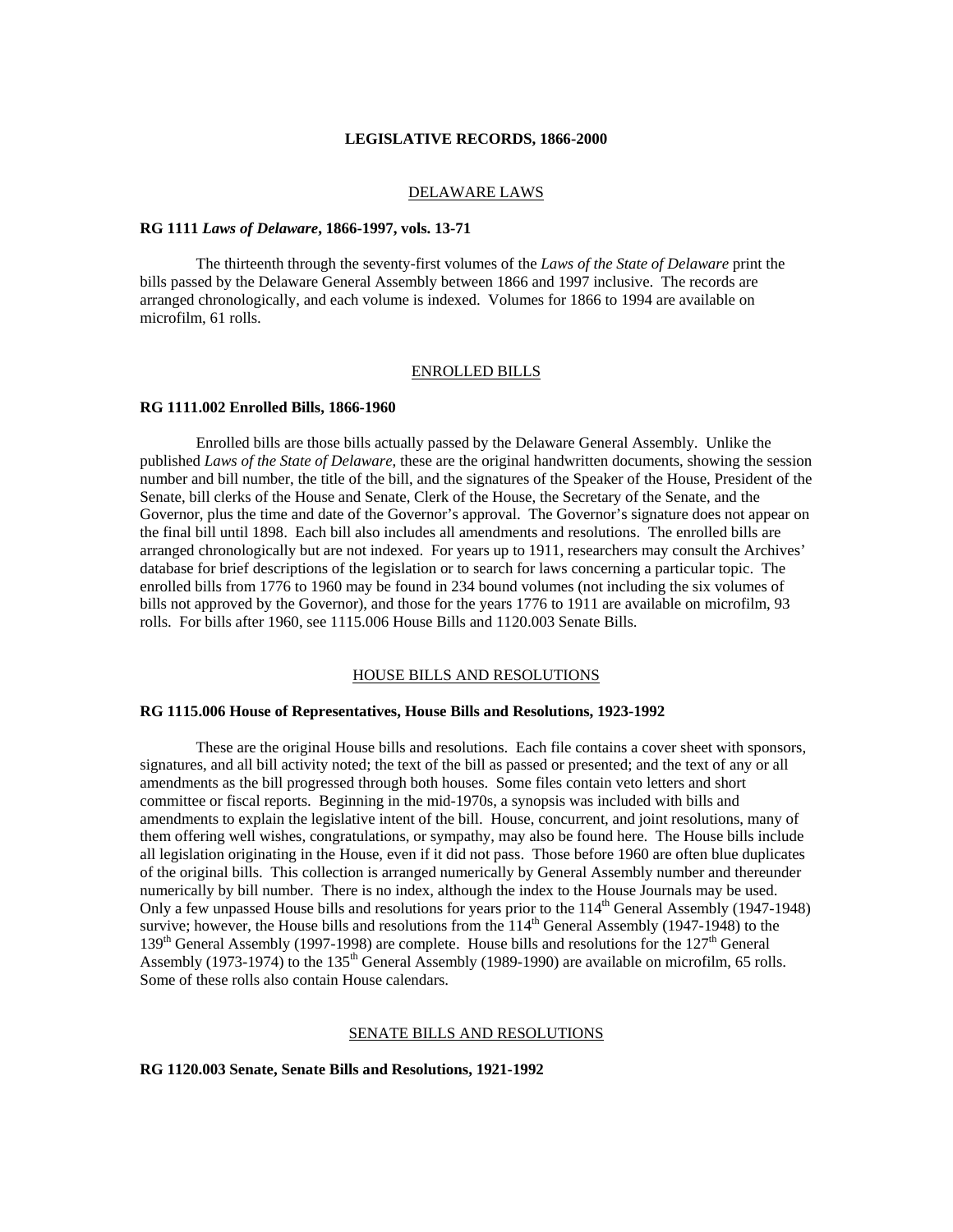These records are comprised of legislation proposed for passage in the Senate, including original bills, amendments, engrossed copies of bills, and resolutions. Bills that did not pass, some committee reports, fiscal notes, and veto letters from the governor are all included. In the mid 1970s, synopses began to be included at the end of the original bill and amendments. Those bills before 1960 are yellow duplicates of the originals. Records are arranged numerically by General Assembly number and thereunder numerically by bill number. There is no index, although the index to the Senate Journals may be used. Only a few unpassed Senate bills and resolutions for years prior to the 114<sup>th</sup> General Assembly (1947-1948) exist; however, the Senate bills and resolutions from the 114<sup>th</sup> General Assembly (1947-1948) to the  $136<sup>th</sup>$  General Assembly (1991-1992) are complete. Senate bills and resolutions for the  $127<sup>th</sup>$  General Assembly (1973-1974) to the 135<sup>th</sup> General Assembly (1989-1990) are available on microfilm, 47 rolls. Some of these rolls also contain Senate calendars.

#### LEGISLATIVE PAPERS

#### **RG 1111.000 Legislative Papers, 1866-1911**

 Legislative papers consist of the records created or acted upon by the General Assembly of Delaware. These records begin prior to the Revolutionary War and continue into the early twentieth century, but the quantity of material declines significantly after 1851 and even more so after 1898. The legislative papers touch upon national issues such as slavery, commerce, temperance, and schooling, as well as local concerns such as dams, lotteries, swine, and divorces. The legislative papers are arranged chronologically by year, then subdivided by sections or terms. Under each term, the records are grouped alphabetically by subject headings. The "Accounts" heading refers to financial records of the state treasurer and auditor and receipts of the members of the General Assembly and others providing services to the state. "Acts & Bills" concern the early drafts and amendments to bills, with deletions noted. "Communications" include correspondence involving the General Assembly. "Elections" relates to announcements for holding elections, bonds of election officials, and messages from both houses concerning elections, including contested elections. "Petitions" list the formal addresses to the legislature from a concerned citizen, group of citizens, or an organization to grant, deny, or repeal requests for specific actions. These petitions cover a wide range of topics, but the bulk of them concern divorce, education and schools, land use, lotteries, slavery, temperance, and transportation. The resolutions of both houses and the reports of committee members appointed to study a particular issue fall into the "Resolutions & Reports" category. Finally, "Summons" list official notices to General Assembly member to convene, or for individuals to appear before the General Assembly.

 The legislative papers occupy five total boxes for the period 1866 and after. The only folder headings for these years are "Legislative Acts," "Private Acts," "Elections," "Oaths of Office," "Petitions," "Reports," "Resolutions," "Rules," "Bills Lost," "Accounts," "Communications," and "Acts Vetoed." Available on microfilm, 3 rolls, with a table of contents beginning each microfilm reel.

# HOUSE JOURNALS

#### **RG 1115.000 House Journals, 1867-1992**

 The *Journal of the House of Representatives of the State of Delaware* is a published account of the minutes of the Delaware House. Arranged chronologically by session, the House Journals list the representatives at each session and the day-to-day business of the House, including motions for bills and bill activity, committee activity, the yeas and nays of each vote, petitions received, and financial reports. All the House Journals after 1816 are indexed. Available on microfilm, 63 rolls.

 Some House Journals for the period after 1866 also exist in manuscript form. There are 12 boxes of the original, rough draft House of Assembly Journals, 1883-1889. A manuscript House Journal from 1939 also survives.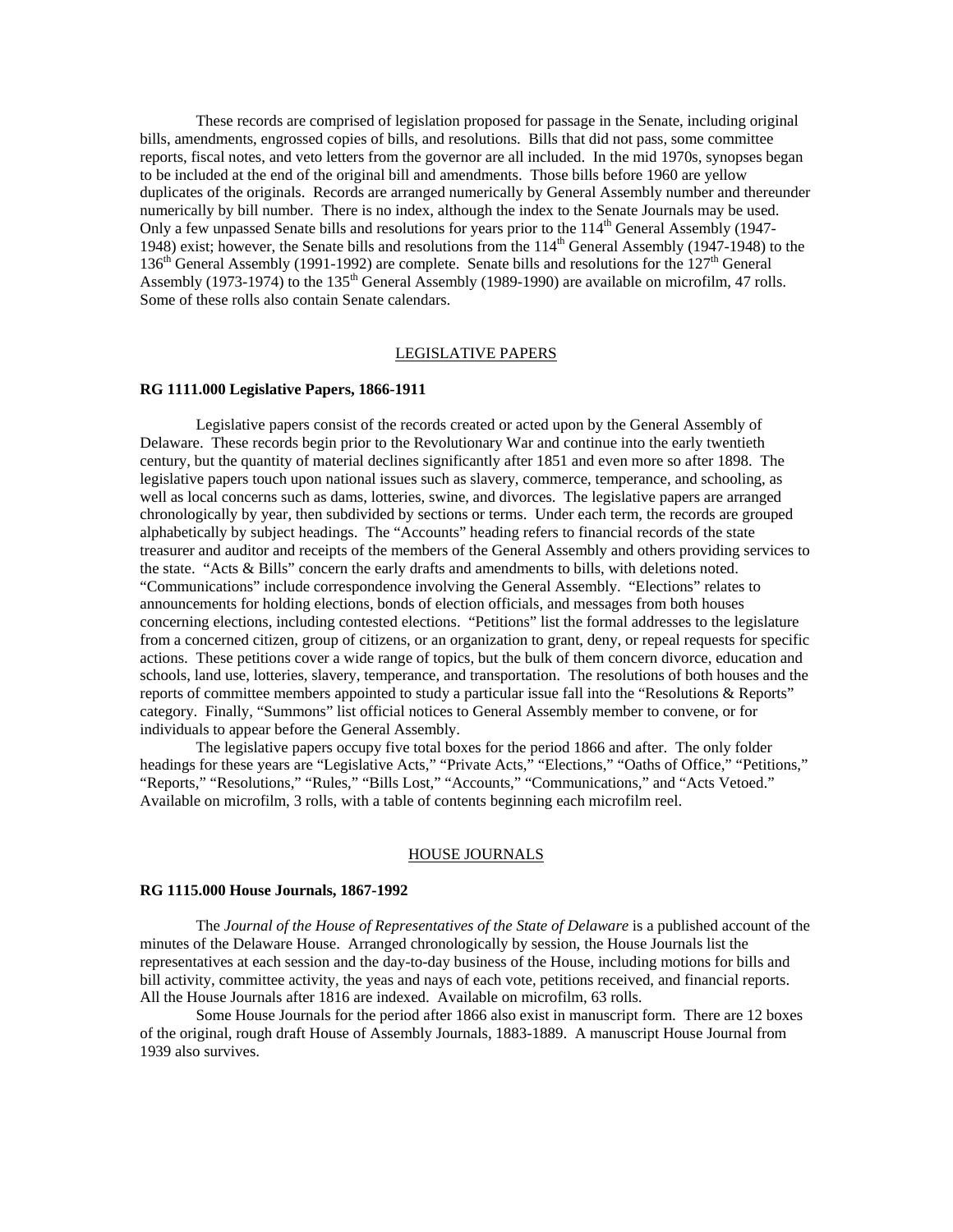#### SENATE JOURNALS

#### **RG 1120.000 Senate Journals, 1866-1992**

The Senate Journals are published accounts of the minutes of the Delaware Senate. Records are arranged chronologically by session and report on the day-to-day business of the Senate. The Senate Journals contain information similar to that in the House Journals, with records showing the date of time of the meetings, the members present, the bills introduced, and resolutions. All of the Senate Journals are indexed after 1821, using such entries as bills, committees, petitions, reports, and resolutions. Available on microfilm, 50 rolls.

Some Senate Journals for the period after 1866 also exist in manuscript form. There are 22 boxes of the original, rough draft Senate Journals for 1883-1905.

#### EXECUTIVE PAPERS

#### **RG 1300.000 Executive Papers, 1866-1963** (6 folders)

 The Executive Papers include a variety of papers relating to the executive branch of the Delaware state government – not only the governor but also the auditor, the secretary of state, the treasurer, and the attorney general. Subject headings under the Executive Papers include appointments and commissions, correspondence, military, bonds of officials, accounts of the state, correspondence from the U.S. Congress to Delaware, school funds, education, negroes and slavery, fugitives, petitions, licenses (often for taverns), fines, lotteries, extradition, pardons, warrants, indictments, escheated property, transportation, railroads, the Chesapeake & Delaware Canal, and elections. Most of the material does not relate directly to the legislature, although various pieces of correspondence and petitions may deal at least indirectly with laws of the General Assembly. Some folders, however, are labeled "General Assembly," "Legislative," or "Legislature." These folders are listed below. The bulk of the Executive Papers end by 1900.

| Box       | Folder                                                                                                     |
|-----------|------------------------------------------------------------------------------------------------------------|
| 1867-1870 | 1869 General Assembly (1 item)                                                                             |
|           | 1782-1889 misc. 1871 Legislative Papers – Elections (1 item)                                               |
|           | 1782-1889 misc. 1876 Legislative Papers – Elections (2 items)                                              |
|           | 1782-1889 misc. 1878 Legislative Papers – Elections (2 items)                                              |
|           | 1782-1889 misc. 1889 Legislative Papers – Elections (1 item)                                               |
|           | Blue Laws box 2 1943 Legislature, telegraph messages and petitions from citizens to legislators (41 items) |

The Executive Papers are available on microfilm, 54 rolls, with the years after 1865 found on rolls 51 to 54.

# GOVERNOR'S PAPERS

# **RG 1302.007 Governor's Papers, 1874-1993**

The bulk of the governor's papers covers the years after 1900. These records consist of proclamations, oaths of office, officials' bonds, license returns, commissions, extradition requests, appointments, resignations, accounts, pardons, and requests for education for those with disabilities. As the role of the state government increased, so did the importance and power of the governor and the volume of his records. The records of twentieth-century governors consist primarily of correspondence and subject files, various types of reports, press releases, clipping files, meeting minutes, budgets, invitations, governors' messages, the Governor's Task Force on Reorganization files, photographs, and publications. These files also contain correspondence and other records relating to the General Assembly. The records are arranged chronologically by governor's term, then alphabetically by subject heading. See also RG 1300.000 Executive Papers for governors' records prior to 1900.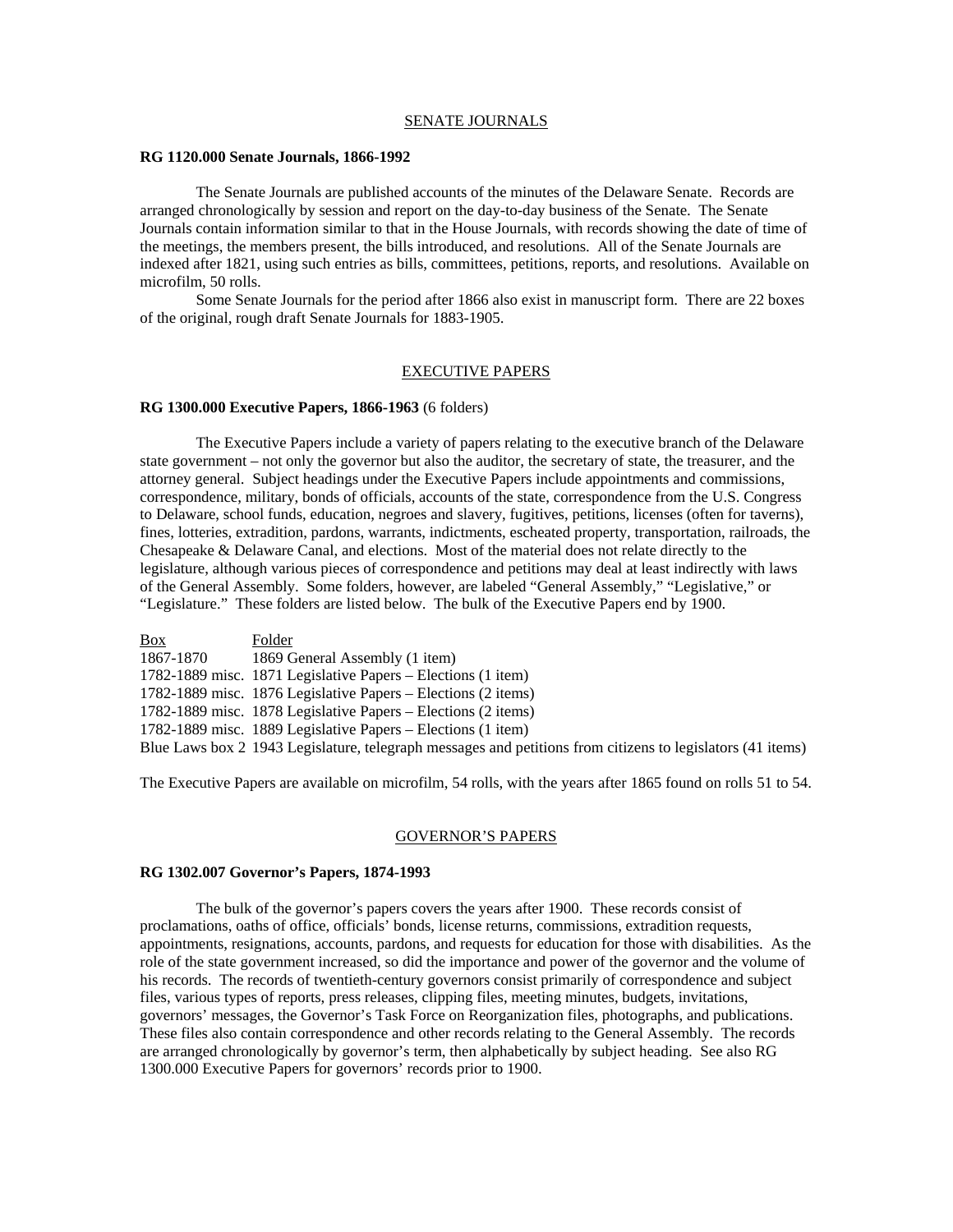# LEGISLATIVE ACTIVITY BY DAY

# **RG 1115.001 House of Representatives, Legislative Activity by Day, 1925-1996**

Arranged chronologically by year and by day, these typed records document the daily activities and business of the House of Representatives. They show the bills under consideration and bill synopses, the author of the bill, roll call votes showing the names of legislators, legislator attendance at session, the final action taken on the bill, and the date. Certificates of election show the date of election, who got elected, and the signatures of Superior Court judges. House calendars, which are sometimes grouped separately or with bills and resolutions, show the bill number and title, its sponsor, the name of the committee to which the bill was assigned, the date of report and House action, and governor's messages. This material also contains a list of staff and rough minutes of the proceedings. Daily minutes give the date and time the House convened, the officer presiding, the name of the individual who gave the opening prayer, the attendance roll call, and the daily proceedings.

For the House, legislative activity by day records exist from the mid-1920s to 138<sup>th</sup> General Assembly (1995-1996), but with some gaps. Records from the 132nd General Assembly (1983-1984) to the 135th General Assembly (1989-1990) are available on microfilm, 32 rolls.

#### **RG 1120.001 Senate, Legislative Activity by Day, 1939-1992**

These records document the daily activities and business of the Senate. Senate confirmations, oaths of office, daily proceedings, legislator attendance, and roll calls that show the names of legislators, the bills voted on, the final action taken on the bill, and the date are all included. Certificates of election that show dates of election, those elected, and signatures of Superior Court judges. Senate calendars, sometimes grouped separately or with bills and resolutions, show bill numbers, titles and sponsors, the committee to which the bill was assigned, the date of report, the Senate's action, and the governor's action. Records also include a list of Senate staff, copies of pardons and commutations by the governor and rough session minutes. Daily session minutes give the date and time the Senate convened, the names of the officer presiding and the person giving opening prayer, the attendance roll call, and daily proceedings. There is some correspondence in the form of petitions.

For the Senate, legislative activity by day records cover the years 1939 to 1992, although some gaps do exist. Records from the 129<sup>th</sup> General Assembly (1977-1978) and the 132<sup>nd</sup> General Assembly  $(1983-1984)$  to the 135<sup>th</sup> General Assembly (1989-1990) are available on microfilm, 16 rolls.

#### AUDIO TAPES

#### **RG 1115.015 House of Representatives, Audio Tapes, 1963-1999**

These audio recordings cover primarily the gavel-to-gavel, public debates from House sessions, but they also record some committee meetings and public hearings. Because they provide a record of representatives' own voices, the House audio tapes are particularly useful in determining legislative intent. The House audio tapes are arranged chronologically by date of tape, and a computerized database is forthcoming. 955 original tapes. Permission to listen to these tapes must be received from the Clerk of the House.

#### **RG 1120.002 Senate, Audio Tapes, 1963-1994**

These audio recordings cover primarily the gavel-to-gavel, public debates from Senate sessions, although some tapes also record committee, task force, and public hearings; the governor's state of the state addresses and budget messages; press conferences; and a 1987 ratification re-enactment. Because they provide a record of senators' own voices, the Senate audio tapes are particularly useful in determining legislative intent. The Senate audio tapes are arranged chronologically by date of tape, and a computerized database is forthcoming. 676 original tapes. Permission to listen to these tapes must be received by the Secretary of the Senate.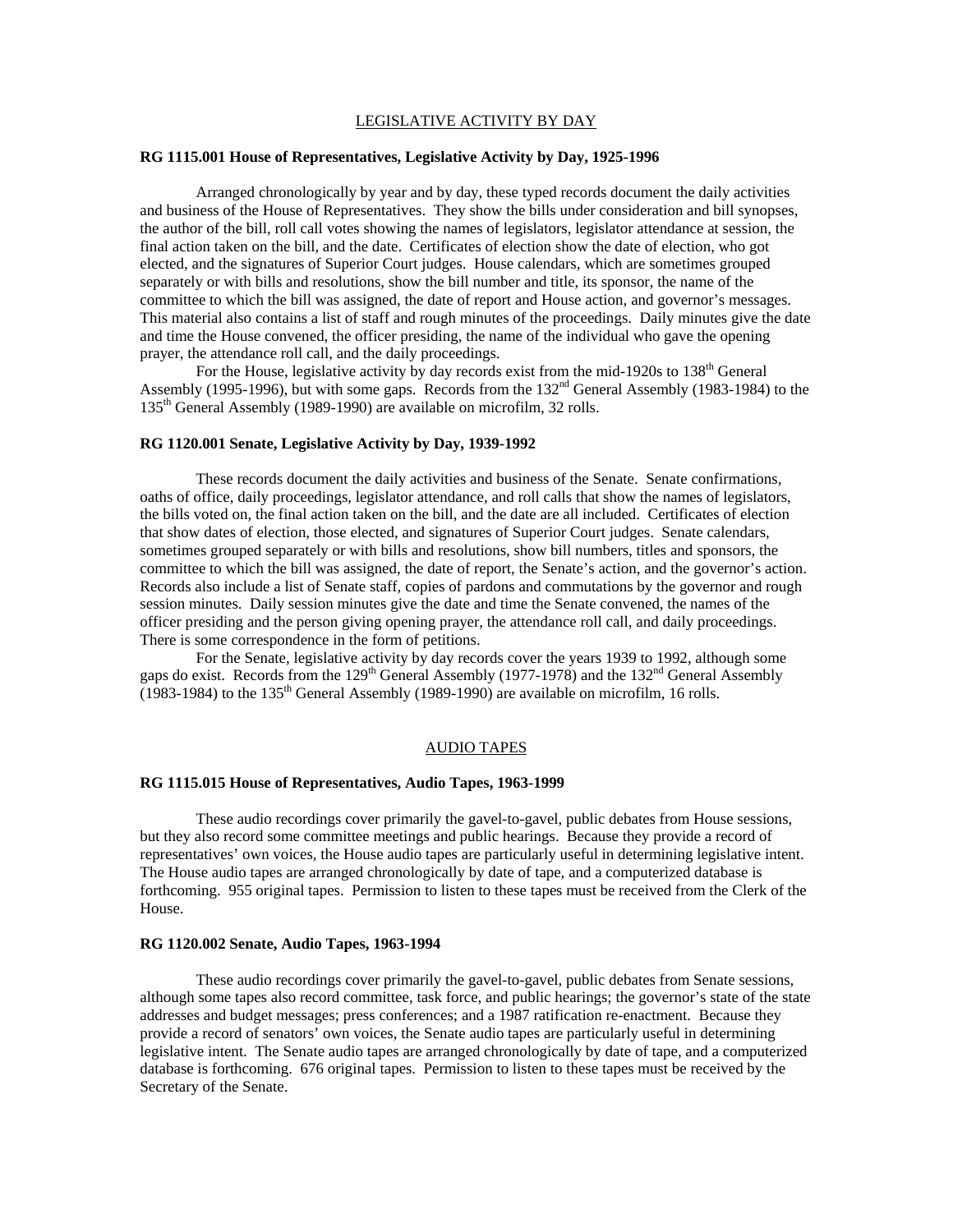#### PHOTOGRAPHS

#### **RG 1111.010 Photograph Album, 1982**

This album contains photographs taken to document the ceremonies honoring the eight longest serving members of the Delaware General Assembly, 1776-1982. Most of the photos show Senator Calvin R. McCullough at a luncheon given by Governor duPont, ceremonies in the Senate chamber, and ceremonies in the Old State House. William Henry of Dover was the photographer.

# **RG 1325.036 General Photograph Collection – Government and Politics**

Photographs of the General Assembly are contained in Box 4, folder 17 and oversize. They include House group portraits from 1888-1890, 1897, c. 1913, 1937, 1981-1988, 1991-1992, and 1995- 1996, and Senate group portraits from 1933 and 1981-1992.

# **RG 9015001.004 Private Collections – Photographs – Frank R. Zebley Photograph Collection, 1929- 1947**

 Frank R. Zebley, state representative and speaker of the House from Wilmington, collected photographs of legislators who served in the  $102<sup>nd</sup>$  through the  $107<sup>th</sup>$  General Assemblies, 1929-1939. Photographs of the legislators are arranged according to General Assembly number. For an index listing the legislators pictured, consult the guide to the photograph collection, binder 35a, collection 6, pages 41- 46.

# **RG 9015003.1 Private Collections – Photographs – Harold W.T. Purnell Photograph Collection, c. 1860-1963**

 Harold W.T. Purnell (1896-1965) was born and lived most of his life in Georgetown, Delaware. From 1938 to 1946, he served as a state senator, acting as president pro tem from 1942 to 1946. His extensive photograph collection covers a wide range of topics, all indexed in the guide in the research room. Although the photographs categorized under the heading, "Government and Politics – State Government," do not relate to the state legislature, the collection of individual portraits, also indexed, contains images of some state legislators.

#### **RG 9210013.001 Newspapers –** *Delaware State News* **Photograph Collection, 1965-1998**

 This collection contains photographs taken by staff photographers for use in the only daily downstate newspaper. It includes contact prints for 1965-1987 and negatives for 1969-1997, with some missing. Contact prints show the date and negative number, while negative sleeves may show the date, subject matter, negative number, and name of the photographer. Negatives, prints, photographers' notes from 1996-1998 are also included. Most photographs in this collection do not relate to the state legislature; however, photographs concerning the General Assembly are likely to appear during peaks of legislative activity, such as at the end of June when legislative sessions conclude. Negatives are arranged numerically by negative number until 1976, then chronologically from July 1976 to 1997. Contact prints are in chronological order. There is no index to this collection.

*For other photographs related to the state legislature, see the descriptions for RG 1120.006 Senate, Welfare Investigating Committee Records, 1968; RG 1111.004 Joseph T. Cashman Papers, 1964- 1968; and RG 1115.003 Edward J. Bennett Personal Files, 1927-198.* 

#### OTHER LEGISLATIVE RECORDS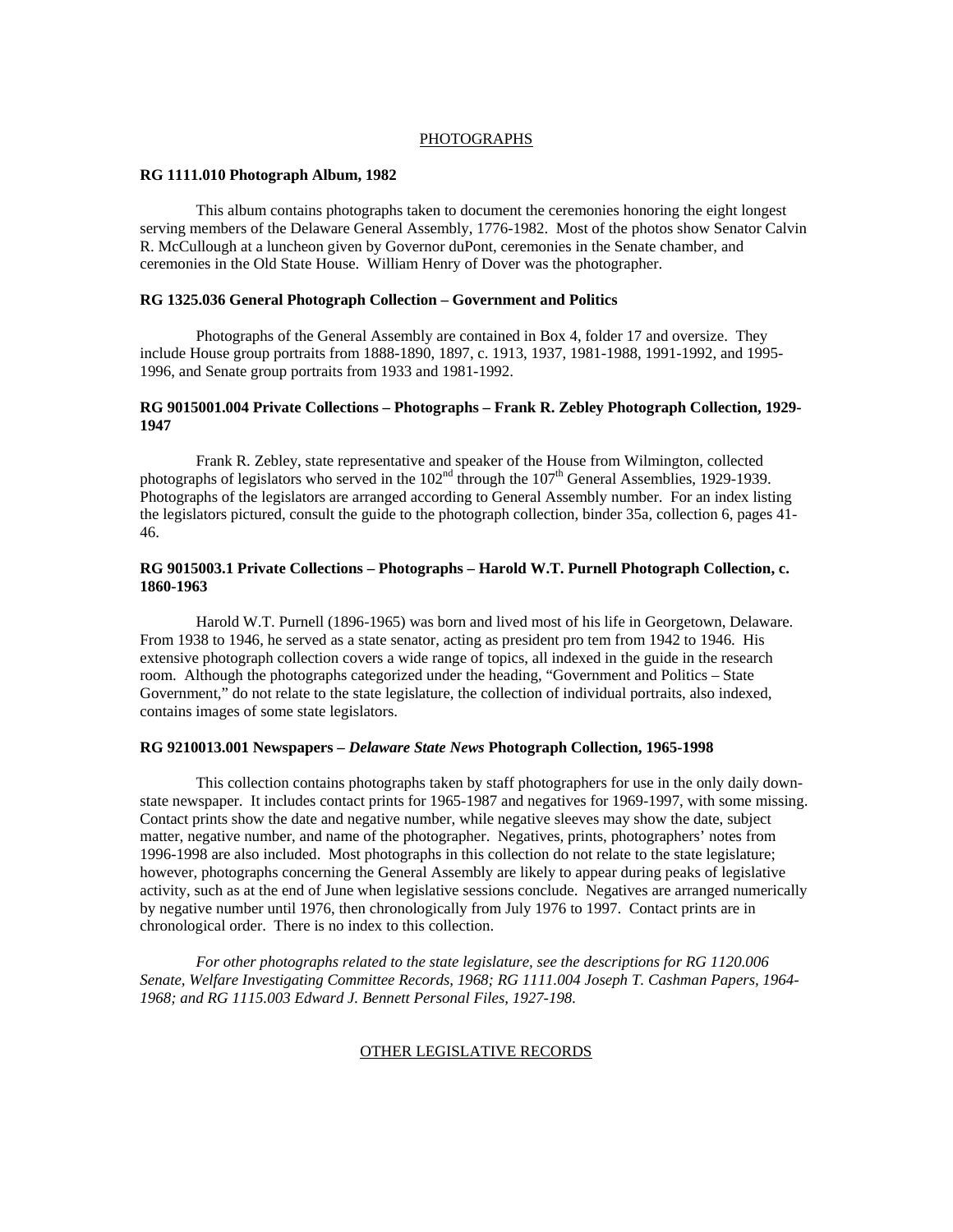# **RG 1106.000 Legislative Council, Division of Research, Administrative Files and Correspondence, 1977-1991**

This series consists primarily of correspondence and administrative files maintained on various subjects of interest to the legislature. Files contain correspondence, reports, and copies of legislation. Topics include state agencies, budget requests, desegregation, busing, the Delaware Code, education, elections, state financial reports, legislation, Legislative Council minutes, lobbying, the longest serving members of the General Assembly, the merit system, reapportionment, annual reports, taxes, and data processing. These records are arranged alphabetically by folder title.

# **RG 1106.002 Legislative Reference Bureau Reports, 1967-1968**

Reports of the Legislative Reference Bureau on passed bills as received in the office of the governor show the bill designation and number, dates received by the Bureau and the governor's office, recommendations or comments, and the signature of the bureau director. These records are arranged numerically by bill number.

# **RG 1106.003 Legislative Council, Address of President Bill Clinton, 1998**

 This is a VHS videotape recording, "President Clinton's First State Address in Education," courtesy of WHYY TV12. It shows Clinton's address to the 139<sup>th</sup> General Assembly on May 8, 1998, the first time any U.S. president spoke directly before the Delaware state legislature.

# **RG 1106.004 Biographies of Legislators, 1976-1982**

This biographical data exists on forms created/collected for legislators by the Legislative Council. The forms show the chamber, names of legislator and spouse, home address and phone number, date and place of birth, number of children, occupation, name and business address of employer, business, vacation home address and phone number, name and location of high school, years completed, name of college, years completed, degrees received, other education, past and present organizational affiliations, political offices held, and dates of service. Some resumes and other materials with additional information are attached to the forms. This collection also includes a list of legislators by session. The records are arranged chronologically by General Assembly number, from the  $129<sup>th</sup>$  to the  $132<sup>nd</sup>$ , thereunder by Senate or House, and thereunder alphabetically by surname of the legislator.

# **RG 1107.002 Legislative Council, Controller General's Office, Joint Finance Committee Records, 1988-1995**

 These records consist of files compiled to help prepare the annual state budget. The files include budget requests, minutes and/or transcripts from budget hearings, the budget bill mark-up book, epilogue book, bond bill mark-up book, general information book, grants-in-aid files, bond bill files for fiscal years 1988, 1989, 1994, and 1995, and audio cassettes. Records are arranged by fiscal year, thereunder partially by budget code number.

# **RG 1111.005 Sunset Committee, Year-End Reports, 1981-1986, 1993**

The Sunset Committee determined whether state boards, commissions, and agencies still performed an essential function or if they should be abolished. Its records are the reports of the joint legislative committee responsible for reviewing the boards, commissions, and agencies to determine their usefulness. Reports show the year, the names of committee members, the committee's authority and organization, review schedules, a summary of committee findings, and the recommendations it made in regards to terminating, transferring, continuing, or re-establishing the entities it reviewed. Agencies reviewed included the Board of Land Surveyors, Board of Nursing, Board of Psychologists, Board of Speech Pathologists, Audiologists and Hearing Aid Dispensers, State Fire Prevention Commission, Health Resources Management Council, and Delaware Solid Waste Authority. Boards and commissions slated for review the following year are also noted. The reports are typed but do not include indexes.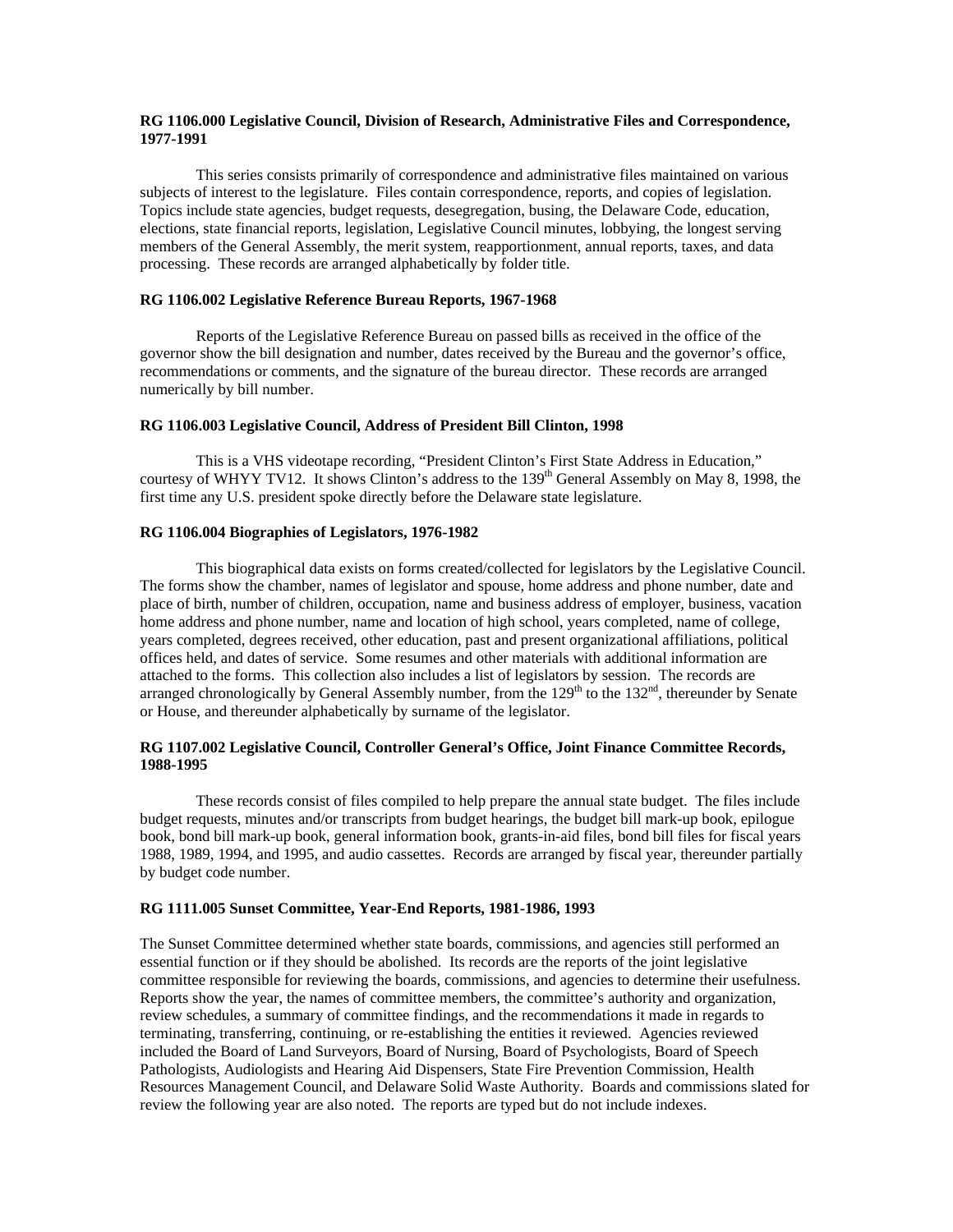#### **RG 1111.013 Proceedings of the Joint Legislative Committee Investigating the T.E.R.C., 1933-1934**

This series consists of transcripts of the investigation by a Joint Legislative Committee into mismanagement and discriminatory practices within the administration of the Temporary Emergency Relief Commission in Delaware. These transcripts record the questions posed by the investigators and the responses of witnesses. Relevant documents brought forth as evidence are also included. These records are arranged chronologically by date of hearing. See also *Delaware Laws*, volume 39, chapter 54, passed December 9, 1933.

# **RG 1111.014 Joint Committee of Accounts, Report, 1917**

 This handwritten report by the Auditors of the Joint Committee of Accounts to the General Assembly concerns the condition of accounts in the various state offices. The report shows the date; findings; recommendations; name of reporting auditor Anthony Summers; financial statements of income and expenditures for the general fund, school fund, and sinking fund; and a statement of state assets, liabilities, and investments.

#### **RG 1111.015 Records of the Joint Committee to Investigate the Game and Fish Commission, 1970**

These records of the Joint Committee to investigate alleged irregularities in the Game and Fish Commission include meeting minutes, the committee report, copies of testimony, rules of the committee, correspondence, "Delaware Game, Fish and Dog Laws and Regulations," four audio tapes of testimony, an audit report, state police investigation reports, job descriptions, commission policy and procedures, and Board of Game and Fish Commissioners minutes, 1967-1970.

# **RG 1111.017 General Assembly, Reorganization of State Government Public Hearings Records, 1949-1960**

 Governor J. Caleb Boggs proposed that the Delaware state government be reorganized from the commission form of government to a cabinet style of government. The General Assembly held extensive public hearings on this matter in 1960. The records in this collection inclulde transcripts of the proceedings, along with accompanying exhibits, requests to speak at the public hearings, and related legislation. The transcripts are chronological by the date of meeting, and exhibits are in numerical order.

# **RG 1111.019 General Assembly, Joint Revenue Committee, General Files, 1959**

 This collection includes correspondence, minutes, and resolutions from the Joint Revenue Committee of 1959.

# **RG 1115.016 House of Representatives, House Labor and Human Resource Management Committee, 1991**

 These records consist of a transcript of House Labor and Human Resource Management Committee hearings, with an accompanying report and findings. The committee was created at the request of Representative William A. Oberle, Jr., and the Speaker of the House, Terry R. Spence, to investigate complaints regarding the re-classification process for state employees. The resulting State Employee Reclassification Report and Transcript is based on hearings held November 4, 1991. The report provides the background of the investigation, findings, and recommendations.

# **RG 1115.002 House of Representatives, Representative Gwynne Smith, Coastal Zone Act Subject Files, 1971-1984**

 Representative Gwynne Smith, environmental advocate and a key sponsor of the Coastal Zone Act of 1971, created the Coastal Zone Act Subject Files, which cover the act itself, attempts to amend it, and the activities of the Coastal Zone Industrial Control Board. Subjects include the Blue Hen Finishing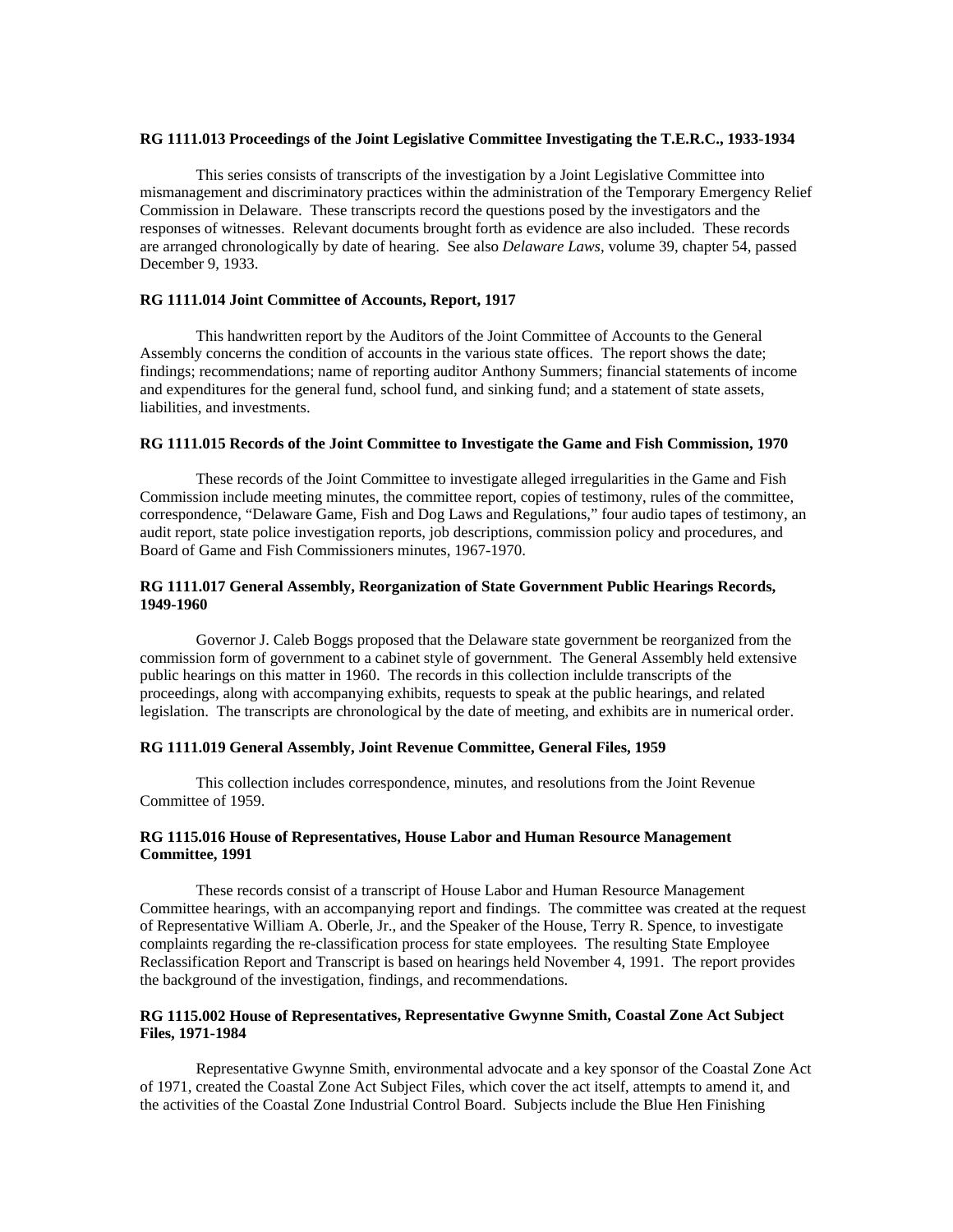Company; the Brandywine Chemical Company; the coal transfer port; the Coastal Zone Act amendments of 1974, 1977, and 1979; attorney general's opinions; background material; public hearings, including audio tapes; testimony; the Coastal Zone Industrial Control Board administrative procedures, correspondence, definitions, minutes, and status reports; a research paper entitled "Delaware Coastal Zone Act – Political and Legal Aspects"; the DP&L Indian River and proposed Summit Nuclear Plant; maps; the Odessa Zoning Code; newspaper clippings; pipelines; and the University of Delaware Coastal Zone Program Talk. The files also include numerous publications:

- "The Coastal Zone of Delaware," July 1972
- "Final Report on Definition of Heavy Industries and guidelines for Acceptable types of Manufacturing Uses in Delaware's Coastal Zone," February 1973 (draft copy)
- "Coastal Zone Bibliography (Annotated)," March 1973
- "Preliminary Delaware Coastal Zone Plan," April 1973
- "State Growth Management," May 1976
- "Bibliography of Reference Materials," May 1980
- "Report on Coastal Zone Act Administration, July 1977-December 1983," September 1984

Records are arranged alphabetically by folder heading. There is no index.

#### **RG 1115.010 House of Representatives, Committee Meeting and Public Hearing Minutes, 1987-1996**

These typed documents offer a record of the meetings of various House committees, including the Agriculture, Appropriations, Banking & Insurance, Corrections, Education, Hazardous Waste Management, House Administration, Housing & Community Affairs, Human Resources, Judiciary, Labor & Pensions, Land Use, Natural Resources, Public Safety & Finance, Small Business, Substance Abuse, Sunset, and Transportation committees. Records include public hearing minutes and written testimony relating to House bill 193 (1989) – a bill to permit banks and trust companies to engage in the insurance business – and public hearing transcripts and a report on state employee reclassifications, 1991. The minutes from a 1990 public hearing on assault weapons are also included. The records are arranged by General Assembly, thereunder alphabetically by committee name, then by chronological order. Records cover the  $135<sup>th</sup>$ General Assembly (1989-1990) to the  $138<sup>th</sup>$  General Assembly (1995-1996). Those for the  $135<sup>th</sup>$  General Assembly (1989-1990) are also available on microfilm, 1 roll.

#### **RG 1115.011 House of Representatives, House Calendars, 1939-1994**

The House calendars record the life-cycle of a bill. They show the bill or resolution number and title, the date and name of the representative and/or senator who introduced it, the House and Senate committees referred to and date, the date reported to the House and/or Senate, the date amendments or substitutes were filed and the name of the sponsor, the date tabled or passed, the date signed by the governor, and the *Delaware Laws* citation of the bill. For some years, the calendar shows only the bill number, the name of the sponsor, and the date introduced. The collection is arranged numerically by bill number. Many House calendars are found with House bills and resolutions or under legislative activity by day. Calendars for 1975 to 1990 are available on microfilm, 8 rolls.

# **RG 1115.014 House of Representatives, Redistricting Records, 1990-1992**

This record group consists of reference material, public input, and House records used in the process to adjust election district boundaries after the 1990 census. Records include a conference handbook entitled "Reappointment and the 1990 Census," a 1990 census report listing racial statistics for each census block, memos and reports related to redistricting, copies of the redistricting bills, correspondence and recommendations by the Wilmington Branch NAACP, reappointment publications from the National Conference of State Legislatures, informational publications from the U.S. Bureau of the Census, and two audio cassettes, "Fundamentals of Reappointment Law and Technology."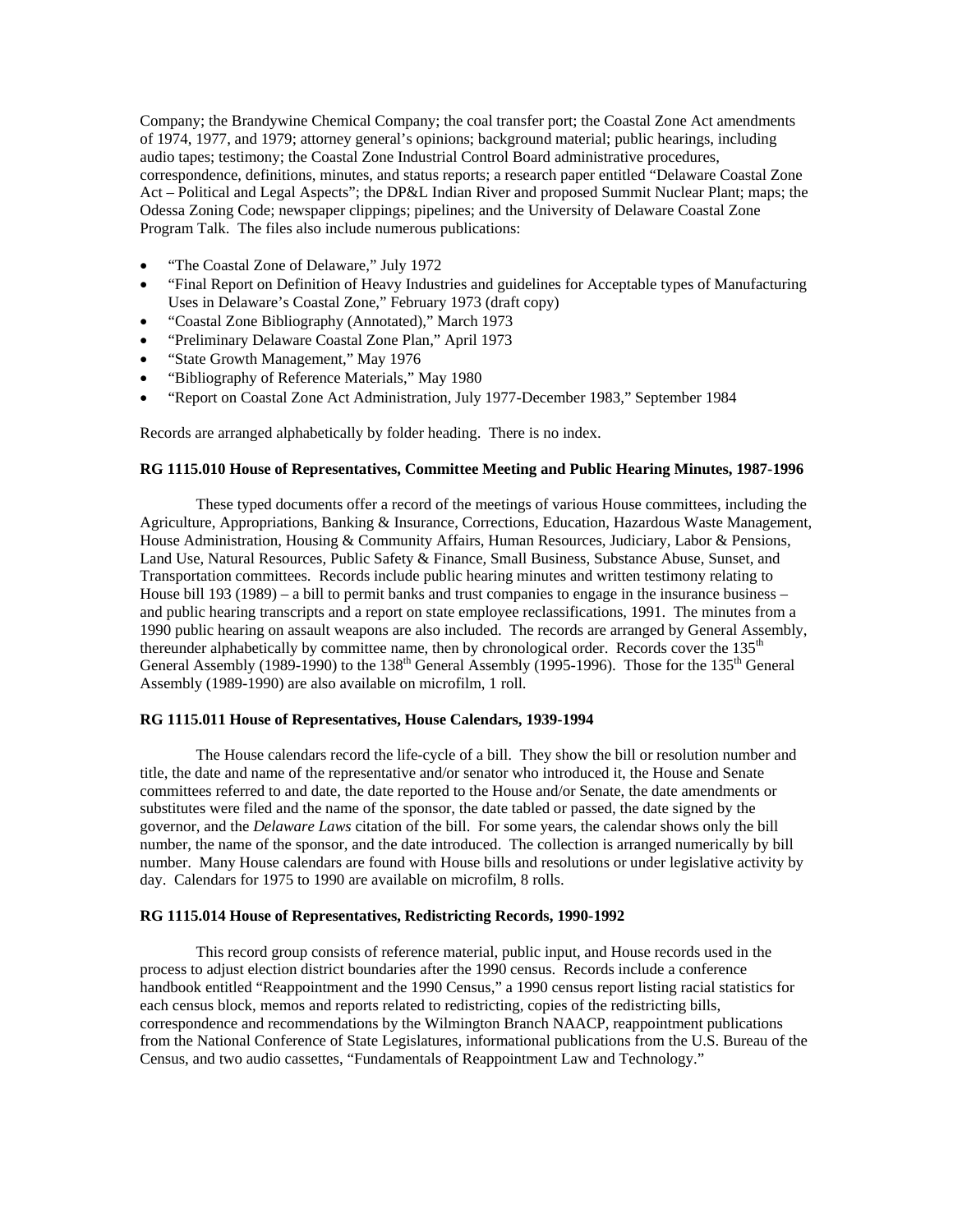# **RG 1120.006 Senate, Welfare Investigating Committee Records, 1968**

Senate Resolution #94 in 1968 authorized a Senate committee to hold public hearings and conduct a full inquiry into the Department of Public Welfare and to report to the Senate its findings and recommendations. Records include minutes, correspondence, invoices and receipts, statements, audit reports, committee reports, investigation reports, the department annual report from 1967, department brochures, photographs of welfare recipients and marchers at Legislative Hall, Wilmington, and Washington, D.C., seven audio tapes of testimony, and a 16mm motion picture film.

# **RG 1120.007 Senate Calendars, 1949-1992**

The Senate calendars document the life-cycle of a bill or resolution from its introduction to passage. They show the bill or resolution number, the title of the bill, who introduced it, and the date; the Senate committee the bill was referred to and date, the committee vote and date, who introduced any amendments or substitutes and when, what action was taken and when; and the governor's action and date. Some calendars give the *Delaware Laws* volume and chapter reference. Records are arranged by General Assembly, thereunder numerically by Senate bill or resolution number. Many Senate calendars are found under Senate bills and resolutions or under legislative activity by day. Calendars for 1975 to 1988 are available on microfilm, 7 rolls. The Senate calendars for 1949 to 1992 are not complete, but the gaps in the records are brief.

# **RG 1120.008 Senate, Guestbook, 1990-1993**

The Senate guestbook is a record of people visiting the Senate, showing the date, name of visitor, and their address.

#### GENERAL REFERENCE COLLECTION

# **RG 9270.001 General Reference Collection**

 The General Reference Collection contains a miscellaneous array of material on a number of topics. For information related to the Delaware state legislature from 1866 to the present, consult the folders noted below.

#### Folder Description

- 70 Typed report entitled "The Development of the Law of Gambling: Delaware"
- 110.8 General Assembly Civil Lists
- 110.9 General Assembly Civil Lists,  $133<sup>rd</sup>$ -139<sup>th</sup> General Assemblies
- 177 three brochures entitled "Delaware Coastal Zone Act: Everything you wanted to know"
- 184 brochure entitled "Delaware's Legislative Council," defining that body and describing its activities during 1975-1976
- $332$  roster of the  $100<sup>th</sup>$  General Assembly
- 490 Delaware legislature 1897 signatures
- 592 Anthony G. Cain, "Delaware Politics 1865-1874," a paper submitted for the Phi Alpha Theta Conference, April 8, 1995. Typed, two copies.
- 741 booklet entitled "Proposed General Corporation Law of the State of Delaware Proposed for Adoption by the State of Delaware," 1967
- 809 brochure entitled "The Delaware State Legislature: The 140<sup>th</sup> General Assembly," listing members of the Senate and the House of Representatives; a history of Legislative Hall and biographies of state politicians in 1999; other miscellaneous material on the division of power, how a bill becomes a law, how legislators decide to vote, and the composition of the  $140<sup>th</sup>$  Senate. 10 items.
- 850 booklet entitled "135<sup>th</sup> General Assembly: Government At Work For The People."

If looking for information on a particular legislator, researchers should also consult the general reference biography guide.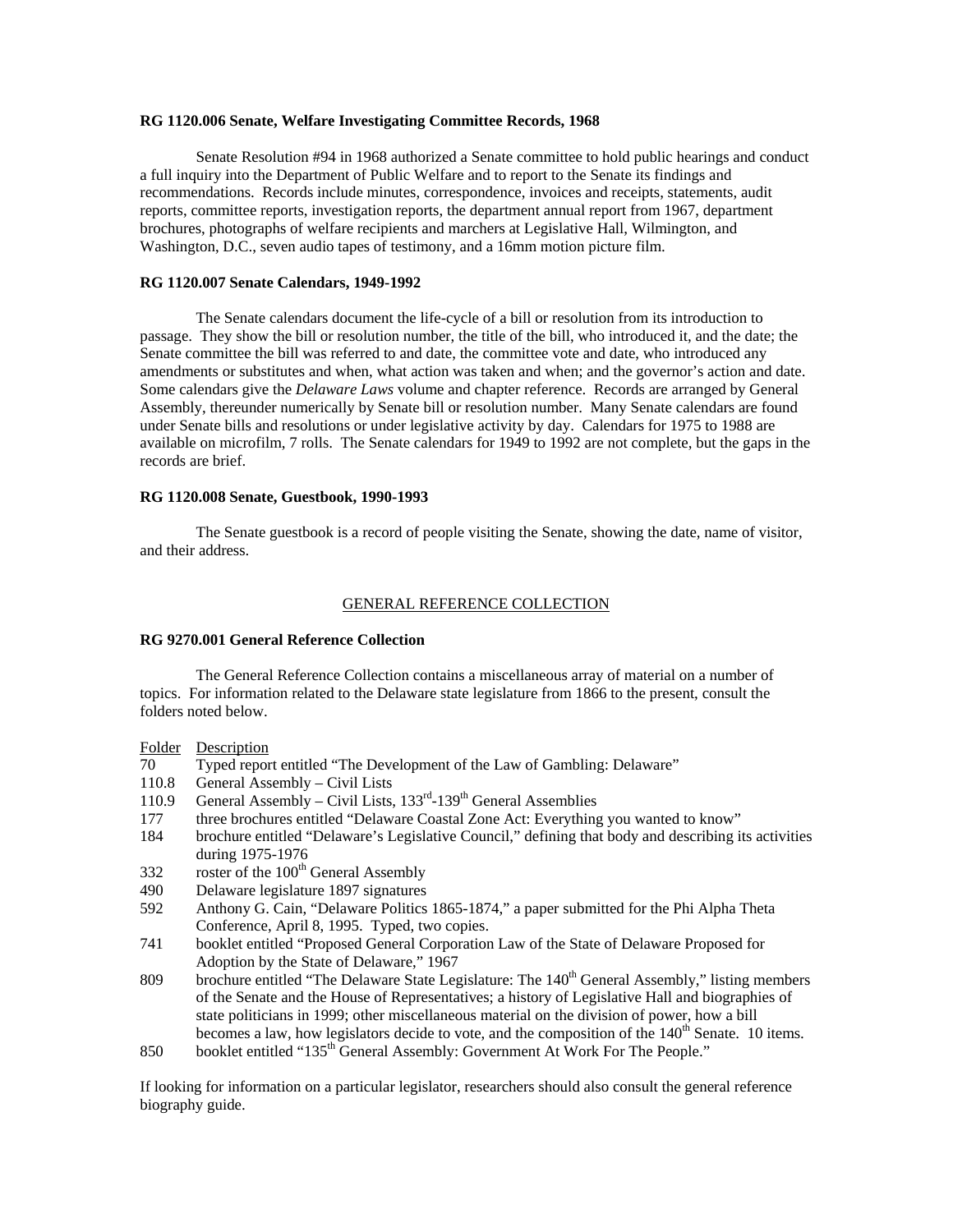# PAMPHLET COLLECTION

# **RG 9270.004 Pamphlet Collection Delawareana**

Several items in the Pamphlet Collection relate to the state legislature in the years after 1865:

*Delawareana General* 

- "Legislative Program of the Women's Joint Legislative Committee of the State of Delaware 1925"
- "Women & the Law: A Delaware Legal Handbook"
- *Education Public Schools*
- "Report of State School Survey Commission 1948 on System and Standards of Public Education in Delaware with Recommendations for Their Improvement"
- *Financial Studies*
- House Bill No. 28, "An Act to Provide Revenue for the Relief of Certain Poor, Resident in New Castle County and for the Payment to the Levy Court of New Castle County of Moneys Advanced by the Said Levy Court Subsequent to January First, 1935, for the Support of Said Poor"

*Government and Politics* 

- U.S. Congress, Senate, 54<sup>th</sup> Congress, 1<sup>st</sup> session, report no. 289 to accompany Senate Resolution 133 "Case of Henry A. Du Pont"
- U.S. Congress, Senate, 54<sup>th</sup> Congress, 2d session, document no. 86 "General Election in Kent County, Del."
- $\bullet$  U.S. Congress, Senate,  $54<sup>th</sup>$  Congress, 2d session, document no. 87 "Recount of Vote of General Election in Delaware"
- U.S. Congress, Senate, 54<sup>th</sup> Congress, 2d session, document no. 105 "Delaware Election, 1896" *Health & Welfare*
- *Acts of Assembly and By-Laws; Home for Friendless and Destitute Children*. Wilmington: Chas. H. Gray, 1910.
- *Acts of Assembly Charter and By-Laws; Home for Friendless and Destitute Children*. Wilmington: Chas. H. Gray, 1929.
- *Acts of Assembly Charter and By-Laws; By Change of Name 1938 Children's Home, Inc*. Wilmington: Hambleton Printing and Publishing Company, 1943.
- "Securing Legislative Support for New or Expanded Mental Health Programs," 1963. Typed. *Political Speeches*
- "Address delivered by Honorable James Hall Anderson, Lieutenant Governor of Delaware, Before the General Assembly at Dover, February Twenty-Second, Nineteen Twenty-Seven, in commemoration of the One Hundred and Ninety-Fifth Birthday of Washington"
- "Editorial 'Fiction vs. Facts' to Appear in the Dover State Sentinel Wednesday, March 1, 1939 in Answer to Governor McMullen's Veto Message to Highway Reorganization Act Now Before the Delaware General Assembly"
- John P. Kelly campaign letter, November 1968
- "The People's Legislature: The TRUTH about the record of Delaware's  $118<sup>th</sup>$  GENERAL ASSEMBLY"
- "Vote for George Ehinger, State Representative,  $2<sup>nd</sup>$  District Kent County"

# LEGISLATORS' RECORDS

 The following papers and files were collected and saved by members of the Delaware state legislature.

# **RG 1111.003 Raymond Phillips Papers, 1938-1964**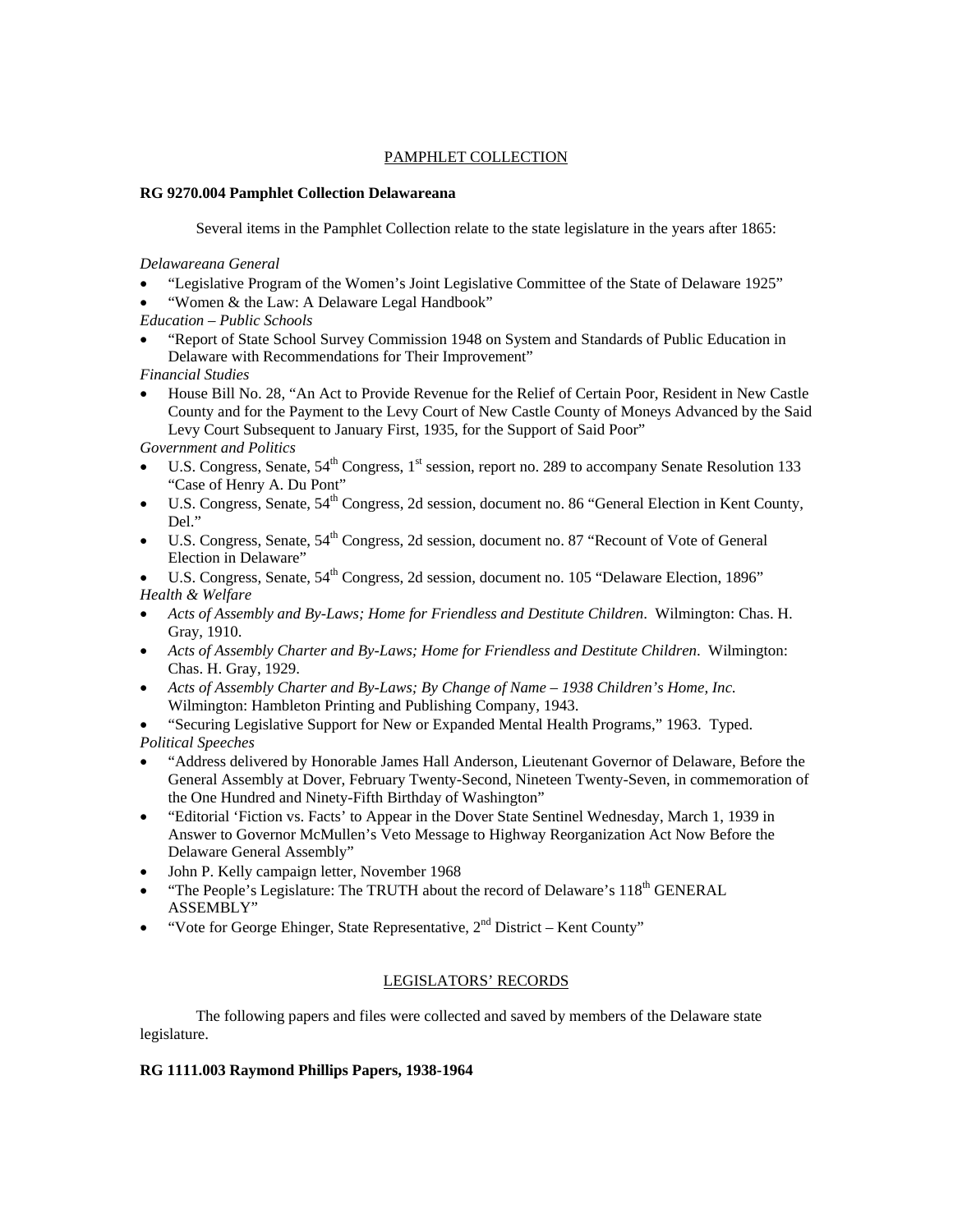A native of the Bellefonte area, Raymond Phillips served as a member of the Delaware General Assembly in the House of Representatives for the sixth district from 1943 to 1946, and in the Senate for the third district from 1947 to 1949. His files consist of state agency annual reports and other agency publications, minutes of the Interstate Commission on the Delaware River Basin, and various publications from other states. Correspondence and copies of legislation are also included.

#### **RG 1111.004 Joseph T. Cashman Papers, 1964-1968**

Joseph T. Cashman served as a representative of the  $21<sup>st</sup>$  district. His assorted papers include a 1968 sample ballot; a map of the 10<sup>th</sup> Senatorial District; newspaper clippings concerning events in which he had an interest; a listing of Republican headquarters by district; correspondence to and from constituents, interest groups, and Republican committees; programs from conventions and events; photographs; voter registration sheets; drafts of proposals; lists of volunteers with addresses; receipts for campaign expenditures; a "Report of the Republican Party's Committee on State Finances 1966," and other campaign literature.

#### **RG 1115.012 Catherine W. Wojewodzki Papers, 1993-1994**

Catherine W. Wojewodzki represented the Newark area in the state House of Representatives. These records she maintained cover such subjects as the Clean Air Act, the Coastal Zone, corporations, the state Grange, education, forestry, foster care, gun control, health care reform, legislation, nursing, paramedic units, pensions, the public utility task force, slot machines, soil conservation, the solid waste authority, the task force on General Motors (Boxwood Plant), transportation, and telephone solicitations. The Wojewodzki papers are arranged alphabetically by subject headings and do not include an index.

# **RG 1115.003 Edward J. Bennett Personal Files, 1927-1987**

Representative Edward J. Bennett's records include newspaper clippings, campaign literature and audio tape, invitations, programs, cards, newsletters, certificates, correspondence, photographs, legislator rosters from 1980 to 1985, and a scrapbook from 1976 to 1980.

# **RG 1120.005 James P. Neal Records, 1969-1986**

Senator James P. Neal maintained these files on such topics as the 1969 Constitutional Revision Commission, the Coastal Zone, the Delaware Tomorrow Commission, the Delaware Monobuot (deepwater port), subsidized rental housing, and the Senate Ethics Committee investigation of Senator John Arnold.

#### CODE REVISION COMMISSIONS

 Code revision commissions updated the Delaware law code. Records pertaining to their activities are listed below.

# **RG 1140.000 Revised Code Commissions – Revised Code, 1911-1914**

This collection consists of annotated, typed copies of the Revised Code for the State of Delaware as issued by the Revised Code Commission. There are two complete annotated sets of the proposed revisions to the Delaware Code as prepared by the 1911 Revised Code Commission. One set appears to have been the working set of the Commission itself and is not as complete as the other, which appears to have been the Senate copy. The Senate set of the code was used by the Senate Committee of the Joint Committees on Revised Statutes of the Senate and House of Representatives. At a special session of the General Assembly on October 19, 1914, the Committee from the House of Representatives proposed that the revised code be enacted into law and be duly approved by the governor. Upon enactment of the law, the approved code was published as the Revised Code of Delaware, 1915. The Revised Code of 1911 and the Senate copy each consist of eight volumes, arranged numerically by chapter and section number.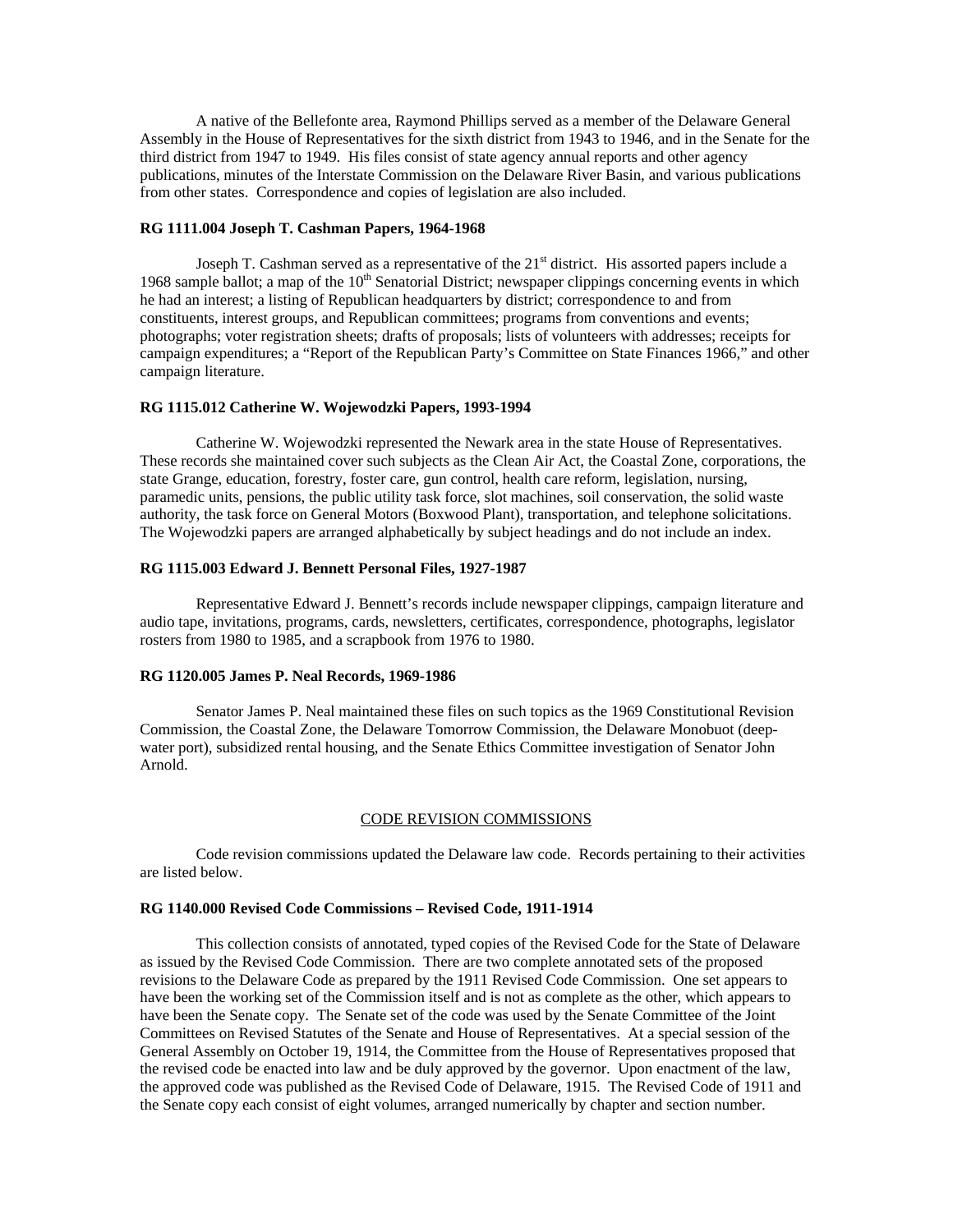#### **RG 1140.001 Revised Code Commissions – Letterbook, 1909-1911**

The letterbook consists of "onion skin" copies of outgoing correspondence of the commission, regarding the publication of revisions to the state code. It is arranged chronologically by the date of correspondence.

# **RG 1140.002 Revised Code Commission – Administrative Records and Miscellaneous Papers, 1911- 1917**

 These records document the activities and functions of the commission created to revise the state code. They consist of correspondence to and from the commission relevant to financial matters; rough notes and drafts of revised articles that give subject heading and law citation references; reports of the 1851 commissioners to revise the code; a 1913 map of Delaware printed by the State Board of Agriculture; printings of new provisions; newspaper clippings concerning the commission; and a narrative description of the electoral districts in Delaware.

#### **RG 1140.003 Revised Code Commissions – Pay Order Book, 1909-1914**

The pay order book is a record of order to the state treasurer for payments for various expenses. It shows the warrant number, the date of the warrant, the name of the payee, the amount of the warrant, the reason of payment (services rendered, rent of room, supplies), and signatures of the revised code commissioners. The pay order book is arranged numerically by warrant number. No index.

#### **RG 1140.004 Commissions to Revise the Code – Revised Code, 1935**

This is the nine-volume, typed copy of the Revised Delaware Code as altered and amended by the commission. No index.

# **RG 1140.006 Commissions to Revise the Code – Revised Code, 1935**

These are fifteen volumes of the typewritten copies of the new 1935 code with notations of minor revisions yet to be made. No index.

#### NEWSPAPER COLLECTION

#### **RG 9210.000-9211.000 Newspaper Collection**

Area newspapers occasionally made reference to legislative news and proceedings. Consult the newspaper checklist in the research room for the holdings and locations of such papers as the *Delaware Coast News*, *Delaware Pilot*, *Delaware Republican*, *Delaware State News*, *Delawarean*, *Delmarva News*, *Dover Post*, *Leader and State Register*, *Milford Chronicle*, *Seaford Leader*, *Smyrna Times*, *State Register*, *State Sentinel*, and *Sussex Countian*. Many other titles with less extensive holdings may be found in the checklist.

#### NEWSPAPER CLIPPING COLLECTION

#### **RG 1325.008 Newspaper Clippings**

The newspaper clipping files contain a variety of articles taken from area newspapers. The articles are unsorted originals and photocopies.

| <b>Box</b> | Folder               | # Items Inclusive Dates |
|------------|----------------------|-------------------------|
|            | Delaware Legislators | 1969, 1983              |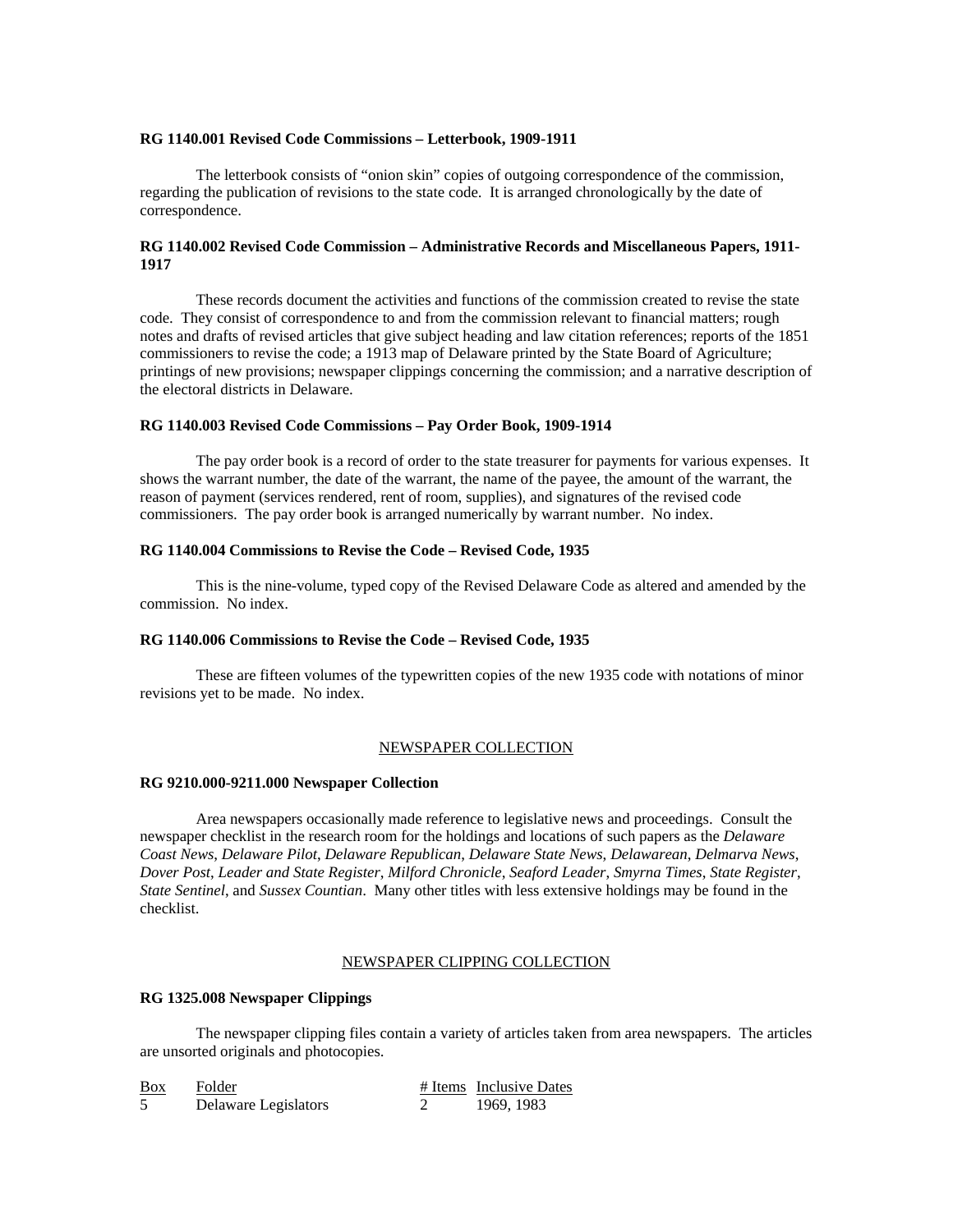| Delaware State Legislature |          | 1970, 1984-1988                                |
|----------------------------|----------|------------------------------------------------|
| Drinking Laws              | 8        | 1932, 1973, 1983-1984                          |
| Legislation                | c. 166   | 1961-69, 1972-1975, 1985-1988, 1998            |
| State Legislation          | c. $65$  | 1937, 1951, 1955, 1959, 1962-1963, 1966, 1971- |
|                            |          | 1975, 1989, 1994                               |
| Legislature                | c. $100$ | 1970, 1972-1977, 1984, 1987, 1989-1992, 1994,  |
|                            |          | 1997-1999                                      |
| <b>Sunset Committee</b>    |          | 1989                                           |
|                            |          |                                                |

Researchers interested in a particular legislator should consult the index to person's names in binder 68.

# STATE MANUALS

The *State Manual* booklets provide an official list of state officers, boards, commissions, and county officers. They include the names of members serving in both houses of the legislature, dividing House and Senate members by county, and listing their hometowns and party affiliations. Each booklet contains an index. State Manuals are available for 1913-1918, 1927-1928, 1931-1957, 1959-1960, 1962- 1965, 1967, 1969, and 1971-1976. Photocopies of portions of the State Manuals are available for 1901- 1911, 1921-1926, and 1929-1930.

# STATE REPORTS COLLECTION

# **RG 1325.147 State Reports Collection**

The following table lists various publications concerning the legislature and produced by the state of Delaware.

| RG#  | <b>Publishing Agency</b>                                   | <b>Title of Publication</b>                                                                                   | <b>Date of Publication</b> |
|------|------------------------------------------------------------|---------------------------------------------------------------------------------------------------------------|----------------------------|
| 1106 | Legislative Reference<br><b>Bureau/Legislative Council</b> | Delaware State Pension Law As Amended                                                                         | 1953                       |
| 1106 | Legislative Reference<br><b>Bureau/Legislative Council</b> | Orientation, 126th and 127th General Assembly                                                                 | 1971-1972                  |
| 1106 | Legislative Reference<br>Bureau/Legislative Council        | Delaware State Pension Law As Amended                                                                         | 1962                       |
| 1106 | Legislative Reference<br>Bureau/Legislative Council        | Delaware State Pension Law As Amended                                                                         | 1956                       |
| 1106 | Legislative Reference<br><b>Bureau/Legislative Council</b> | <b>Employment Services Advisory Council</b>                                                                   | 1971                       |
| 1106 | Legislative Reference<br><b>Bureau/Legislative Council</b> | List of Cabinet Departments, Governor and Executive<br>Agencies, Elective, Judicial, Legal, Legislative, etc. | 1978                       |
| 1106 | Legislative Reference<br>Bureau/Legislative Council        | The Delaware Environmental Protection Act.                                                                    | 1971                       |
| 1106 | Legislative Reference<br><b>Bureau/Legislative Council</b> | Report on the Public Schools Pupil Transportation Program                                                     | 1975                       |
| 1106 | Legislative Reference<br><b>Bureau/Legislative Council</b> | Computer Based Districts for the Delaware Legislature                                                         | 1968                       |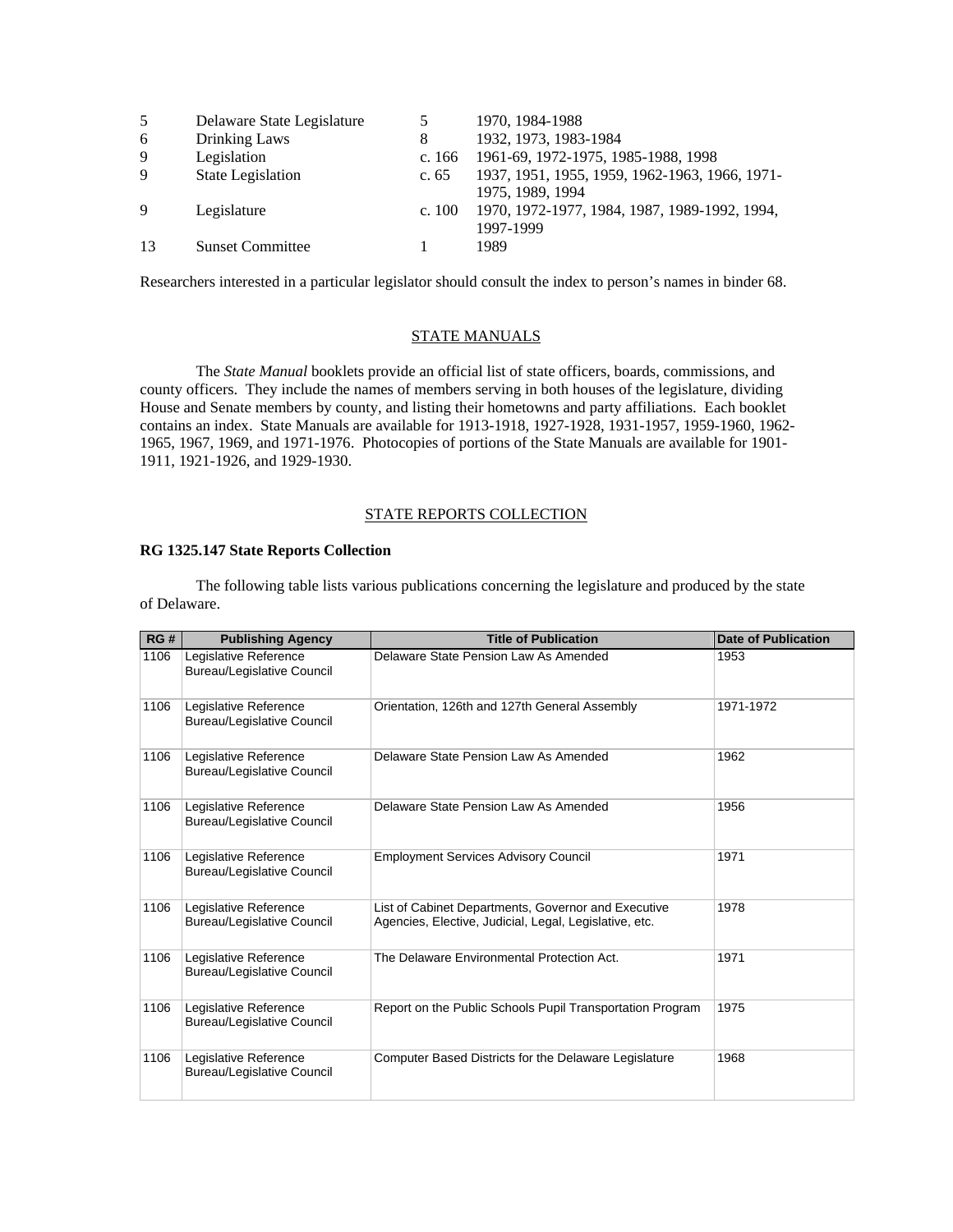| 1106 | Legislative Reference<br><b>Bureau/Legislative Council</b> | Digest of Legislation Enacted by the 128th General<br>Assembly                                                                     | 1975                 |
|------|------------------------------------------------------------|------------------------------------------------------------------------------------------------------------------------------------|----------------------|
| 1106 | Legislative Reference<br><b>Bureau/Legislative Council</b> | Index - Delaware Code Changes Enacted into Law by the<br>127th General Assembly                                                    | 1973-1974            |
| 1106 | Legislative Reference<br><b>Bureau/Legislative Council</b> | Delaware's Legislative Council                                                                                                     | 1973-1976            |
| 1106 | Legislative Reference<br><b>Bureau/Legislative Council</b> | Public Hearing on House Bills No. 433 and 489                                                                                      | 1971                 |
| 1106 | Legislative Reference<br><b>Bureau/Legislative Council</b> | Delaware Legislative Roster                                                                                                        | 1967-1968            |
| 1106 | Legislative Reference<br><b>Bureau/Legislative Council</b> | The Delaware Legislature                                                                                                           | 1970-1974            |
| 1106 | Legislative Reference<br>Bureau/Legislative Council        | Delaware's Legislative Hall, History and Layout                                                                                    | 1971, 1975, 1976     |
| 1106 | Legislative Reference<br><b>Bureau/Legislative Council</b> | Memorandum - Index to Code Changes                                                                                                 | 1974                 |
| 1106 | Legislative Reference<br><b>Bureau/Legislative Council</b> | Management Audit - Department of Highways and<br>Transportation                                                                    | 1974                 |
| 1106 | Legislative Reference<br><b>Bureau/Legislative Council</b> | Legislative Council's Annual Report for Fiscal Years                                                                               | 1970-1971            |
| 1106 | Legislative Reference<br>Bureau/Legislative Council        | Public Hearing on HB #489 "An Act to amend Delaware<br>Code Relating to Public Housing"                                            | 1971                 |
| 1106 | Legislative Reference<br><b>Bureau/Legislative Council</b> | Joint Insurance Hearing - University of Delaware                                                                                   | 1973                 |
| 1106 | Legislative Reference<br><b>Bureau/Legislative Council</b> | Public Hearing on HB #433 "An Act to amend Relating to<br>Landlord-Tenant Relationships"                                           | 1971                 |
| 1111 | General Assembly                                           | George Washington                                                                                                                  | 1963                 |
| 1111 | <b>General Assembly</b>                                    | Rules and Committees of the General Assembly                                                                                       | 1907, 1909, 1911     |
| 1111 | General Assembly                                           | Appropriation - Expense of State Government                                                                                        | 1946-1947, 1951-1953 |
| 1111 | General Assembly                                           | An Act for the Establishment of Free Schools in the State of<br>Delaware                                                           | 1829                 |
| 1111 | Commission to Study<br>Sunday Laws                         | Report of Commission to Study Sunday Laws to General<br>Assembly                                                                   | 1941                 |
| 1111 | General Assembly                                           | Report of Joint Committee of the Senate and House of Rep.:<br>To consider the advisability of passing new boulevard<br>legislation | 1913                 |
| 1111 | General Assembly                                           | Report of Legislative Committee                                                                                                    | 1906                 |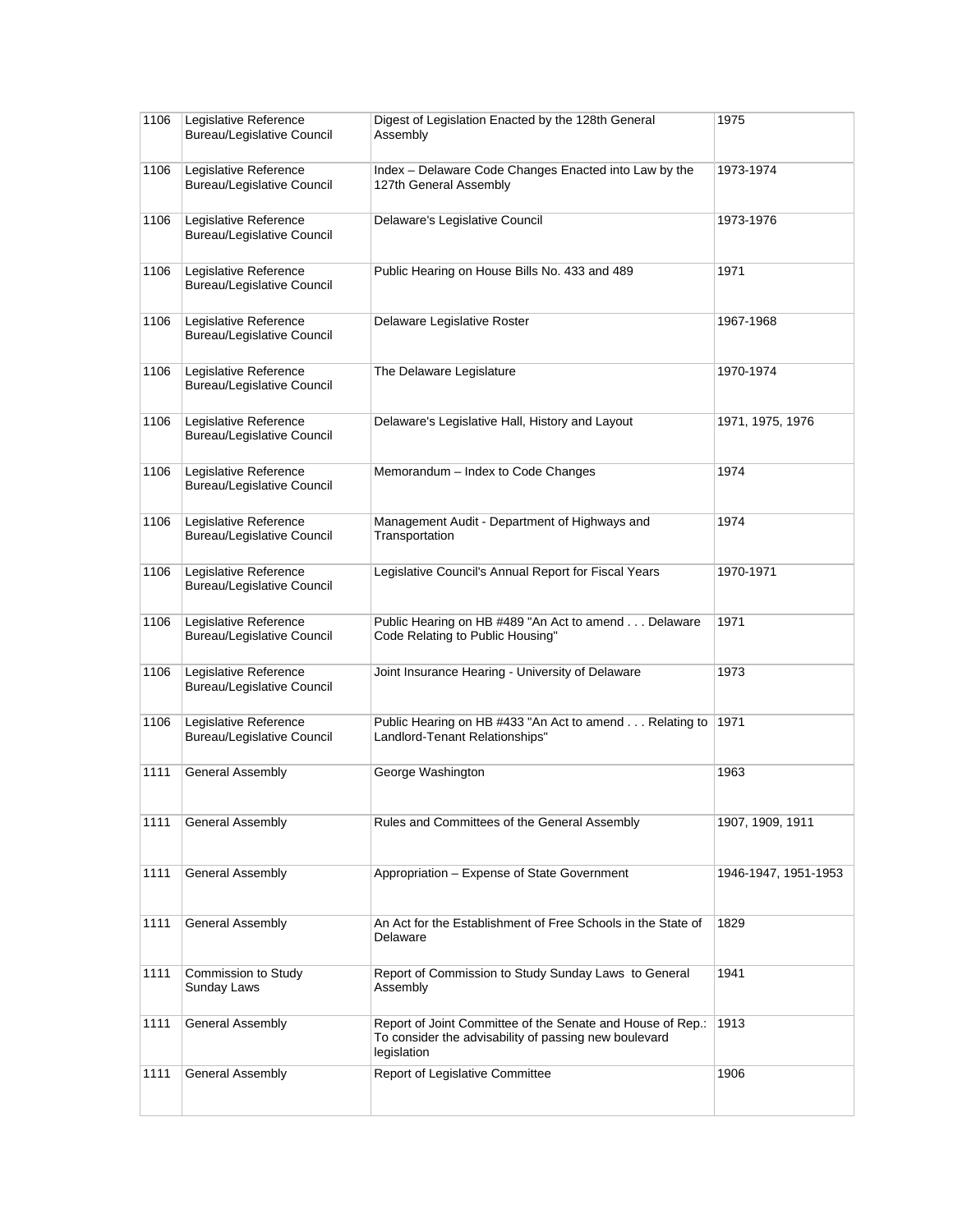| 1111 | <b>General Assembly</b>                                                        | Standing Committees of the House and Senate                                                                            | 1911, 1913                            |
|------|--------------------------------------------------------------------------------|------------------------------------------------------------------------------------------------------------------------|---------------------------------------|
| 1111 | <b>General Assembly</b>                                                        | State Officers and Members of the Senate and House of<br>Representatives of State of Delaware                          | 1939                                  |
| 1111 | General Assembly                                                               | Appropriation - State Emergency Fund                                                                                   | 1951-1953                             |
| 1111 | General Assembly                                                               | Report of The Members of the 127th General Assembly -<br>State of Delaware Bikeway Study                               | 1974                                  |
| 1111 | General Assembly                                                               | The Legislative Evaluation Study State Books                                                                           | 1971                                  |
| 1111 | <b>General Assembly</b>                                                        | Improving the Legislative Process in Delaware                                                                          | 1973                                  |
| 1111 | General Assembly                                                               | Remarks of George C. Hering, III, Former Speaker of House<br>of Representatives                                        | 1973                                  |
| 1111 | General Assembly                                                               | Legislative Manual                                                                                                     | n.d., 1951-52; 1975-<br>1976          |
| 1111 | General Assembly                                                               | Abraham Lincoln                                                                                                        | 1929                                  |
| 1111 | <b>General Assembly</b>                                                        | Members of the General Assembly List of<br>Legislators, Spouses' names, Delaware State Senate.<br>122nd, 125th, 126th. | 1963, 1964, 1969,<br>1970, 1971, 1972 |
|      |                                                                                |                                                                                                                        |                                       |
| 1111 | <b>General Assembly</b>                                                        | Delaware Legislative Roster                                                                                            | 1965-1966                             |
| 1111 | Joint Committee to Investigate<br>the Game and Fish Commission                 | Final Report of the Joint Committee to Investigate the Game<br>and Fish Commission                                     | 1970                                  |
| 1111 | General Assembly                                                               | A Report and Summary Divesting the State's Shares of<br>Farmers Bank Stock                                             | 1974                                  |
| 1111 | <b>General Assembly</b>                                                        | List of Elected Officials Congressional, Gubernatorial, 130th<br>and 136th General Assembly Members                    | 1979-1980, 1990-1991                  |
| 1111 | Joint Legislative Committee<br>to study Sex Education<br>in the Public Schools | Joint Legislative Committee to study Sex Education in the<br><b>Public Schools</b>                                     | 1969                                  |
| 1111 | <b>General Assembly</b>                                                        | Log 126th General Assembly                                                                                             | 1971-1972                             |
| 1111 | Delaware Safety Council                                                        | Report to Legislature by Delaware Safety Council (Re: Sec.<br>2 of House Substitute no. 1 for H.B. no. 207)            | 1967,1969                             |
| 1111 | General Assembly                                                               | Laws of the State of Delaware passed at the Special Session 1937, 1944                                                 |                                       |
| 1111 | <b>General Assembly</b>                                                        | Orientation, 127th General Assembly                                                                                    | n.d.                                  |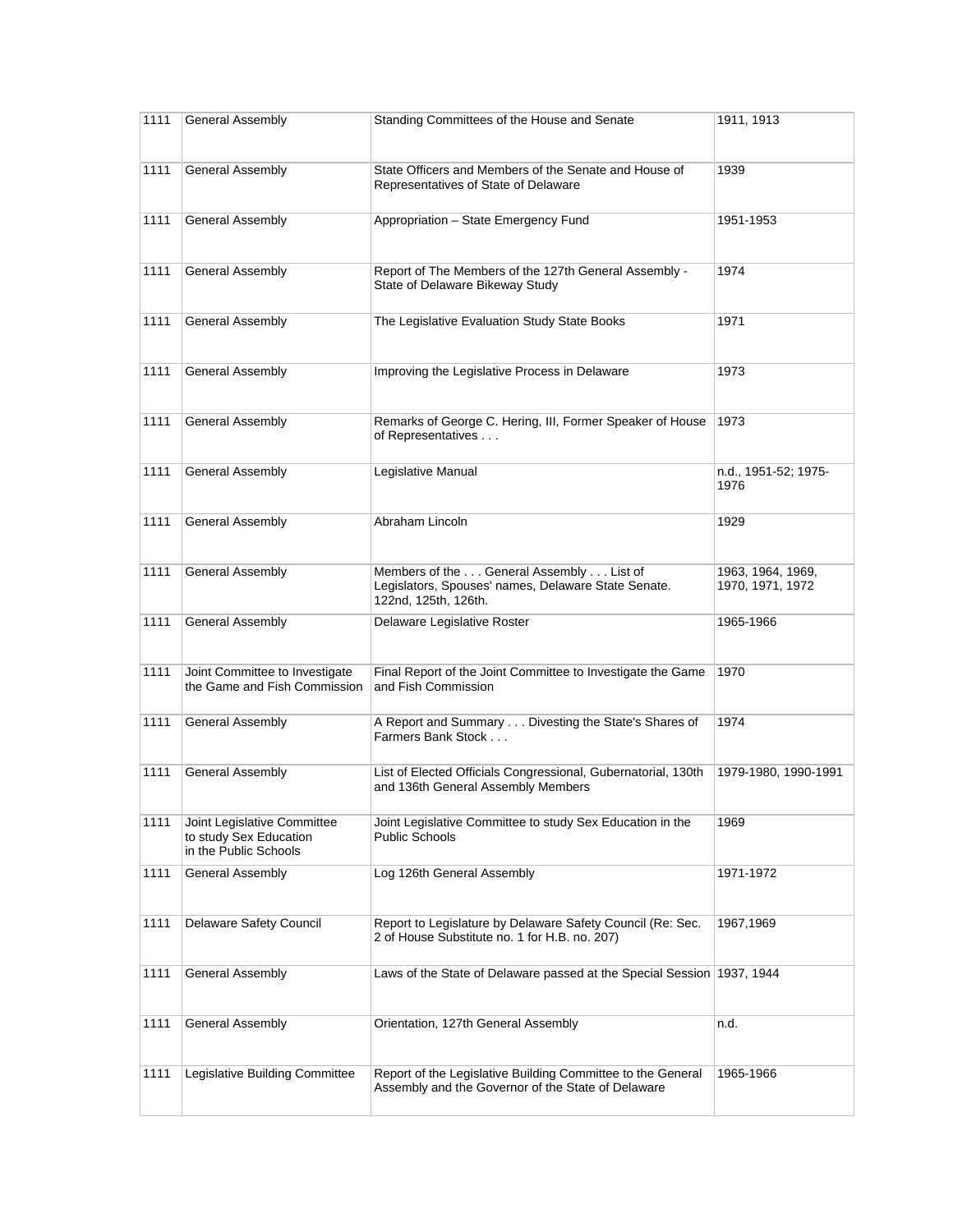| 1111 | General Assembly           | Report of the Auditing Committee to Audit Accounts of State<br>Offices and Institutions                                   | 1914, 1919                                  |
|------|----------------------------|---------------------------------------------------------------------------------------------------------------------------|---------------------------------------------|
| 1111 | <b>General Assembly</b>    | State of Delaware 136th General Assembly Senate<br>Committees                                                             | 1988-1991                                   |
| 1111 | General Assembly           | Digest of Legislation enacted by the 128th General<br>Assembly                                                            | 1975-1976                                   |
| 1111 | General Assembly           | A Study of State Aid for School Construction in Delaware                                                                  | 1970                                        |
| 1111 | General Assembly           | Report to the Senate Committee of Natural Resources and<br>Environmental Control from Shell Oil                           | n.d.                                        |
| 1111 | <b>General Assembly</b>    | Merging Traditions and the Ideology of The American<br>Revolution and the Development of the Delaware General<br>Assembly | n.d.                                        |
| 1111 | Legislative Pay Commission | Report of the Legislative Pay Commission                                                                                  | 1971                                        |
| 1111 | General Assembly           | Second Report on Bipartisan Committee upon Plan for<br>Reapportionment                                                    | 1963                                        |
| 1111 | General Assembly           | Legislative Committee to monitor Evaluation of Division of<br>Revenue                                                     | 1974                                        |
| 1111 | General Assembly           | <b>Bayard Memorial Addresses</b>                                                                                          | 1913                                        |
| 1111 | <b>General Assembly</b>    | The Delaware State Legislature, The 128th General<br>Assembly - Senate and House                                          | n.d.                                        |
| 1115 | House of Representatives   | House Bill #22, Intro. by Mr. Willits-Act to amend chapter 6 of 1943-1944<br>the revised code of Delaware (1935)          |                                             |
| 1115 | House of Representatives   | Journal of the House of Representatives Special Session of<br>the General Assembly                                        | 1920, 1933, 1934                            |
| 1115 | House of Representatives   | House Calendar                                                                                                            | 1931, 1935, 1937, 1972,<br>1990             |
| 1115 | House of Representatives   | Journal of the House of Representatives Regular Session of<br>the 127th G.A.                                              | 1973                                        |
| 1115 | House of Representatives   | Report of the House Operations Committee                                                                                  | 1965                                        |
| 1115 | House of Representatives   | Rules of the House of the State of Delaware                                                                               | 1913-20, 1927-49,<br>1953-55, 1959, 1963-68 |
| 1115 | House of Representatives   | Report on Computerized Calendar Study                                                                                     | 1973                                        |
| 1115 | House of Representatives   | Abandoned or Unclaimed Property, House Bill #634 as<br>amended                                                            | 1955                                        |
| 1120 | <b>State Senate</b>        | Journal of the State Senate, Special Session, 116 <sup>th</sup> General<br>Assembly                                       | 1951                                        |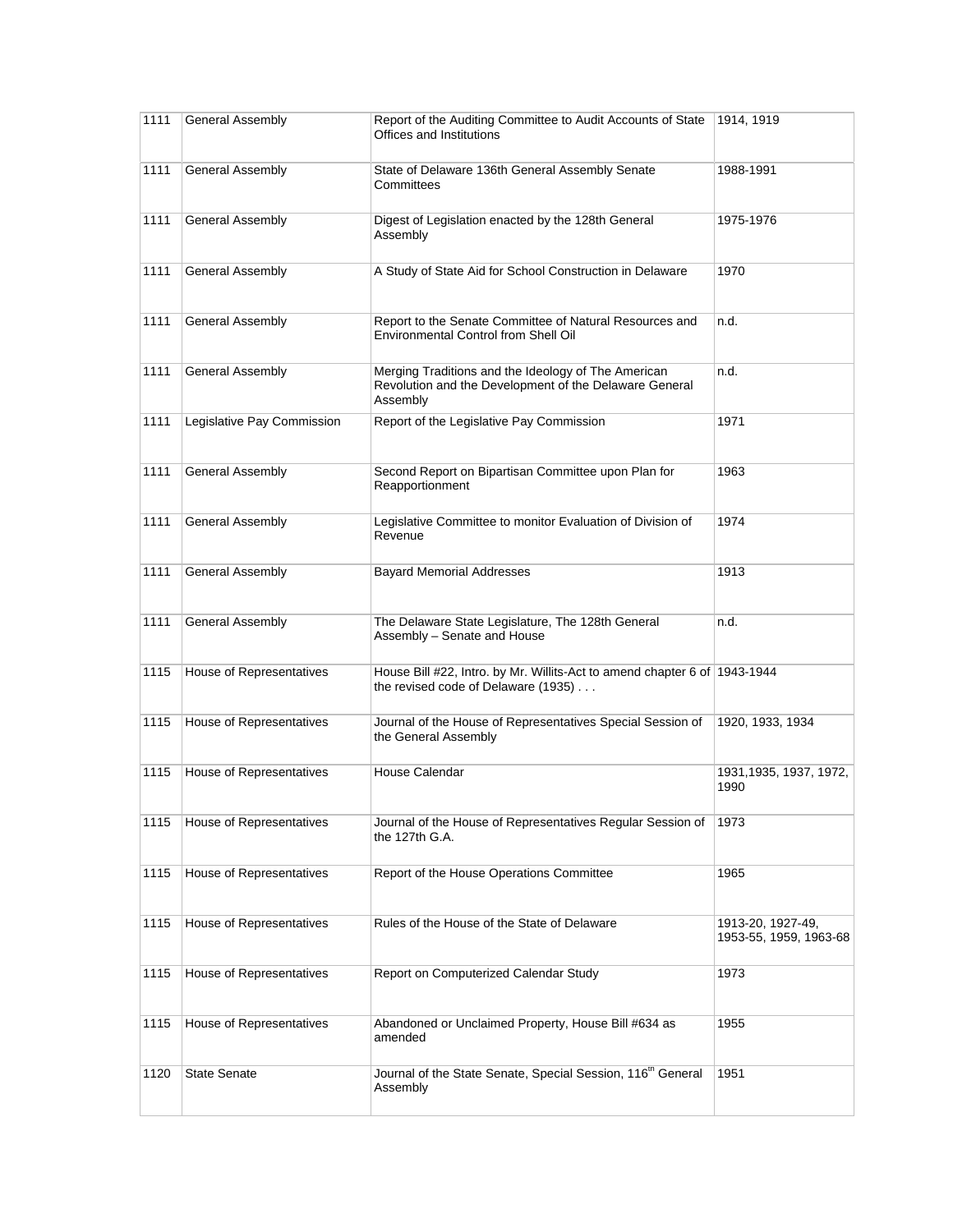| 1120 | <b>State Senate</b>                                                  | Journal of the State Senate at a session of the General<br>Assembly                                                      | 1943, 1953                                               |
|------|----------------------------------------------------------------------|--------------------------------------------------------------------------------------------------------------------------|----------------------------------------------------------|
| 1120 | <b>State Senate</b>                                                  | Senate Calendar                                                                                                          | 1931, 1973-1974, 1990                                    |
| 1120 | Senate Committee on Public<br>Safety                                 | Senate Committee on Public Safety, regarding and<br>Classification of highway fatalities                                 | 1971                                                     |
| 1120 | Senate Committee Investigating<br><b>State Department of Welfare</b> | Report of the Senate Committee investigating State<br>Department of Welfare                                              | 1968                                                     |
| 1120 | <b>State Senate</b>                                                  | Legislative Index, 58th, 60th, 68th Legislative Day                                                                      | 1935, 1937                                               |
| 1120 | <b>State Senate</b>                                                  | Rules of the Senate                                                                                                      | 1921, 1933-1937, 1941,<br>1943-1949, 1955, 1963-<br>1965 |
| 1140 | Commission to Revise the Code                                        | Legislation Required or Permitted by Enactment of<br>Amendments to the Delaware Constitution                             | 1973                                                     |
| 1140 | Commission to Revise the Code                                        | Report of the Revised Code Commission on the 1953<br>Delaware Code                                                       | 1952                                                     |
| 1140 | Commission to Revise the Code                                        | Report of the Revised Code Commission                                                                                    | 1914                                                     |
| 1140 | Commission to Revise the Code                                        | Legislative Commission on Code Revision Amendments to<br>school code of 1919, Special Session of the General<br>Assembly | 1920                                                     |
| 1140 | Commission to Revise the Code                                        | Proposed Draft Constitution for the State of Delaware,<br><b>Constitutional Revision Comm.</b>                           | 1969                                                     |
| 1140 | Commission to Revise the Code                                        | Proposed Constitution for the State of Delaware,<br><b>Constitutional Revision Commission</b>                            | 1969                                                     |
| 1140 | Commission to Revise the Code                                        | Commentary on the Proposed Constitution, A Side-by-Side<br>Comparison                                                    | 1970                                                     |
| 1140 | Commission to Revise the Code                                        | Public Hearing, Joint Committee of the House and Senate,<br>permit requirements for all heavy industry                   | 1974                                                     |
| 1140 | Commission to Revise the Code                                        | Public Hearing, HB 207 An ActProviding for the Election<br>of Certain Judges                                             | 1973                                                     |
| 1140 | Commission to Revise the Code                                        | First Report to Legislature on Delaware Code Revision by<br><b>Revised Code Commission</b>                               | 1951                                                     |

# BOOKS

- *Delaware Code Annotated*. Brooklyn, NY: Edward Thompson Company, 1953; St. Paul, MN: West Publishing Company, 1953.
- *Delaware Code Annotated*. Revised 1974. Charlottesville: The Michie Company, 1975. The complete, compiled laws of Delaware still in effect. Supplemental volumes update the code periodically, adding recently passed legislation and deleting repealed legislation. There are two index volumes.